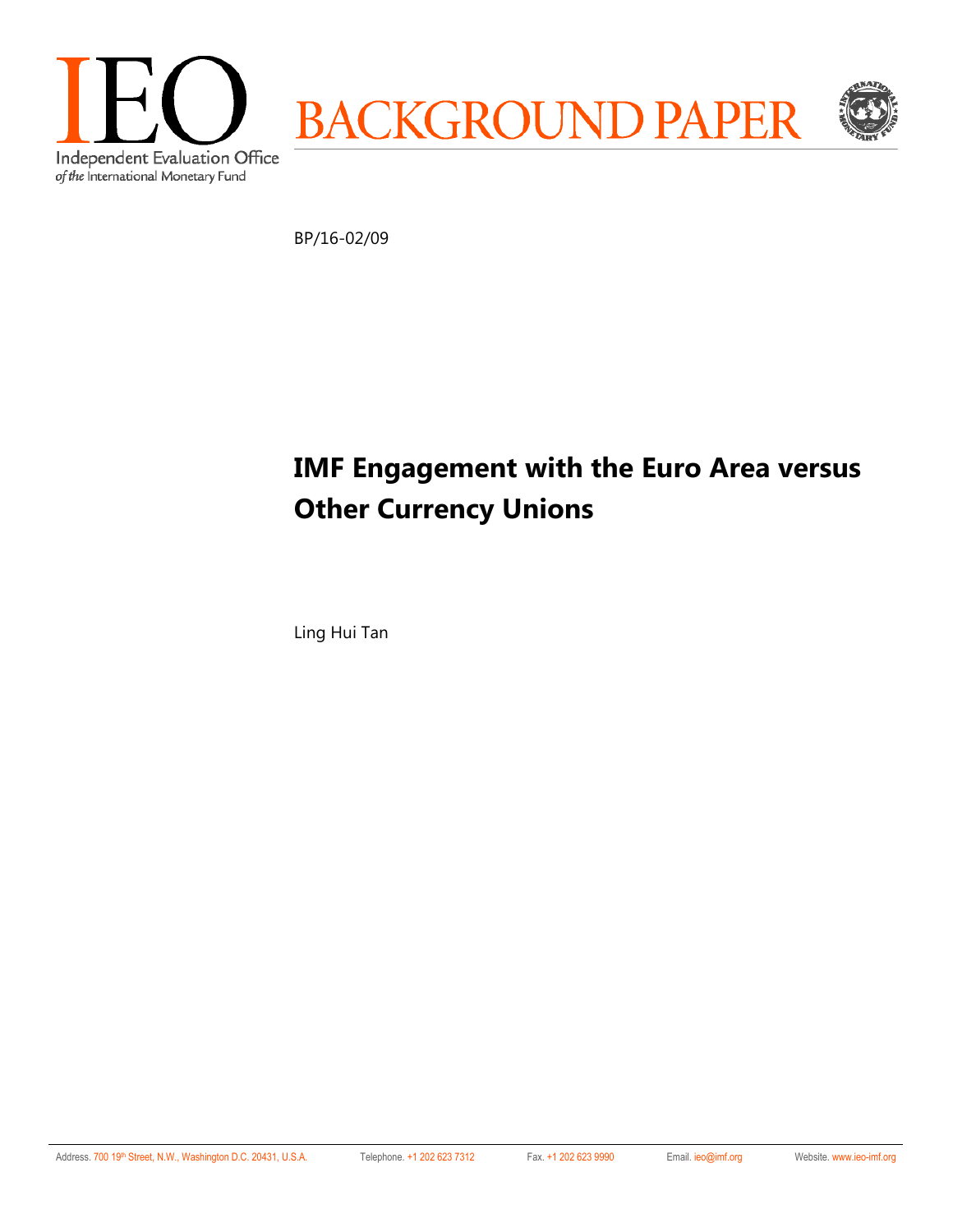© 2016 International Monetary Fund BP/16-02/09

## **IEO Background Paper**

Independent Evaluation Office *of the* International Monetary Fund

IMF Engagement with the Euro Area versus Other Currency Unions

Prepared by Ling Hui Tan

July 8, 2016

The views expressed in this Background Paper are those of the author and do not necessarily represent those of the IEO, the IMF or IMF policy. Background Papers report analyses related to the work of the IEO and are published to elicit comments and to further debate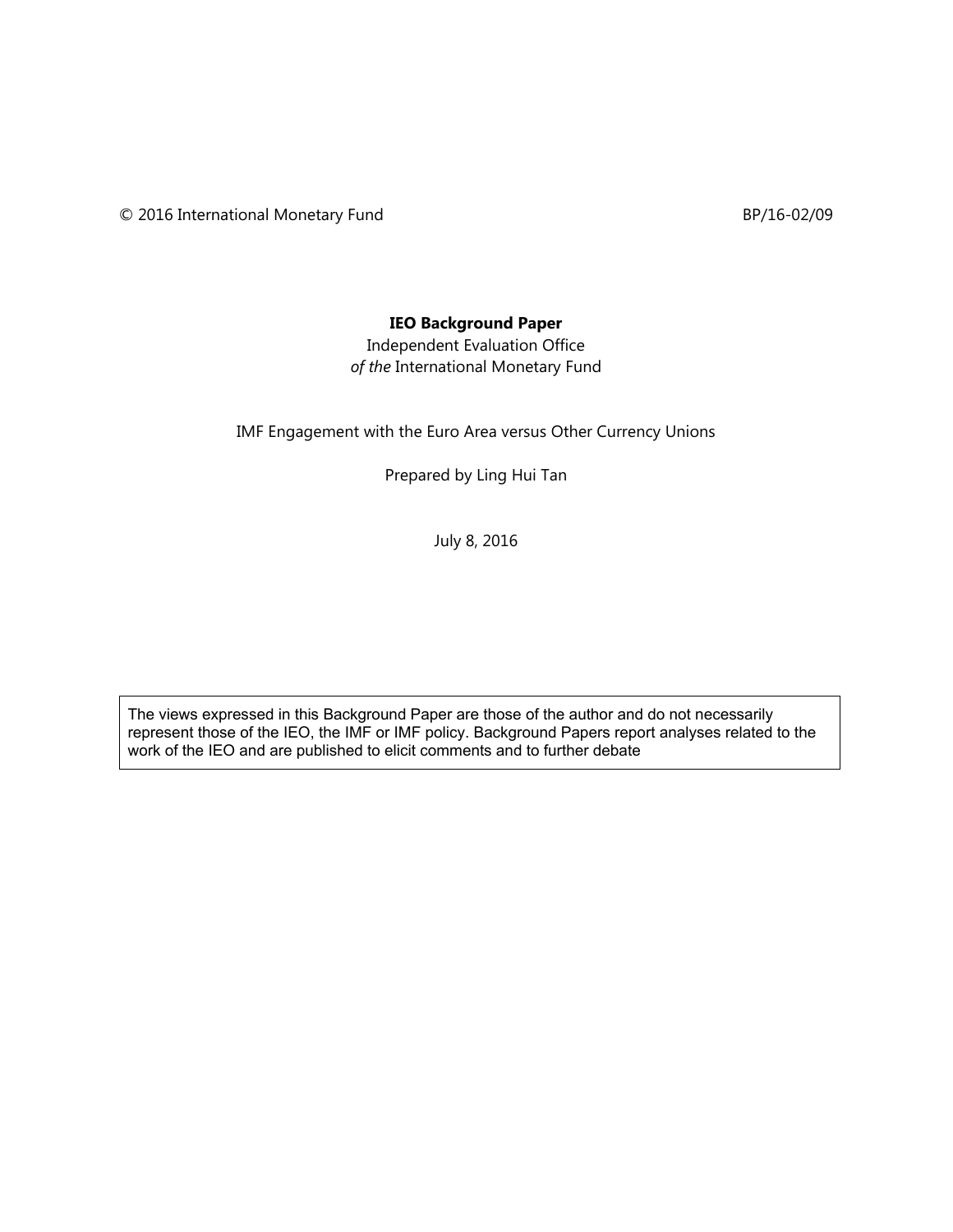| <b>CONTENTS</b>                                                   | <b>PAGE</b> |
|-------------------------------------------------------------------|-------------|
|                                                                   |             |
|                                                                   |             |
|                                                                   |             |
|                                                                   |             |
|                                                                   |             |
|                                                                   |             |
|                                                                   |             |
| <b>Boxes</b>                                                      |             |
|                                                                   |             |
| 3. Role of the ECCB in Antigua and Barbuda's 2010 SBA Program and |             |
|                                                                   |             |
| Figures                                                           |             |
|                                                                   |             |
|                                                                   |             |
|                                                                   |             |
| <b>Tables</b>                                                     |             |
|                                                                   |             |
|                                                                   |             |
|                                                                   |             |
|                                                                   |             |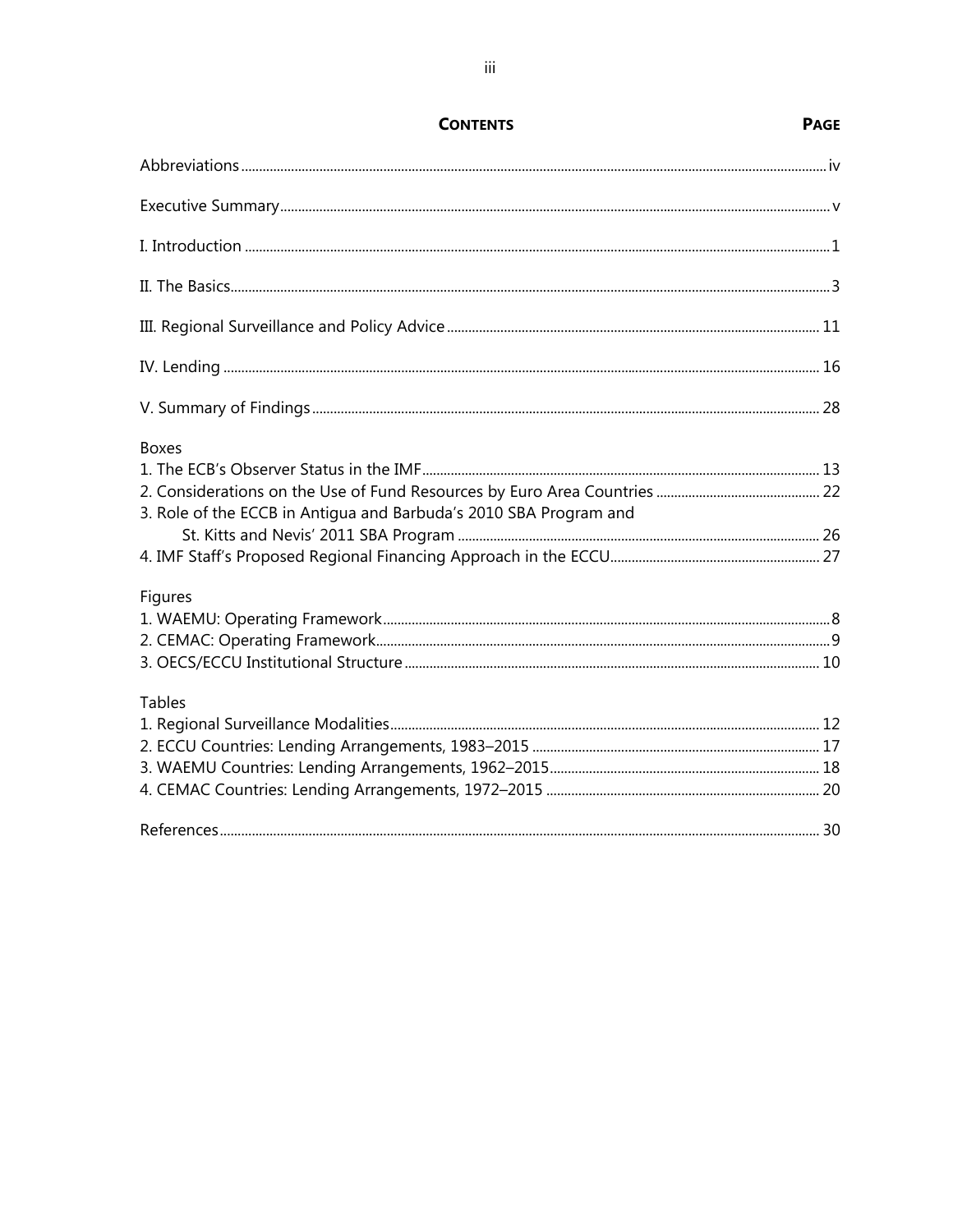## **ABBREVIATIONS**

| <b>BCEAO</b>  | <b>Central Bank of West African States</b>                       |
|---------------|------------------------------------------------------------------|
| <b>BEAC</b>   | Bank of the Central African States                               |
| CARICOM       | Caribbean Community                                              |
| <b>CEMAC</b>  | Central African Economic and Monetary Community                  |
| <b>CFA</b>    | Cooperation Financière Africaine/Communauté Financière Africaine |
| <b>CMA</b>    | Common Monetary Area                                             |
| <b>COBAC</b>  | <b>Central African Banking Commission</b>                        |
| <b>CUCB</b>   | currency union central bank                                      |
| <b>ECB</b>    | European Central Bank                                            |
| <b>ECCA</b>   | East Caribbean Currency Authority                                |
| <b>ECCB</b>   | Eastern Caribbean Central Bank                                   |
| <b>ECCU</b>   | Eastern Caribbean Currency Union                                 |
| <b>ECF</b>    | <b>Extended Credit Facility</b>                                  |
| <b>ECOWAS</b> | Economic Community of West African States                        |
| EL A          | emergency liquidity assistance                                   |
| EMU           | <b>Economic and Monetary Union</b>                               |
| EU            | European Union                                                   |
| <b>HIPC</b>   | <b>Heavily Indebted Poor Countries</b>                           |
| <b>OECS</b>   | Organization of Eastern Caribbean States                         |
| <b>PRGF</b>   | Poverty Reduction and Growth Facility                            |
| <b>RCF</b>    | Rapid Credit Facility                                            |
| RFI           | Rapid Financing Instrument                                       |
| <b>WAEMU</b>  | West African Economic and Monetary Union                         |
| <b>WAMI</b>   | West African Monetary Institute                                  |
| <b>WAMZ</b>   | West African Monetary Zone                                       |
|               |                                                                  |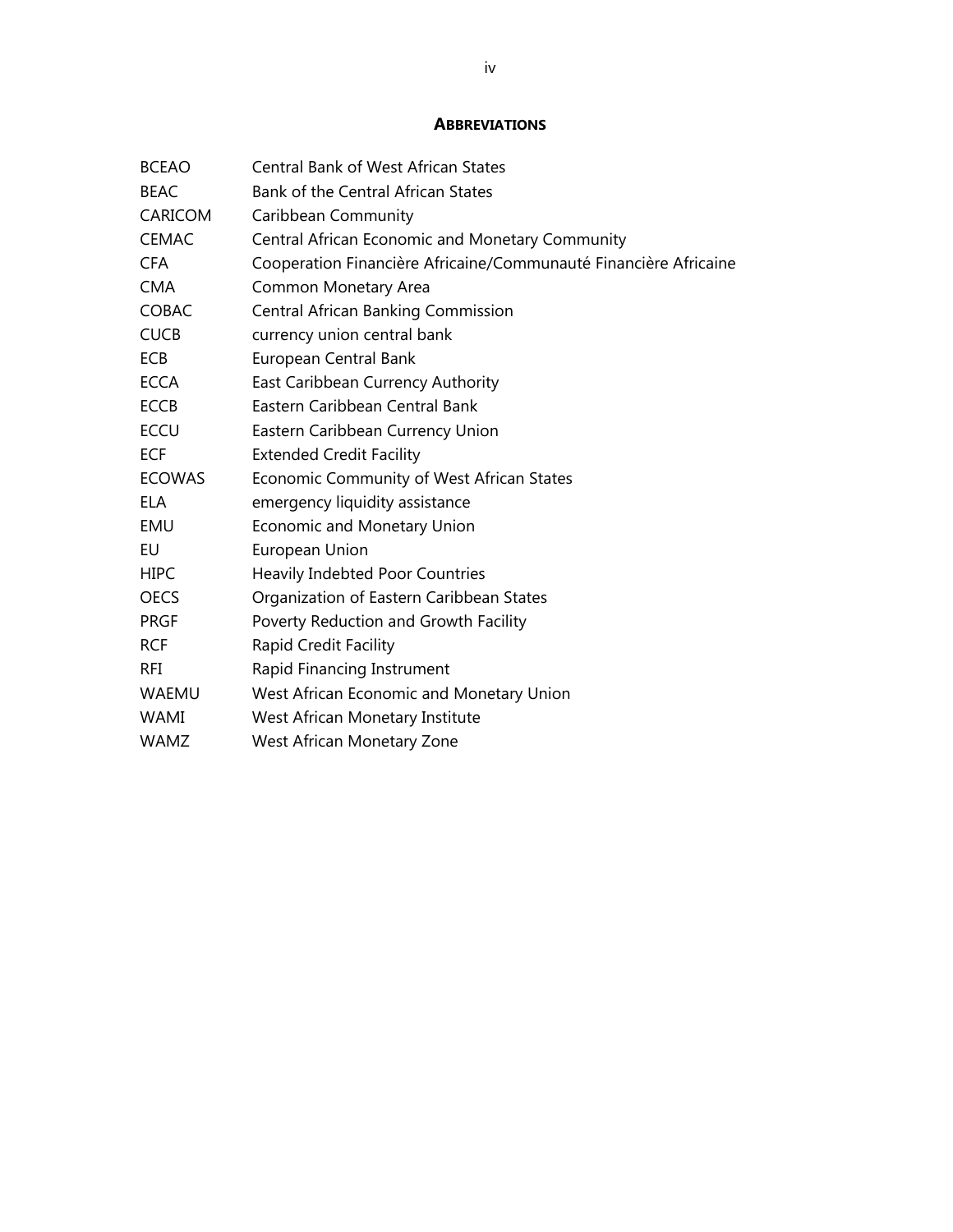#### **EXECUTIVE SUMMARY**

Besides the euro area, there are presently three other currency unions in the world: the Central African Economic and Monetary Community (CEMAC), the West African Economic and Monetary Union (WAEMU), and the Eastern Caribbean Currency Union (ECCU).

These three currency unions differ from the euro area in several respects. The ECCU, WAEMU, and CEMAC are small—in terms of membership size as well as share of the world economy relative to the euro area which is systemically important in the international monetary system. The common currencies of the three currency unions operate under a fixed exchange rate regime, unlike the euro which is freely floating and a major international reserve currency. And the three currency unions moved relatively late towards economic union compared to the euro area which was part of the European Union from the start.

Notwithstanding these differences, the IMF established a general framework for regional surveillance of currency unions. Formal regional surveillance was introduced first for the euro area in 1999 because of the systemic importance of the region, and subsequently extended to the other currency unions, with modalities similar to those followed for the euro area, in 2006.

However, the IMF did not establish a general framework for designing Fund-supported programs and conditionality in currency union members. Since the use of Fund resources by euro area members was not seriously considered a possibility when the euro area was created, no in-depth discussion took place on issues such as what the Fund could/should do when there were identified macro-critical policies that were under the control of the regional institution and not the country authorities; under what conditions the Fund could/should seek to impose conditionality on supranational institutions like the regional central bank; and what type or scope of actions the Fund could legally and practically ask of a regional institution in a program context. In practice, Fund staff approached conditionality on measures within the control of the regional central bank differently in different currency unions.

The IMF also did not clearly establish, from a governance standpoint, the role of regional institutions, particularly the regional central bank, in Fund-supported programs and in the Fund more generally. Prior to the euro area programs, there was no precedent for the regional central bank sitting on the Fund's side of the table in program discussions with a currency union member. There has been no discussion since 1998 on the representation of currency unions in the IMF.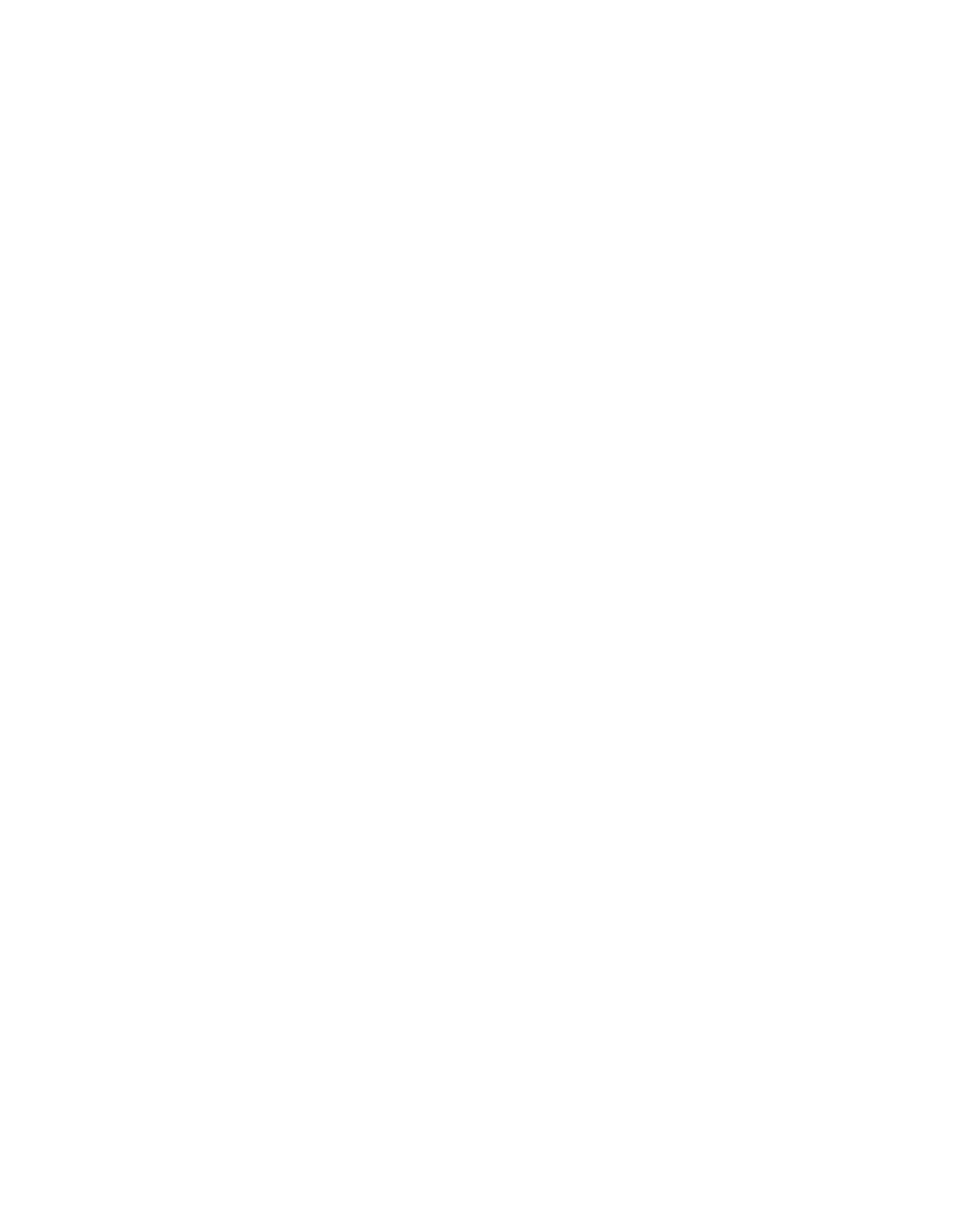# **I. INTRODUCTION**

1. The euro area crisis was considered special in several respects, in part because it involved economies within a currency union. But the euro area is not the only currency union, and the IMF has assisted members of other currency unions over at least four decades. This paper takes a closer look at the Fund's engagement with other currency unions.

2. Currency unions are characterized by a common central bank that issues a common regional currency. The IMF's *Balance of Payments and International Investment Position Manual* (sixth edition) defines a currency union as "a union to which two or more economies belong and that has a regional central decision-making body, commonly a currency union central bank (CUCB), endowed with the legal authority to conduct a single monetary policy and issue the single currency of the union" (IMF, 2009).<sup>1</sup> Under this definition, currency unions may be distinguished from dollarization or dual legal tender arrangements where one country adopts another country's currency without a say in how that currency will be managed or a share of the seignorage revenues.<sup>2</sup> A currency union may, and often does, coexist or overlap with other forms of regional integration such as a customs union, common market, or economic union. For example, the euro area is a currency union that is part of an economic union, the European Union (EU), where member countries have a common external trade policy, free movement of goods, services, and factors of production, and common policies in other areas such as product regulation.

3. Besides the euro area, there are presently three other currency unions in the world: the Central African Economic and Monetary Community (CEMAC), the West African Economic and Monetary Union (WAEMU), and the Eastern Caribbean Currency Union (ECCU). These three currency unions have existed for much longer than the euro area.

4. What makes currency unions special for the IMF? The IMF is a country-based institution. Fund membership is only open to individual countries and no provision is made in the Articles of Agreement for the joint membership of two or more countries that remain distinct political entities as countries (IMF, 1997b). As a result, IMF surveillance over members of currency unions involves a complexity absent in Article IV consultations with non-currency union members, and

 $1$  A currency union may be characterized by a single central bank only or a union central bank together with national central banks at the individual member level.

<sup>&</sup>lt;sup>2</sup> For example, the Common Monetary Area (CMA) comprising South Africa, Lesotho, Namibia, and Swaziland is not considered a currency union under this definition. Lesotho, Namibia, and Swaziland have their own currencies that are pegged at par to the South African rand. The South African rand is legal tender within the CMA but the validity of the three other currencies as legal tender is limited to their own country. There is no common central bank conducting monetary policy for the region as a whole although all CMA countries effectively share the same monetary policy (i.e., that of South Africa).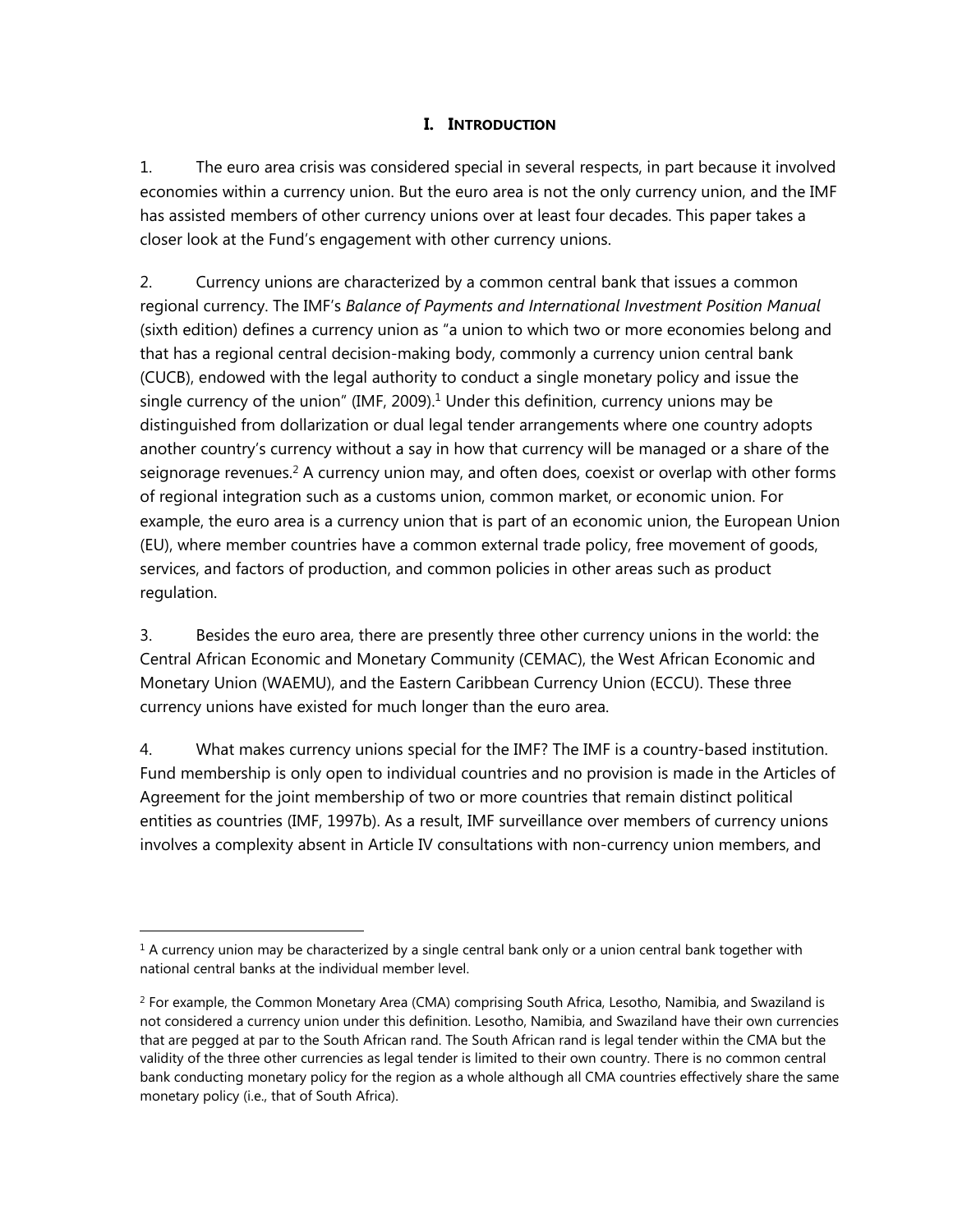IMF lending to currency union members involves factors not normally encountered in lending to non-currency union members.

- *Surveillance.* The IMF has the mandate, under Article IV, Section 3, to exercise firm surveillance over members' exchange rate policies. However, IMF members of currency unions have devolved responsibility for monetary and exchange rate policies to their regional central banks. As a result, these policy areas would not be covered in Article IV consultations with individual currency union members.
- *Lending.* The IMF can lend only to individual members and not to a currency union as a whole. In order to make use of the Fund's general resources, Fund members must represent a balance of payments need. $3$  Typically, a country would represent such a need by virtue of its overall balance of payments position or by the level of or developments in its reserves. However, these may not be appropriate or meaningful indicators of balance of payments need in currency union members, where scope for official action on the foreign exchange or monetary front is generally limited. Even when the need for a Fundsupported program can be identified, there are issues regarding program conditionality: like the gap in Article IV surveillance of currency union members, there is a potential gap in conditionality that can be applied in IMF-supported programs with currency union members because certain policies are under the control of the regional central bank (or other supranational institution within the currency union) and not the national authorities.

5. The purpose of this paper is to identify areas of similarities and differences in the Fund's engagement with the euro area and the other currency unions in order to provide some background against which to assess claims that the IMF treated the euro area "differently."4 It is not an evaluation of the IMF's engagement with currency unions in general. The analysis is based on a desk review of IMF documents and interviews with relevant staff and regional/country authorities.

6. The paper is organized as follows. Section II outlines the essential features of the ECCU, WAEMU, and CEMAC as compared to the euro area. Sections III and IV discuss IMF regional

<sup>&</sup>lt;sup>3</sup> This paper does not consider issues pertaining to use of concessional Fund resources (which are different from those relating to use of the Fund's general resources) since no euro area member is eligible for concessional assistance under the Extended Credit Facility (ECF) or its predecessor, the Poverty Reduction and Growth Facility (PRGF).

<sup>4</sup> For example, Pisani-Ferry, Sapir, and Wolf (2011) found that: "Rather than fully exploiting its comparative advantage based on its international experience in crisis-prone countries, the IMF fell victim to a 'Europe is different' mindset" in conducting surveillance of the euro area. According to one former senior IMF official: "Many countries interpret the IMF's actions in Europe as confirmation that they are members of an institution that speaks about uniformity of treatment but makes large exceptions for its historic masters" (El-Erian, 2011).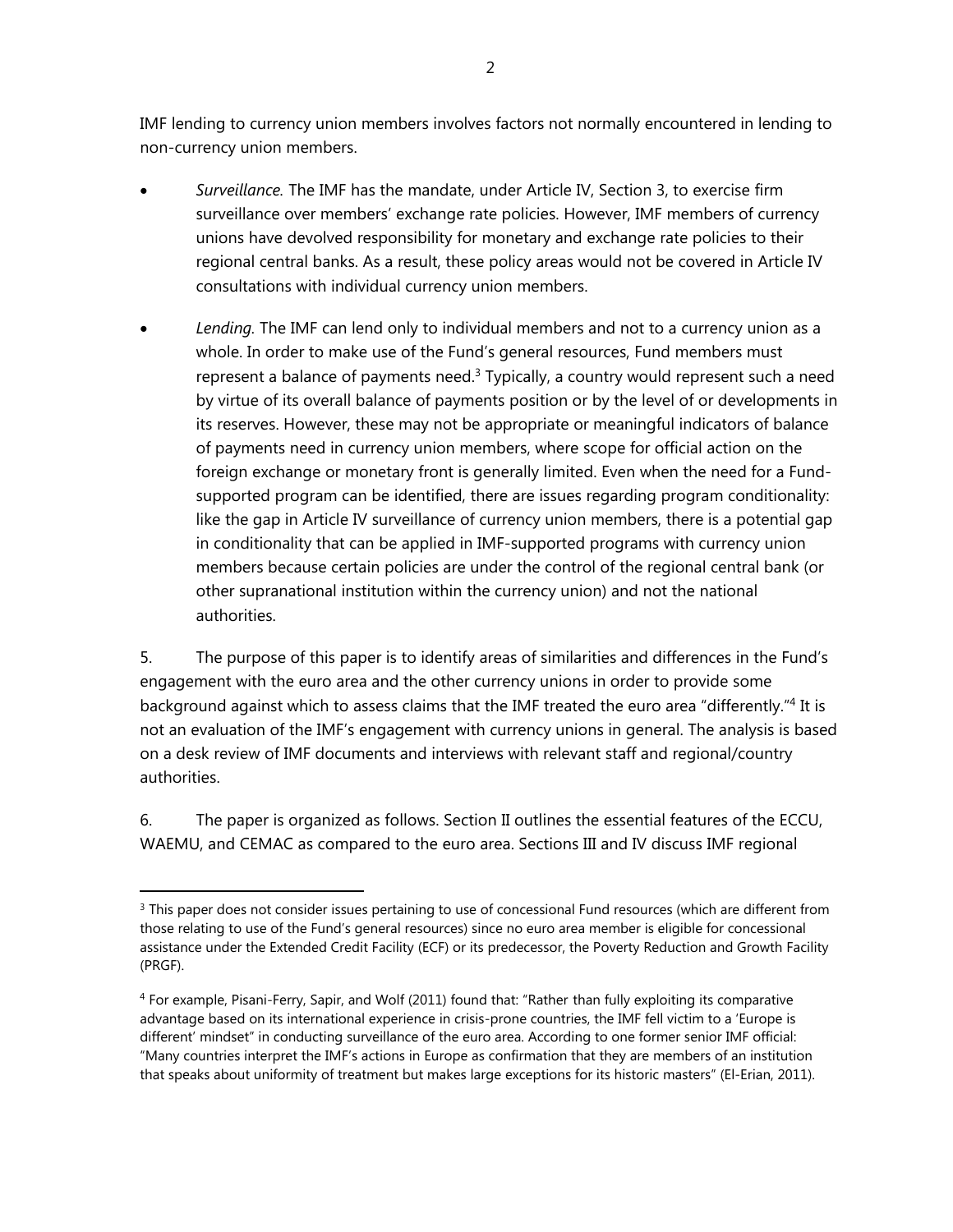surveillance and lending respectively in the three currency unions, highlighting the main similarities and differences vis-à-vis its engagement with the euro area. The comparison will focus on the modalities and broad contours of Fund engagement and not on its quality and effectiveness, which would be outside the scope of the present evaluation. Section VI concludes.

# **II. THE BASICS**

7. The euro area is a large union of advanced economies—some systemically important with a common currency that is also a major reserve currency. The 19 members of the euro area collectively account for around 13 percent of global PPP-adjusted GDP and have a voting share of 21.7 percent in the IMF.<sup>5</sup> The euro area is a subset of the EU: while all 28 EU members are part of the Economic and Monetary Union (EMU) and coordinate their economic policy-making to support the economic aims of the EU, the euro area countries took integration further and adopted a single currency, transferring responsibility for monetary policy from their national central banks to the European Central Bank (ECB), a supranational institution.<sup>6</sup> The national central banks were not abolished; they coexist with the ECB as part of the so-called Eurosystem. The ECB conducts monetary policy for the euro area as a whole with the primary objective of maintaining price stability. The exchange rate regime of the euro area is free floating.

8. The ECCU, WAEMU, and CEMAC are much smaller currency unions, in terms of both membership and economic size.

- The ECCU comprises eight Caribbean island economies—Anguilla, Antigua and Barbuda, Dominica, Grenada, Montserrat, Saint Kitts and Nevis, Saint Lucia, and Saint Vincent and the Grenadines—that share a common currency called the Eastern Caribbean dollar. Six of them are IMF members; Anguilla and Montserrat are dependent territories of the United Kingdom. The ECCU accounts for less than 0.01 percent of global PPP-adjusted GDP and has a voting share of 0.2 percent in the IMF.
- The WAEMU comprises eight West African countries—Benin, Burkina Faso, Côte d'Ivoire, Guinea-Bissau, Mali, Niger, Senegal, and Togo—that share a common currency called the CFA franc.7 All except Guinea-Bissau are former French colonies that formed the West

<sup>7</sup> CFA here stands for Communauté Financière Africaine (Financial Community of Africa).

<sup>&</sup>lt;sup>5</sup> The voting share in this and the next paragraph refers to votes taken by the IMF Board of Governors (which consists of one governor and one alternate governor for each of the Fund's 189 member countries) and not to votes taken by the IMF Executive Board (which consists of 24 Directors, who are appointed or elected by member countries or by groups of countries, and the Managing Director, who serves as its Chairman).

 $6$  When the euro area was created in 1999, it consisted of 11 EU member states. Greece joined in 2001, followed by Slovenia in 2007, Cyprus and Malta in 2008, the Slovak Republic in 2009, Estonia in 2011, Latvia in 2014, and Lithuania in 2015. Of the 9 non-euro area EU members, Denmark and the United Kingdom have "opt-outs" from joining; the others have not yet qualified to be part of the euro area.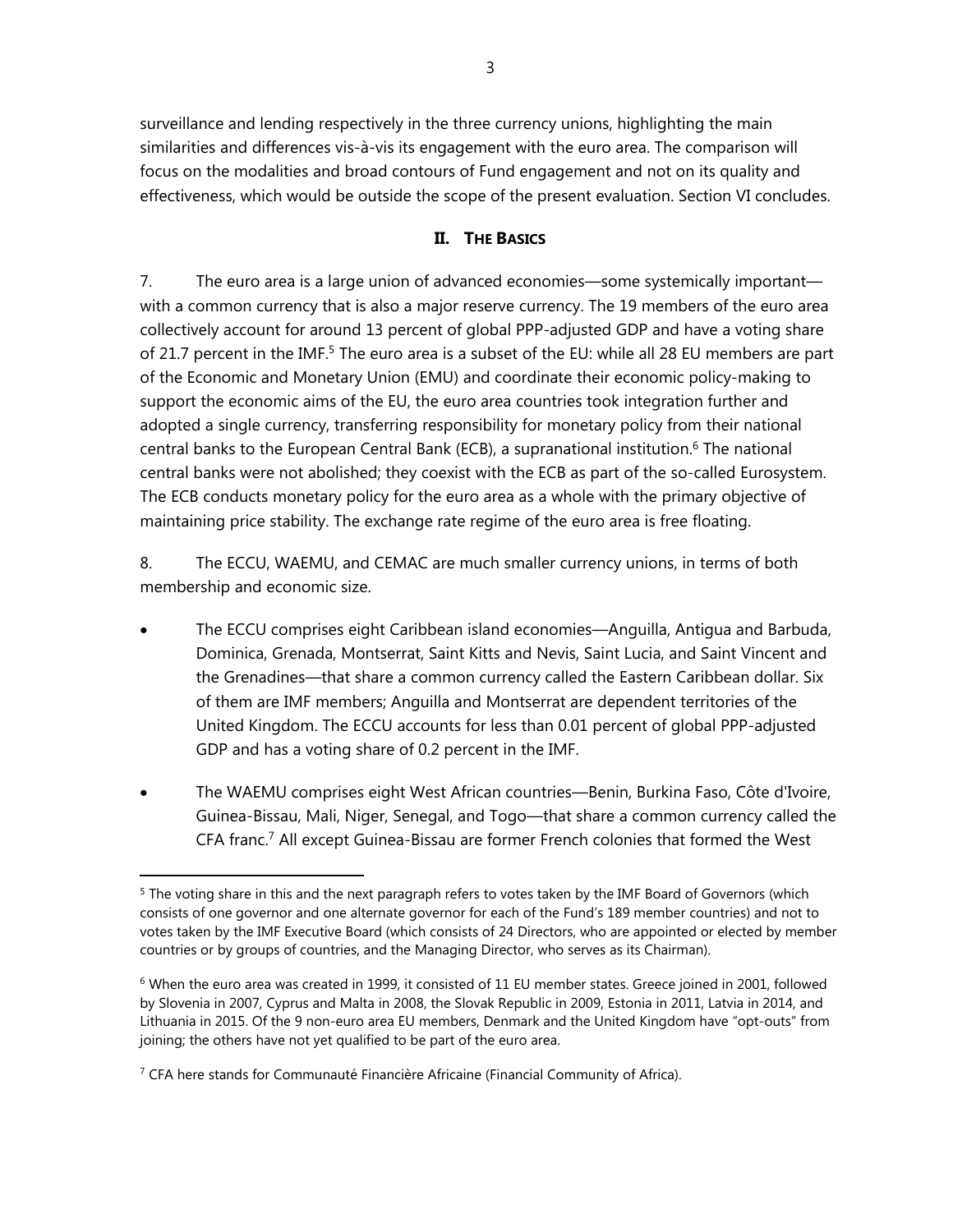African Monetary Union in 1962 after gaining independence.8 The WAEMU accounts for less than 0.2 percent of global PPP-adjusted GDP and has a voting share of 0.6 percent in the IMF.

- The CEMAC comprises six Central African countries—Cameroon, the Central African Republic, Chad, Equatorial Guinea, Gabon, and the Republic of Congo—that share a common currency, also called the CFA franc.9 The CEMAC and the WAEMU, together with Comoros, comprise the CFA franc zone. All CEMAC members except for Equatorial Guinea are former French colonies that gained independence in 1960 and formed the Central African Monetary Area.<sup>10</sup> The CEMAC accounts for less than 0.2 percent of global PPP-adjusted GDP and has a voting share of 0.4 percent in the IMF.
- 9. The three currency unions have existed for much longer than the euro area.
- The Eastern Caribbean dollar was created in 1965, with sole right of issue granted to East Caribbean Currency Authority (ECCA). In 1983, the Eastern Caribbean Central Bank (ECCB) was established to replace the ECCA as the regional central bank of the ECCU.
- The CFA franc was created in 1945 and two "issuance houses" were established to issue the currency for France's African colonies. After independence, these institutions were converted to formal central banks: the Central Bank of West African States (BCEAO) was established in 1962 as the common central bank of the West African Monetary Union, the predecessor of the WAEMU; and the Bank of the Central African States (BEAC) was established in 1972 as the common central bank for the Central African Monetary Area, the predecessor of the CEMAC. The BCEAO is responsible issuing West African CFA francs and the BEAC is responsible for issuing Central African CFA francs.

10. There is no system of national central banks in the three currency unions. The ECCB is headquartered in Saint Kitts, with an agency office run by a resident representative in each of the other seven members. The BCEAO is headquartered in Dakar, Senegal, and the BEAC is headquartered in Yaoundé, Cameroon. The BCEAO and the BEAC are represented in each member country by a national directorate that handles day-to-day operations at the national level.

<sup>&</sup>lt;sup>8</sup> The West African Monetary Union initially consisted of Benin (then Dahomey), Burkina Faso (then Upper Volta), Côte d'Ivoire, Mali, Mauritania, Niger, and Senegal. Mali withdrew in 1962 and rejoined in 1984; Togo joined the union in 1963; Mauritania left in 1972. Guinea-Bissau, a former Portuguese colony, is the only non-Francophone member of the WAEMU and the most recent—it joined the WAEMU in May 1997.

<sup>&</sup>lt;sup>9</sup> CFA here stands for Cooperation Financière Africaine (African Financial Cooperation).

 $10$  Equatorial Guinea, a former Spanish colony and the only non-Francophone member, joined later in 1985.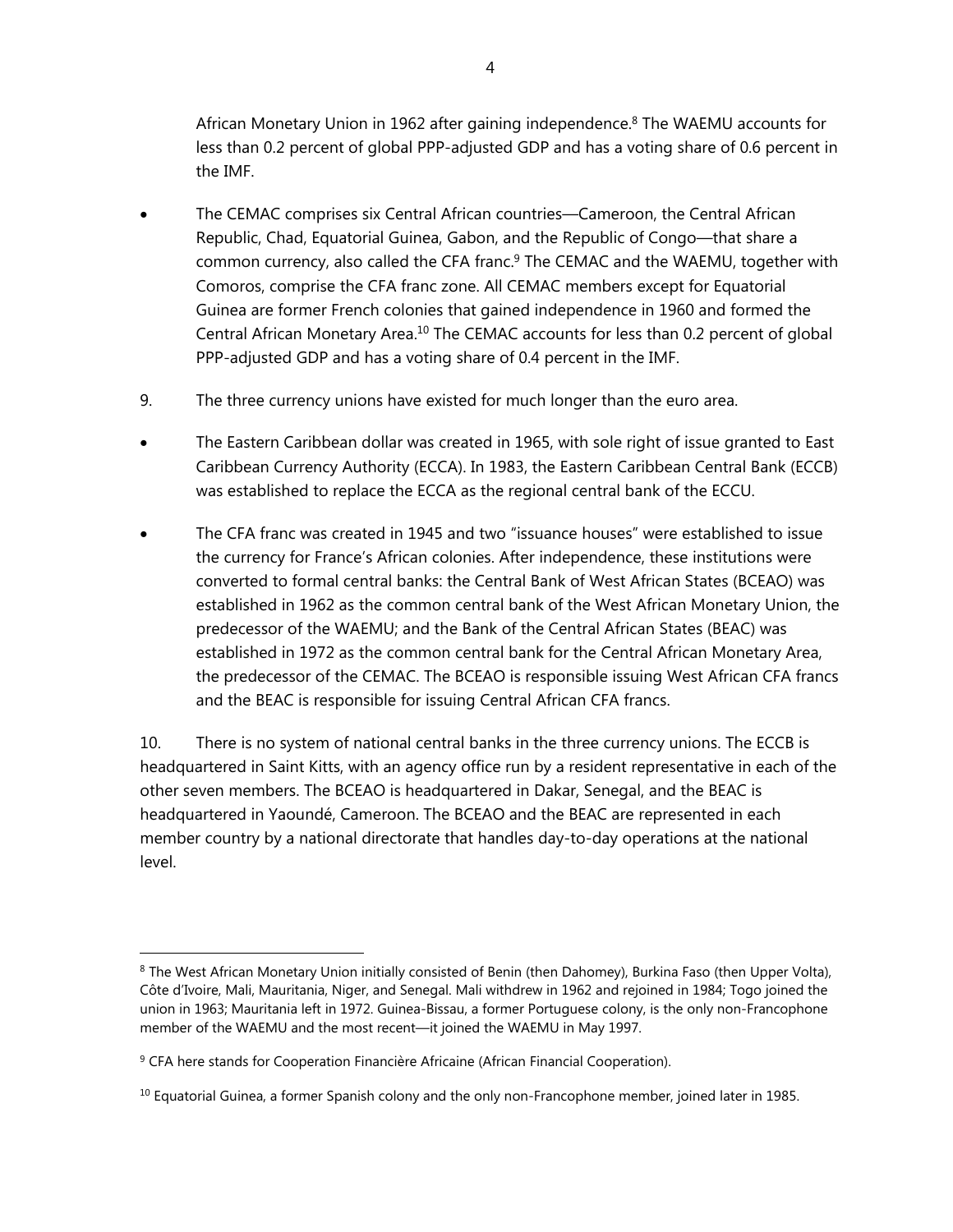- 11. The three currency unions have maintained a fixed exchange rate since their inception.
- The Eastern Caribbean dollar was pegged to the British pound from 1965 to 1976, and has been pegged to the U.S. dollar since 1976 at the exchange rate of EC\$2.70 = US\$1. The parity of the East Caribbean dollar can only be modified by unanimous consent of the member countries.
- The CFA franc was pegged to the French franc from 1945 to 1999, during which time the exchange rate was changed only twice: in 1948 (revaluation) and in 1994 (devaluation). Since January 1999, the CFA franc (both West and Central) has been pegged to the euro at the exchange rate of CFAF656 =  $\epsilon$ 1.<sup>11</sup>
- 12. Monetary policy in the three currency unions is subordinated to the exchange rate peg.
- The ECCB maintains the U.S. dollar peg through a quasi-currency board arrangement. Under this arrangement, ECCU member countries surrender their foreign exchange to a common reserves pool managed by the ECCB, which must maintain the level of pooled official reserves at no less than 60 percent of its demand liabilities. The ECCB's Monetary Council, comprising the finance ministers of all eight member governments, is responsible for providing guidance on monetary and credit policy, including the determination of monetary targets.
- In the WAEMU and the CEMAC, the currency peg is supported by a monetary cooperation agreement with France, which guarantees the convertibility of the CFA franc.12 WAEMU (CEMAC) countries pool their foreign exchange reserves in the BCEAO (BEAC). A certain share of the reserves must be deposited in an operations account with the French Treasury through which all purchases or sales of foreign currencies or euros against CFA francs are settled.<sup>13</sup> The French Treasury provides an unlimited overdraft facility through this account, albeit with some institutional safeguards and restrictions; for instance, the BCEAO and BEAC are required to maintain a stock of reserves of at least 20 percent of base money. Within the fixed exchange rate regime, limited external capital

<sup>&</sup>lt;sup>11</sup> The West African and Central African CFA francs are independent of each other—each is nominally convertible into the euro but they are not directly convertible into each other.

 $12$  The monetary cooperation agreement between France and the CFA franc zone remained unchanged after the introduction of the euro, by a November 1998 decision of the Economic and Financial Council of the EU.

 $<sup>13</sup>$  At least 50 percent of the BCEAO's foreign exchange reserves must be deposited in the operations account. For</sup> the BEAC, the minimum was originally 65 percent but the share was often exceeded in practice because the interest rate on the operations account was attractive and the central bank's reserve management capacity was not well developed. In 2009, the 65 percent minimum was changed to a cap of 50 percent, net of the foreign exchange counterpart of remunerated country-specific accounts held at the BEAC and the BEAC reserve position at the IMF.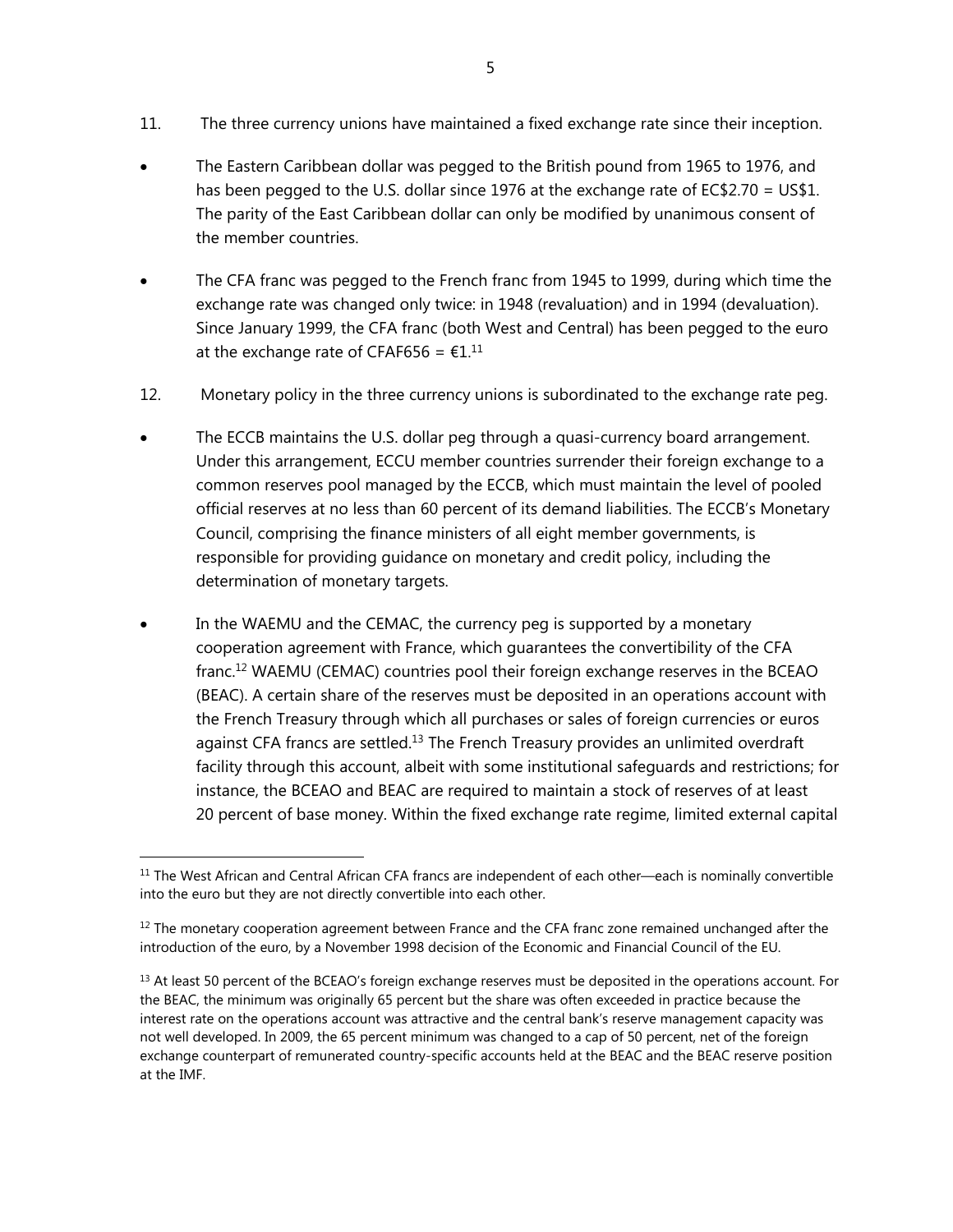mobility—capital transactions within each union and with France are unrestricted but there are controls on capital transactions with non-union countries—provides some room for independent monetary policy. The BCEAO and the BEAC operate a framework of monetary programming, with broad objectives set at the regional level and detailed programming at the national level to ensure compatibility with these regional objectives.14

13. Unlike the ECB, the regional central banks of the three currency unions may extend, and have extended, credit to member governments when needed.

- In practice, the ECCB has maintained a reserve cover of close to 100 percent, leaving it some room to lend to member governments in pressing circumstances such as natural disasters. Credit allocations are based on each member government's share of total regional recurrent revenue. To date, member countries have financed their (at times sizable) fiscal deficits largely without recourse to ECCB credit, by borrowing from domestic and external creditors, including the IMF.15
- BEAC statutes allow each member country to draw central bank credit up to a limit of 20 percent of the country's fiscal revenue in the previous year, although these statutory advances to governments are being phased out.
- The BCEAO has not been permitted to engage in direct monetary financing of government debt since 2003 but it can (and does) refinance member government treasury bills.<sup>16</sup> Since 2010, the BCEAO's refinancing exposure to government securities has been limited to at most 35 percent of the fiscal revenues of the preceding year.

14. Lender of last resort arrangements vary across the three currency unions and the euro area. In the euro area, the national central banks—and not the ECB—may provide emergency liquidity assistance (ELA) to illiquid but solvent banks under their jurisdiction in a financial crisis. The provision of ELA is vetted by the ECB governing council which may restrict the assistance if it decides, with a two-thirds majority, that such support is at odds with the objectives and tasks of the Eurosystem. In the ECCU, the ECCB has some room to act as lender of last resort to the

<sup>&</sup>lt;sup>14</sup> Historically, monetary policy in the WAEMU (CEMAC) was determined by the BCEAO's (BEAC's) Board of Directors, assisted at the national level by National Credit Committees (National Monetary Committees) chaired by the finance ministers of the member countries. Under a new institutional framework introduced in 2008 in the CEMAC and 2010 in the WAEMU, responsibility for setting monetary policy in each union now rests with a Monetary Policy Committee chaired by the respective central bank governor and including members from all member countries plus France.

<sup>&</sup>lt;sup>15</sup> There is a functioning regional government securities market in the ECCU, which was established in 2002.

<sup>&</sup>lt;sup>16</sup> Previously, the limit on BCEAO advances to national treasuries was 20 percent of the fiscal revenues of the preceding year, just as for the BEAC. Central bank statutory advances to member governments were abolished in 2003 in order to foster a regional market for government securities.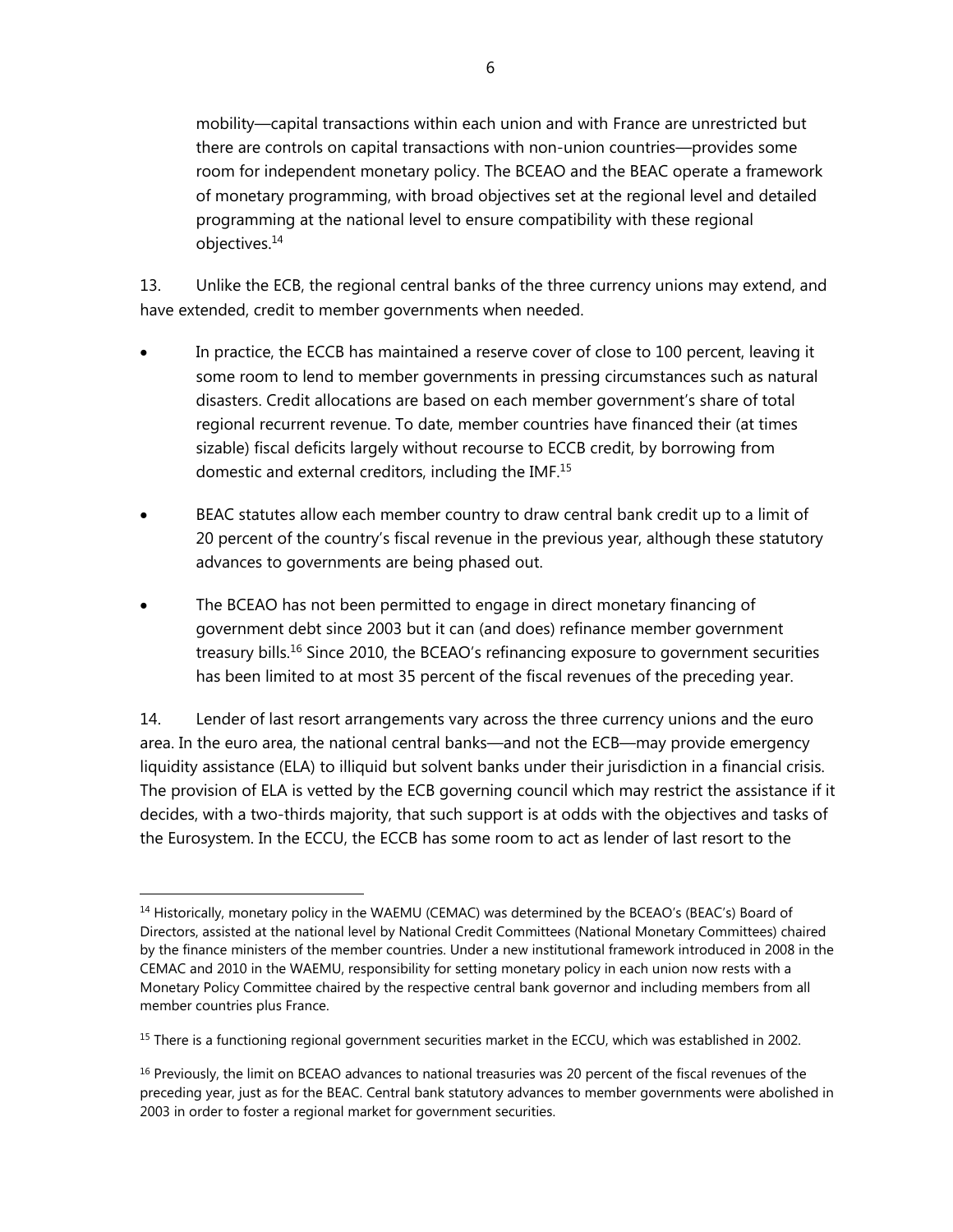banking system using its excess international reserve holdings. The BCEAO and the BEAC, on the other hand, do not have an explicit mandate to provide ELA.

15. Bank supervision is conducted at the regional level in the three currency unions, unlike in the euro area (until recently); however, bank resolution involves coordination with the national authorities concerned. In the ECCU, the ECCB is responsible for banking sector regulation and supervision; decisions such as granting and withdrawal of bank licenses are made by the respective Ministries of Finance after consultation with or on recommendation from the ECCB. In the WAEMU, responsibility for bank supervision lies with the WAEMU Banking Commission which was set up in 1990, and in the CEMAC, with the Central African Banking Commission (COBAC) which was set up in 1993. Bank resolution in the WAEMU involves both the Banking Commission, which takes the decision to close down a bank, and the concerned national government, which can appeal to the WAEMU Council of Ministers to reverse it. In the CEMAC, while the COBAC has the power to withdraw bank licenses, it relies on the cooperation of national authorities to be effective in dealing with troubled banks.

16. Unlike the euro area, which is a currency union formed from within an economic union, the WAEMU, CEMAC, and ECCU were currency unions first and moved towards economic union much later.

 The WAEMU Treaty of 1994 created the framework to extend the process of economic integration beyond the West African Monetary Union. It established the Conference of Heads of State and Government (to determine the broad policy orientations of the union), the Council of Ministers (responsible for implementing the decisions of the Conference of the Heads of States and Governments), and the WAEMU Commission (to prepare and implement the decisions of the Council of Ministers) (Figure 1).<sup>17</sup> The treaty envisaged the creation of a single domestic market through the establishment of a customs union, the harmonization of legal systems, the implementation of common sectoral policies, and the convergence of fiscal policies in support of the common monetary policy. However, regional integration within the WAEMU remains low—intraregional trade has increased only marginally since the customs union was created and continues to be hampered by nontariff barriers; and financial integration within the WAEMU remains limited notwithstanding the free movement of capital within the region. The WAEMU is also part of the broader 15-member Economic Community of West African States (ECOWAS), which was founded in 1975, and has long had the ambition to create a larger West African monetary union.18

<sup>&</sup>lt;sup>17</sup> The WAEMU Commission has eight commissioners—one from each member country—who are in charge of macroeconomic and sectoral policies.

<sup>&</sup>lt;sup>18</sup> In 2000, five non-WAEMU members of ECOWAS formed the West African Monetary Zone (WAMZ) as an intermediate step towards the larger monetary union of all ECOWAS countries. An interim institution, the West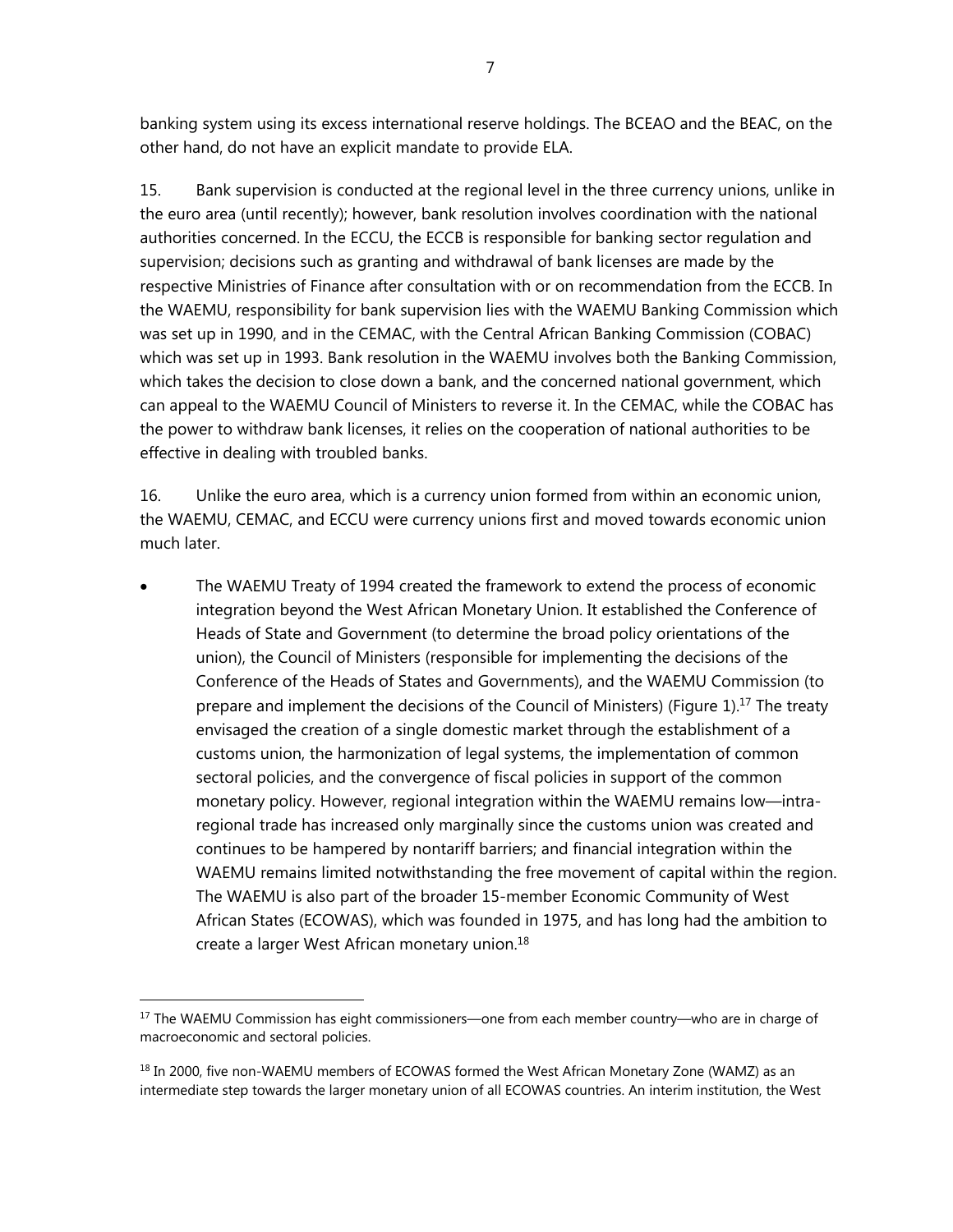

 The CEMAC Treaty, which entered into force in 1999, created a monetary union (the Central African Monetary Union) and an economic union (the Central African Economic Union). It established the institutional framework for the community including the Conference of Heads of State (which determines the broad policy orientation of the community), the Council of Ministers of the Central African Economic Union and the Ministerial Committee of the Central African Monetary Union (which implement the decisions of the Conference of the Heads of State), and the CEMAC Commission (previously the Executive Secretariat, the main management and administrative body) (Figure 2).<sup>19</sup> Like the WAEMU Treaty, the CEMAC Treaty envisaged the creation of a single domestic market through the establishment of a full customs union, harmonization of legal and regulatory systems, implementation of common sectoral policies, and convergence of fiscal policies in support of the common monetary policy. Like the WAEMU, regional integration remains limited in the CEMAC, with intra-regional trade accounting for only around 3 percent of member countries' total trade and financial integration at a very rudimentary level.

African Monetary Institute (WAMI), was established in 2001 to oversee the convergence process among the countries of the WAMZ.

 $<sup>19</sup>$  Following the example of the EU, the CEMAC Commission is composed of an equal number of commissioners</sup> from each member country.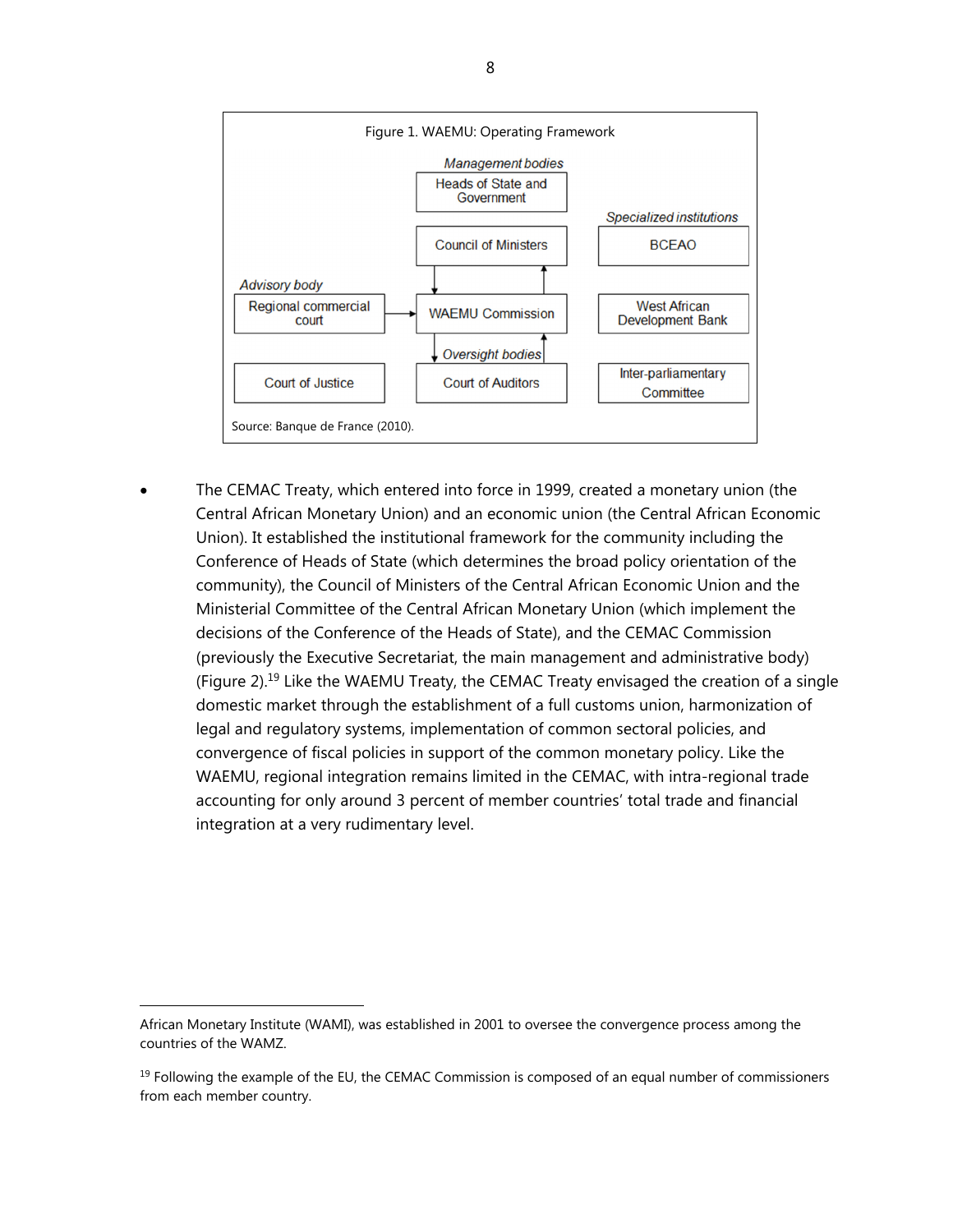

 The ECCU moved towards deeper integration in 2011 when it ratified the revised Treaty of Basseterre establishing the Organization of Eastern Caribbean States (OECS) economic union.<sup>20</sup> The Treaty designated legislative authority in a number of areas (including monetary policy and trade policy) directly to the OECS Authority, which is made up of member state heads of government, and it established the OECS Assembly, which functions as the regional parliament (Figure 3).<sup>21</sup> It envisaged the creation of a single financial and economic space within which goods, people and capital move freely, monetary and fiscal policies are harmonized, and members adopt a common approach to trade, health, education, the environment, and the development of critical sectors such as agriculture, tourism, and energy. Within the ECCU, the financial sector is well integrated and trade policies are fully aligned with those of the Caribbean Community (CARICOM), of which the ECCU is a part.<sup>22</sup>

 $^{20}$  The original Treaty of Basseterre establishing the OECS was signed in 1981. All eight ECCU countries are part of the OECS, which also includes the British Virgin Islands (a U.K. territory that uses the U.S. dollar as its de facto currency) and Martinique (a French territory that uses the euro).

 $21$  The OECS Assembly was inaugurated in August 2012. For more on the institutional setup of the ECCU/OECS, see Nassar, McIntyre, and Schipke (2013).

 $^{22}$  CARICOM, which includes 12 countries/territories outside the ECCU, is also pursuing deeper regional integration—free movement of goods and services, capital, and labor, supported by a common trade policy and the right to establish businesses in any member state without restriction—through the CARICOM Single Market and Economy initiative, although progress has been more limited compared to the OECS.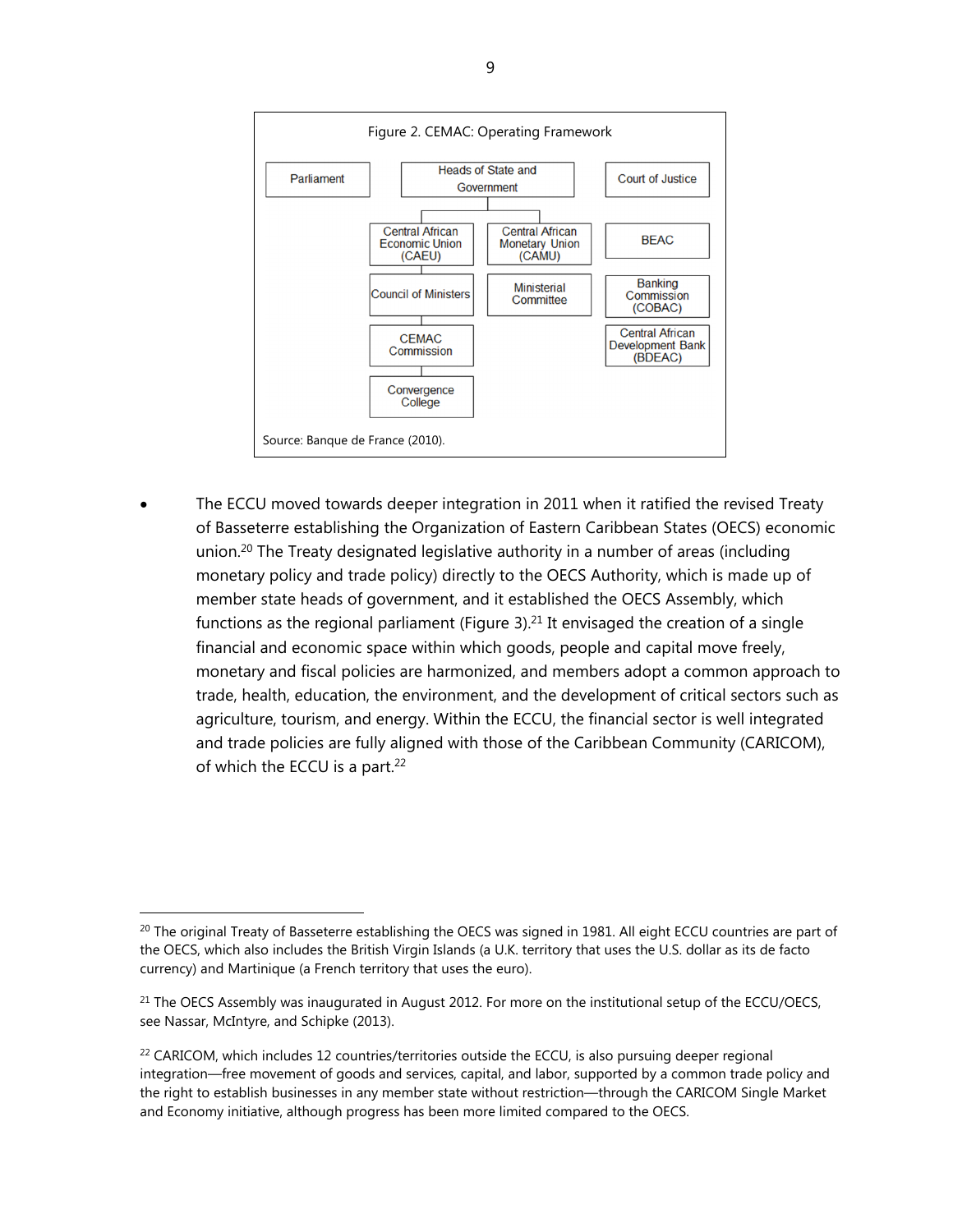

17. Fiscal policy remains the responsibility of national governments in the three currency unions, as in the euro area. Within the euro area, national governments must coordinate their respective fiscal policies in order to attain the common objectives of stability, growth and employment. This is enforced through institutional arrangements, key among them being the Stability and Growth Pact which contains rules for fiscal discipline and sanctions for noncompliance by euro area members. In the WAEMU and the CEMAC, fiscal policy is subject to regional surveillance by the respective Commissions. WAEMU countries introduced a Convergence, Stability, Growth, and Solidarity Pact in 1999, following the example of the euro area, with a view to achieving the gradual convergence of macroeconomic policies and performance.23 Under the pact, member states committed to meet four primary and four secondary convergence criteria by 2002 (subsequently delayed to 2005 and then 2008).<sup>24</sup> The corrective procedure in cases of non-compliance with the fiscal balance criterion has some similarities with the euro area's Excessive Deficit Procedure (see Hitaj and Onder, 2013). However, the WAEMU Treaty allows the Council of Ministers, by a unanimous vote, to exempt a member country from meeting some or all of the convergence criteria if the country is experiencing economic distress or is susceptible to such distress because of exceptional circumstances.

 $^{23}$  The pact defined (i) a convergence phase ending in the target year, at which time member countries were expected to have been in compliance with all primary and secondary convergence criteria, and (ii) a stability phase beginning after the target year.

 $^{24}$  The primary criteria relate to: the basic fiscal balance (non-negative); public sector debt (not to exceed 70 percent of GDP); inflation (annual average not to exceed 3 percent); and non-accumulation of domestic and external payment arrears. The secondary criteria relate to: the wage bill (not to exceed 35 percent of tax revenue); domestically financed public investment (not to exceed 20 percent of tax revenue); the tax-to-GDP ratio (higher than 17 percent); and the external current account deficit (excluding grants, not to exceed 5 percent of GDP). In January 2015, the WAEMU Heads of States revised the criteria—replacing the basic fiscal balance ceiling with a ceiling on the overall balance and eliminating the criteria on arrears, the current account deficit, and investment expenditure—and moved the target date for convergence to 2019.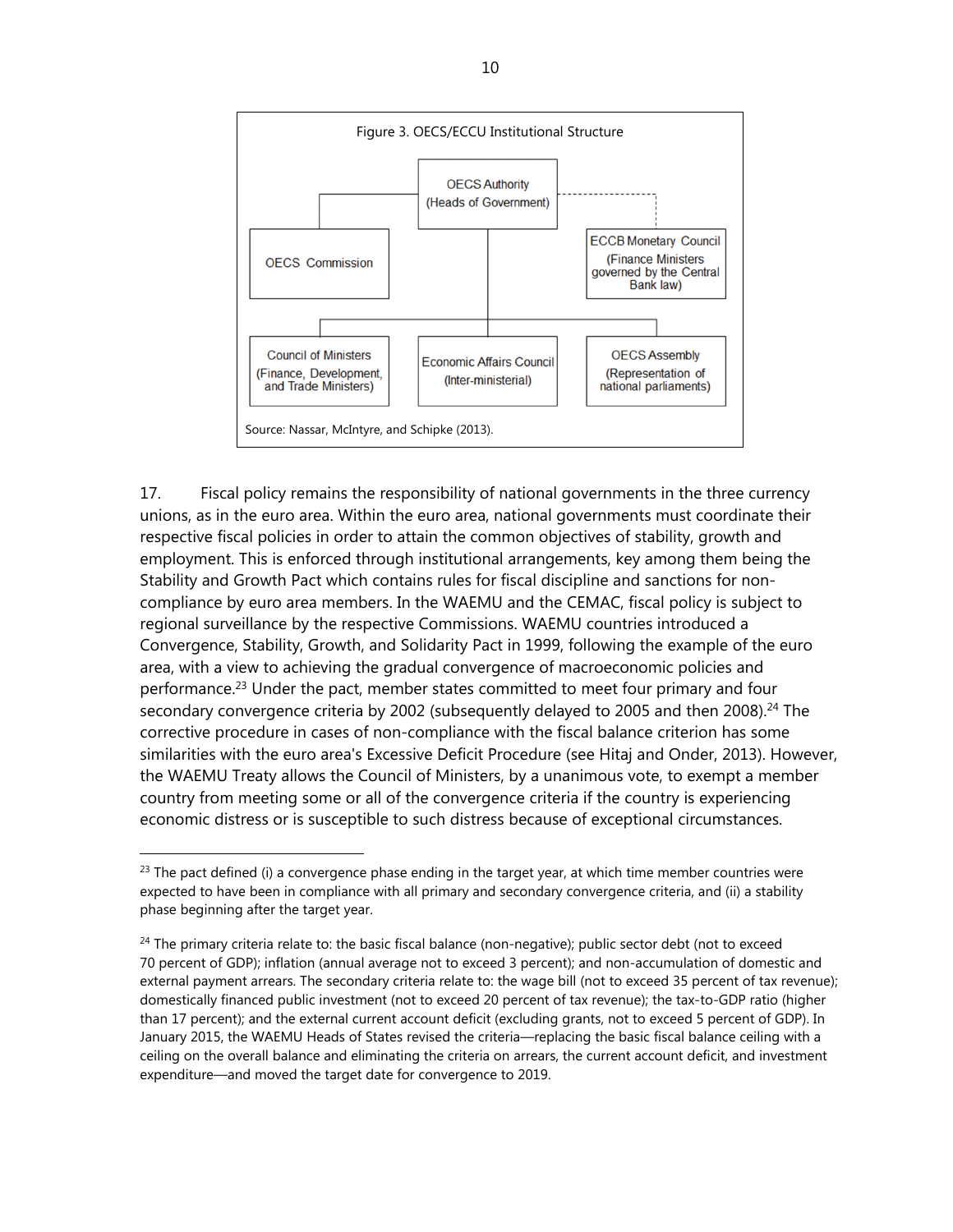CEMAC rules also set limits on key macroeconomic indicators to promote national policies consistent with the common currency.<sup>25</sup> Members with policies inconsistent with the union's objectives are required to adopt adjustment programs, although there are no sanctions for noncompliance.

## **III. REGIONAL SURVEILLANCE AND POLICY ADVICE**

18. Prior to 1998, the Fund had no formal modalities for surveillance over currency unions. IMF staff apprised the Executive Board of developments in the ECCU and the CFA franc zone through occasional informal discussions—see, for example, IMF (1982, 1990, and 1994).<sup>26</sup> Starting around 1990, staff conducted semiannual meetings with the BCEAO and the BEAC which were focused mainly on the consistency between monetary objectives at the regional level and individual country programs; these meetings did not give rise to a subsequent Executive Board discussion. The first periodic regional consultation with a currency union was conducted for WAEMU institutions in 1997–98; however, staff were careful to distinguish it from an Article IV consultation.27

19. In 1998, the IMF, in anticipation of EMU and the euro, formalized modalities for regional discussions in the context of surveillance over individual euro area members. The rationale for new modalities was two-fold. First, because euro area members of the Fund would no longer be in unilateral control of the policies identified in Article IV (i.e., exchange rate and monetary policies), the Fund would need to complement its regular bilateral discussions with national authorities with discussions with the institutions of the euro area. Second, and more importantly, the euro area was considered unique in terms of its potential systemic influence and its single market for goods, services, labor, and capital. The new procedures included semi-annual discussions with EU institutions responsible for common policies in the euro area in addition to annual Article IV consultations with individual member countries (see Table 1). At that time, some Directors also called for strengthened regional surveillance elsewhere in the world (IMF, 1997a) and a few Directors called for similar systematic arrangements to be adopted for discussions with regional institutions of the ECCU, WAEMU, and CEMAC (IMF, 2000). However, this issue was not picked up for several years.

 $25$  The convergence criteria (set in 1994, refined in 2001, and augmented in 2008) are: (i) non-negative basic fiscal balance, basic structural balance, and non-oil basic fiscal balance; (ii) average annual inflation and average annual underlying inflation not higher than 3 percent; (iii) public debt less than 70 percent of GDP; and (iv) nonaccumulation of government arrears.

 $^{26}$  As early as 1984, during a Board discussion in the context of Mali's re-entry into the West African Monetary Union, one Executive Director raised the question of whether the regular procedure for Article IV consultations was the most appropriate or useful one for countries belonging to monetary unions. However, there is no evidence that the issue was seriously considered until 1998.

<sup>&</sup>lt;sup>27</sup> During the Board discussion of this report in May 1998, a European Executive Director raised questions about the nature of the exercise and called for further discussions to clarify how the Fund's surveillance functions, especially the Article IV process, would relate to currency unions such as the WAEMU and the euro area.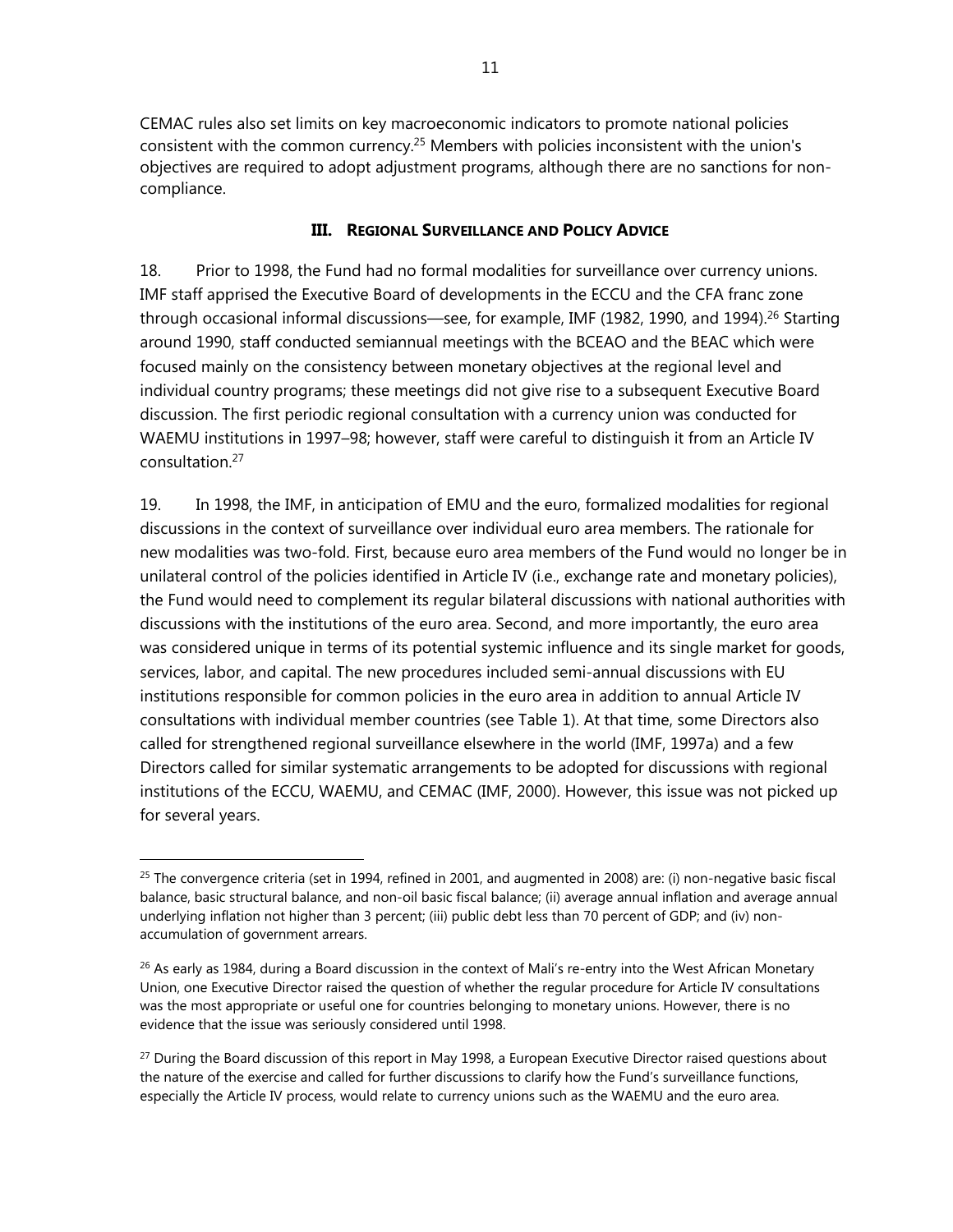| Table 1. Regional Surveillance Modalities                                                                                                                                    |                                                                                                                                                                                                                                                                                                                                                                                          |                                                                                                                                                                                                                                                                                            |  |
|------------------------------------------------------------------------------------------------------------------------------------------------------------------------------|------------------------------------------------------------------------------------------------------------------------------------------------------------------------------------------------------------------------------------------------------------------------------------------------------------------------------------------------------------------------------------------|--------------------------------------------------------------------------------------------------------------------------------------------------------------------------------------------------------------------------------------------------------------------------------------------|--|
|                                                                                                                                                                              | Euro area                                                                                                                                                                                                                                                                                                                                                                                | ECCB, WAEMU, and CEMAC                                                                                                                                                                                                                                                                     |  |
| Twice-yearly staff discussions with EU institutions<br>Frequency<br>responsible for common policies, held separately<br>from Article IV discussions with individual members. |                                                                                                                                                                                                                                                                                                                                                                                          | Annual discussions with regional institutions<br>responsible for common policies, held separately<br>from Article IV discussions with individual<br>members.                                                                                                                               |  |
|                                                                                                                                                                              |                                                                                                                                                                                                                                                                                                                                                                                          | Second round of discussions during the year if<br>considered necessary by the Managing Director.                                                                                                                                                                                           |  |
| Timing                                                                                                                                                                       | Discussions with individual members are clustered, to<br>the extent possible, around the discussions with EU<br>institutions.                                                                                                                                                                                                                                                            | Discussions with individual members are clustered,<br>to the extent possible, around the discussions with<br>regional institutions.                                                                                                                                                        |  |
| Staff report and<br>Board discussion                                                                                                                                         | Annual staff report and Board discussion on common<br>policies, considered as part of Article IV consultation<br>with each member.                                                                                                                                                                                                                                                       | Annual staff report and Board discussion of<br>common policies, considered as part of Article IV<br>consultation with each member.                                                                                                                                                         |  |
|                                                                                                                                                                              | Informal reporting to the Board by staff on second<br>round of discussions with EU institutions.                                                                                                                                                                                                                                                                                         |                                                                                                                                                                                                                                                                                            |  |
| Coverage                                                                                                                                                                     | Monetary and exchange rate policies, and-from a<br>regional perspective-other economic policies<br>relevant for Fund surveillance.                                                                                                                                                                                                                                                       | Monetary and exchange rate policies, and-from a<br>regional perspective-other economic policies<br>relevant for Fund surveillance.                                                                                                                                                         |  |
| Summing up                                                                                                                                                                   | Summing-up of the conclusion of the Board's annual<br>discussion on common policies, incorporated by<br>reference into summings-up for Article IV<br>consultations with individual members that take place Article IV consultations with individual members<br>before the next Board discussion of common policies. that take place before the next annual Board                         | Summing-up of the conclusion of the Board's<br>annual discussion on common policies,<br>incorporated by reference into summings-up for<br>discussion of common policies.                                                                                                                   |  |
| Communication                                                                                                                                                                | Standing arrangements for attendance at selected<br>Executive Board meetings by the ECB. The Fund<br>communicates to the ECB the agenda for all Board<br>meetings and documents for Board meetings to<br>which the ECB has been invited. The ECB<br>representative may address the Board and may<br>circulate written statements that become part of the<br>record of the Board meeting. | Staff reports and related documents pertaining to<br>Article IV surveillance over (i) common policies and<br>(ii) policies of each individual member are<br>communicated to the ECCB/BCEAO/BEAC at the<br>same time the relevant staff report is made<br>available to the Executive Board. |  |

DEC/14061, and DEC/14062, February 13, 2008.

20. Reflecting the systemic importance of the euro area, the IMF Executive Board granted the ECB observer status from January 1, 1999 (Box 1).<sup>28</sup> In making this decision, the Board considered that effective representation of the ECB's views in Board discussions would enhance the Fund's surveillance over the euro area—within the Fund's Executive Board, the euro area countries are spread out over eight constituencies (with France and Germany each having their own seat). As

<sup>&</sup>lt;sup>28</sup> The ECB and the European Commission also participate as observers in meetings of the International Monetary and Financial Committee (IMFC), which provides strategic direction to the work and policies of the Fund. The IMFC has 24 members who are central bank governors, ministers, or others of comparable rank; the size and composition of the IMFC mirror that of the Executive Board. None of the other currency unions' institutions have observership in the IMFC.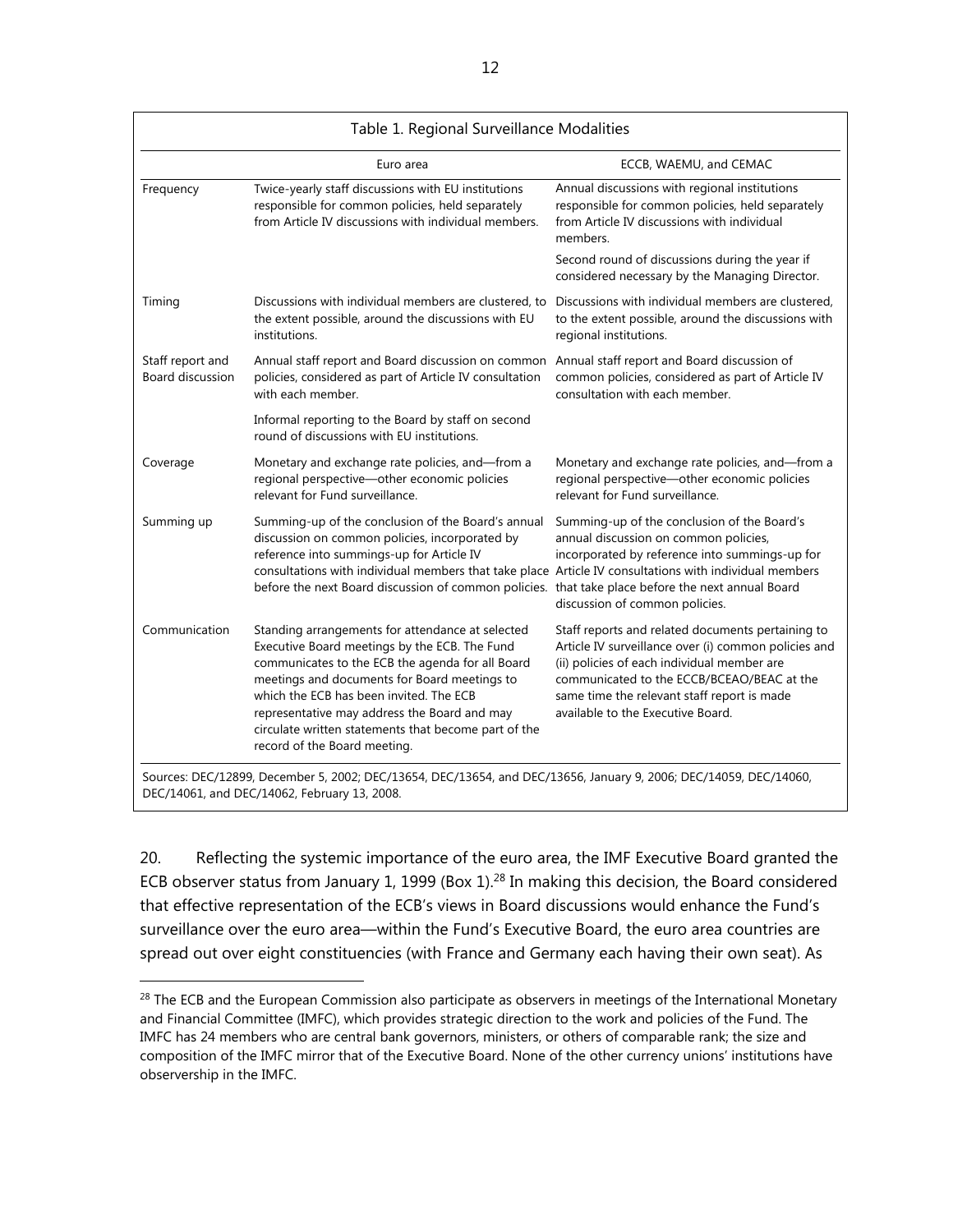an observer, the ECB representative may address the Board when invited to do so, but does not have voting rights.<sup>29</sup> In Board discussions on euro area policies, the euro area is represented by one Executive Director who is responsible for reflecting the common view of the euro area member states and the relevant EU institutions in their respective fields of competence—initially, this was the Director from the country holding the (annual rotating) presidency of the European Council; since 2007, it has been the Executive Director heading the so-called EURIMF, an informal group of EU member state representatives in the Fund.

## **Box 1. The ECB's Observer Status in the IMF**

The IMF Executive Board adopted a Decision at the end of 1998 to grant observer status to the ECB after a long and spirited debate. Besides the ECB, standing arrangements for attendance at IMF Board meetings exist only for the World Bank and the World Trade Organization.

Initially, it was agreed that the ECB would be invited to send a representative to Board meetings on: Article IV surveillance over euro area policies and over individual euro area members; the role of the euro in the international monetary system; and the World Economic Outlook, Global Financial Stability Report (formerly International Capital Markets report), and World Economic and Market Developments. In addition, it was agreed that the ECB would be invited to send a representative to Board meetings on items recognized by the ECB and the Fund to be of mutual interest for the performance of their respective mandates. Over time, the following items were included in the Decision: Article IV surveillance over the United States and Japan; and Article IV surveillance over, and use of Fund resources by, non-euro area member countries of the EU and candidate countries to the EU.

Executive Board approval is required for the ECB to send a representative to attend Board meetings not listed in the Decision. In practice, the ECB representative has been approved to attend Board meetings and informal Board seminars on diverse policy items including IEO evaluation reports and Management briefings on recent travels. In 2006, one Executive Director observed that the expansion in the number and type of meetings that the ECB observer had been invited to attend raised questions of evenhandedness vis-à-vis other regional institutions that may also consider such policy discussions and decisions to be relevant to them. However, there was no further discussion of the issue. After 2007, reviews of the ECB observer status Decision were changed from annual to as needed. The last review was done in December 2009. At that time, European Directors declined to include in the Decision Board meetings on use of Fund resources by euro area members for fear that the change could trigger an adverse market reaction if made public. In the event, the ECB observer attended most Board meetings on use of Fund resources by euro area members.

21. Around the same time, regular discussions also began to be held with regional institutions in the ECCU, WAEMU, and CEMAC.

 $\overline{a}$ 

 In the ECCU, IMF staff began experimenting with different ways to introduce a regional dimension to Article IV consultations with individual members. In 1999–2001, Fund staff held discussions with the ECCB and prepared papers covering institutional arrangements, recent developments, and policy issues in the currency union as background for Article IV

<sup>&</sup>lt;sup>29</sup> Two euro area countries—France and Germany—appoint Directors to the Executive Board, totaling 10 percent of the Board's vote. The remaining euro area members are distributed among 6 different constituencies, of which 5 have rules that allow the euro area member to be elected Executive Director; if all five constituencies elect a euro area member as Executive Director, the euro area would fill 7 of the 24 chairs and its voting share in the Board would reach 32 percent.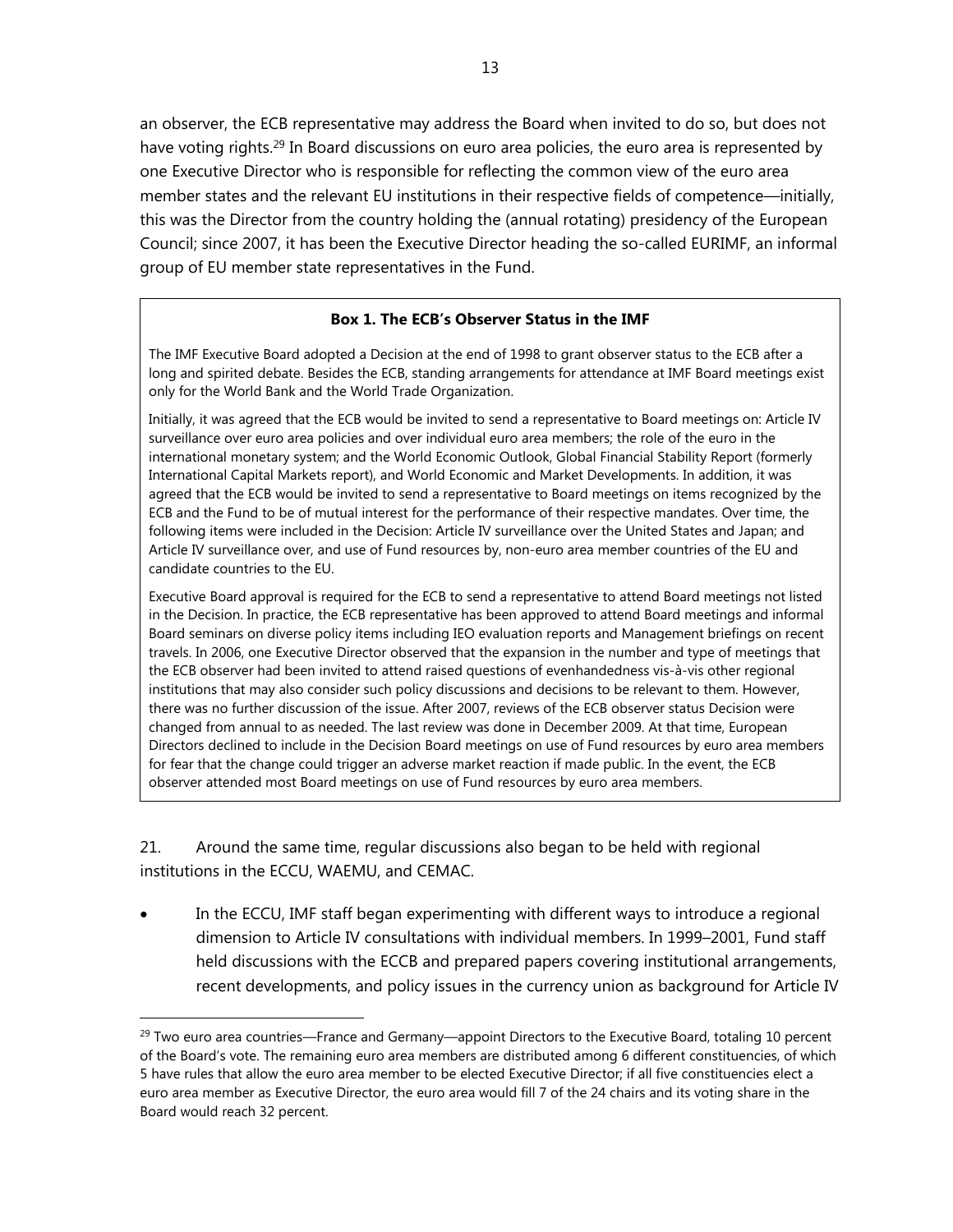consultations with individual members. In 2002–05, staff conducted discussions with the ECCB and other ECCU regional institutions (the OECS Secretariat and the Caribbean Development Bank) twice a year; the first discussion was followed by a formal Board meeting, with a staff report and summing-up, and the second discussion was followed by an informal Board meeting involving only an oral presentation by staff. Starting in 2004, staff would visit each of the ECCU's Fund members—separately from their individual Article IV consultations—as part of their regional surveillance of the ECCU.<sup>30</sup>

 In the WAEMU and the CEMAC, staff held stand-alone discussions every one or two years with the regional central bank and other regional institutions including the WAEMU Commission and the Banking Commission in the WAEMU and the CEMAC Commission (and the Executive Secretariat before that) and the COBAC in the CEMAC.<sup>31</sup> Following each discussion, a staff report was presented to the Board and there is a summing-up of the conclusion of the Board discussion.

22. In 2006, those discussions were formalized as constituting an integral part of Article IV surveillance on the individual currency union members, after staff argued, and the Board agreed, that establishing an appropriate framework for policy discussions with regional institutions in the ECCU, WAEMU, and CEMAC would be "desirable" (IMF, 2004). The surveillance modalities are similar to those established for regional discussions with the euro area except that: (i) they provide for annual discussions with regional institutions rather than twice-yearly discussions as in the case of the euro area; and (ii) they do not include observer status for the central bank at IMF Board meetings (Table 1). In addition to the formal modalities, Fund staff hold discussions with the BCEAO and BEAC roughly every quarter (via videoconference) on macroeconomic developments in their member countries; and in the ECCU, Fund staff continue to visit each individual member in the course of conducting regional discussions on ECCU policies.<sup>32</sup>

23. None of the three central banks has observer status at the Fund. Although some Directors had expressed a preference for developing criteria to assure uniform treatment of institutions similar to the ECB (i.e., the ECCB, BCEAO, and BEAC) in 1998, their preference was not met (IMF, 1998c). At Board discussions on common policies of ECCU countries, the ECCU is represented by the Canadian Executive Director, to whose constituency the six IMF members of

<sup>&</sup>lt;sup>30</sup> ECCB and Caribbean Development Bank representatives often participated as observers in Article IV missions to individual IMF members of the ECCU, a practice dating back to the mid-1990s. The ECCB representatives played a dual role in the Article IV missions because they represented the authorities as the central bank on one hand, but on the other hand they were also there to learn about the country's macroeconomic situation.

 $31$  In the WAEMU, staff occasionally met with other institutions including the Regional Securities Commission and the West African Development Bank, as well as the ECOWAS and the WAMI. In the CEMAC, staff occasionally met with other institutions including the Central African Development Bank, Economic Union of Central African States, the Anti-Money Laundering Group, and the Financial Markets' Supervisor.

 $32$  Since 2009, discussions on ECCU common policies have been held with all eight ECCU members including Anguilla and Montserrat.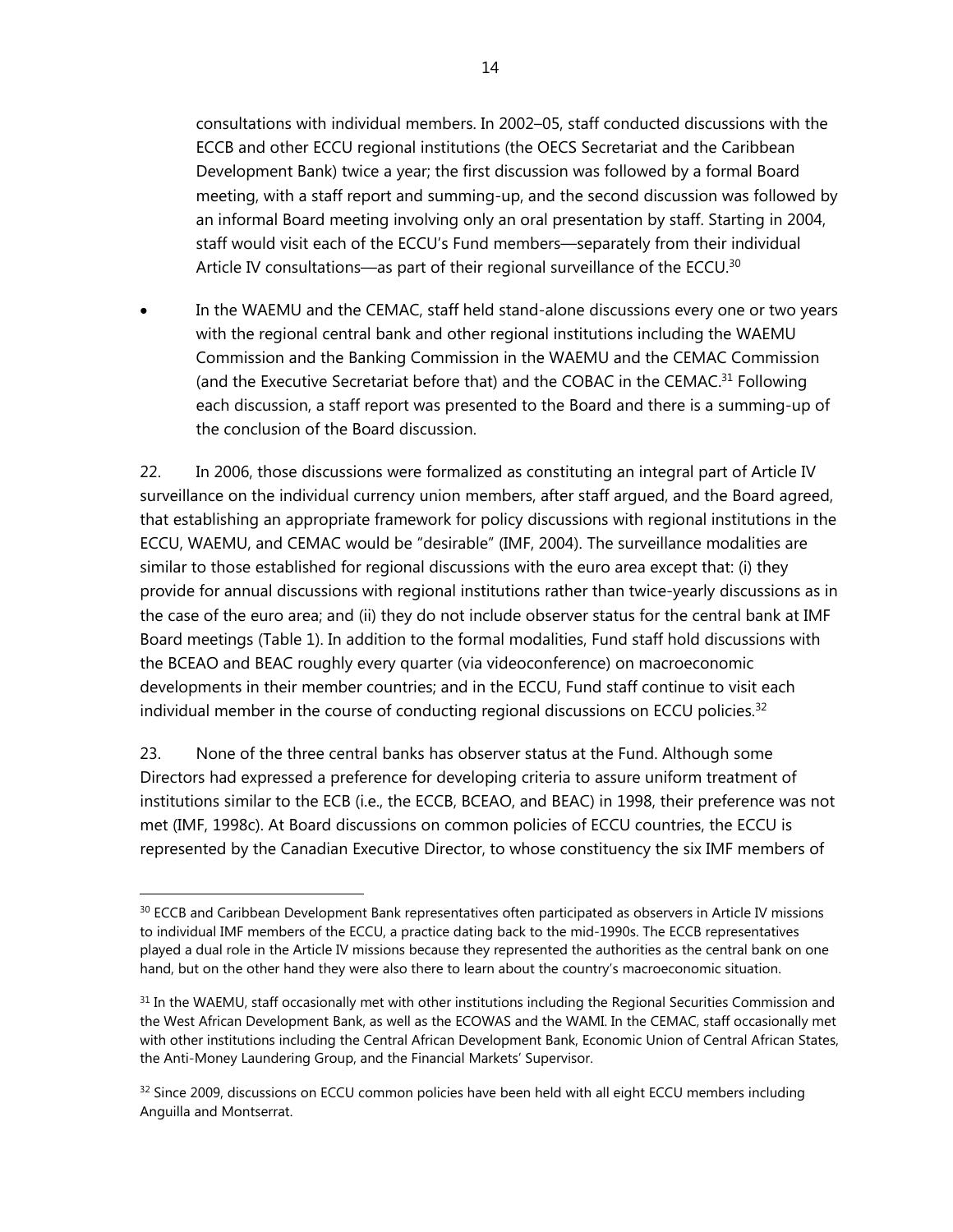the currency union belong. At Board discussions on WAEMU and CEMAC policies, the unions are represented by the Executive Director for Francophone Africa. The World Bank has sent observers to these meetings but the ECCB, BCEAO, and BEAC have not.

24. In 2009, the Surveillance Guidance Note for staff for the first time set out the scope and focus of surveillance for currency union members. Essentially the guidelines specify that staff should assess the real effective exchange rate and economic and financial policies both at the level of the union (i.e., to what extent union-level policies are promoting the union's domestic and balance of payments stability and global stability, as the case may be, and what policy adjustments are necessary for this purpose) and at the level of the individual member (i.e., to what extent individual member-level policies are promoting the member's domestic and balance of payments stability and contributing to the stability of the union as a whole).

25. A constant theme of IMF regional surveillance of the ECCU, WAEMU, and CEMAC was the importance of regional coordination to ensure the consistency of national fiscal policies with the currency union.

- The ECCU was considered to be behind the curve in this respect relative to the euro area. Although the ECCB Monetary Council adopted a set of fiscal benchmarks similar to those in the EU's Stability and Growth Pact in 1998—including a 3 percent limit on the overall government budget deficit relative to GDP and a 60 percent limit on total central government debt outstanding relative to GDP—no formal monitoring and enforcement mechanisms were set up and compliance ultimately was low. In 2006, a new system of fiscal benchmarks was approved that placed greater emphasis on integrating annual budget objectives with the medium-term goal of reducing public debt to 60 percent of GDP by 2020, but member authorities rejected IMF staff's arguments for a formal enforcement mechanism "which they considered had been ineffective in the European Union" (IMF, 2007).
- In the WAEMU, every IMF staff report on regional discussions with WAEMU institutions since 1998 included an assessment of members' compliance with the convergence criteria. The Fund (staff and the Board) time and again bemoaned the repeated failure by WAEMU countries to meet their target date for convergence and called for "stronger political commitment and peer pressure" (IMF, 2004a), "a robust process of peer review and increased budget transparency" (IMF, 2011a), and "[i]mproving country ownership of the new [fiscal] rules" (IMF, 2015a). This contrasts with the approach in the euro area, where Kopits (2016) notes that the Fund was not sufficiently forceful in highlighting inconsistencies in the application of Maastricht Treaty obligations, including the failure to levy sanctions on governments that flouted the Excessive Deficit Procedure (particularly France and Germany in 2004).
- Likewise, every IMF staff report on regional discussions with the CEMAC included a table assessing members' compliance with the convergence criteria. Successive Fund missions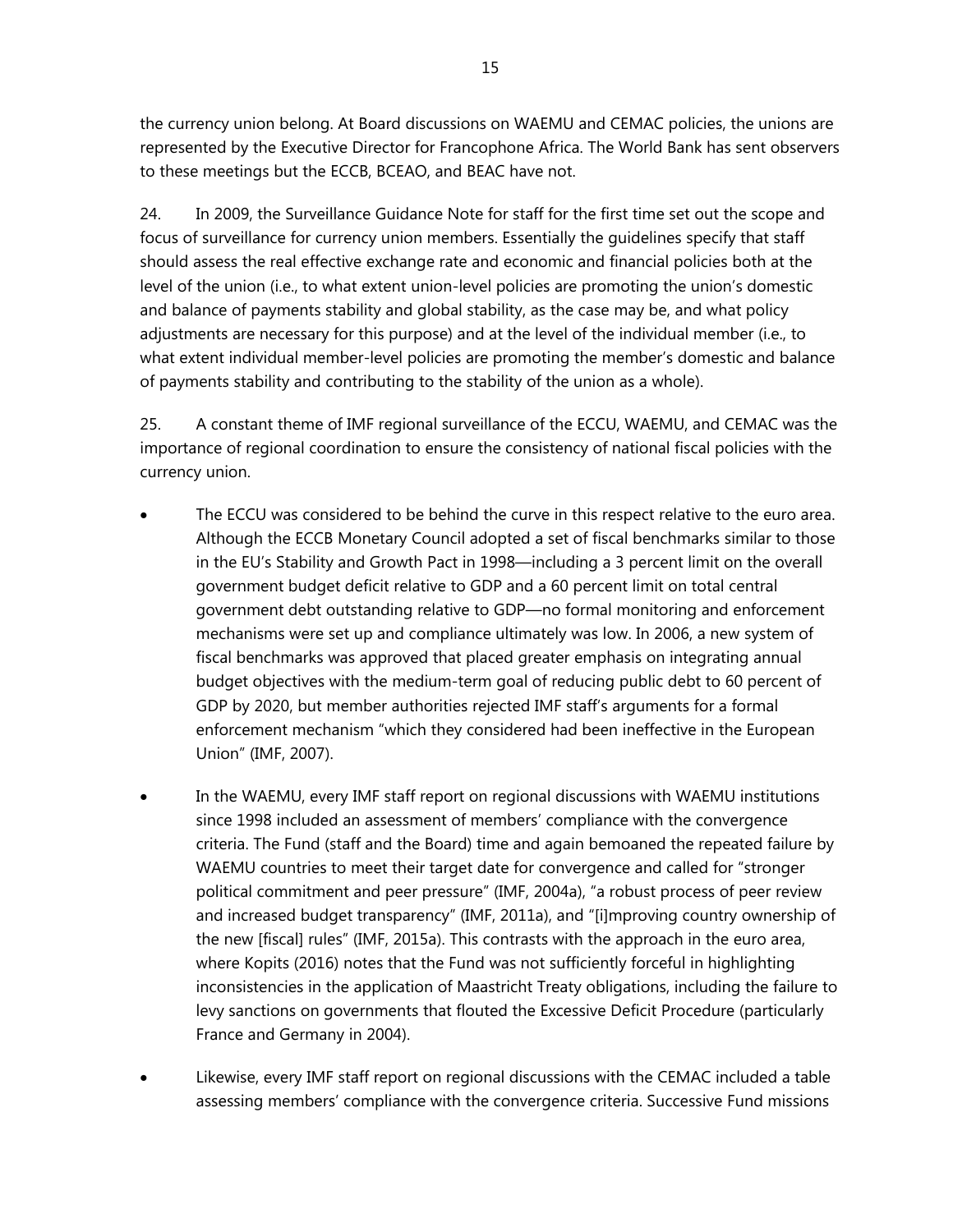pushed for modifications to the convergence criteria to better reflect the oil-dominant structure of the economies and to limit pro-cyclical fiscal policies. The IMF staff and Board repeatedly called for greater ownership of the internal surveillance framework by member states and strengthened enforcement of the framework by the regional institutions.

26. The Fund was outspoken in calling attention to longer-term risks to the currency unions. For example:

- The Fund repeatedly criticized CEMAC countries for not complying with the reserves pooling requirement. As fiscal surpluses in oil-exporting members grew, so did the tension between those countries' interest in saving and investing part of their oil-related inflows and the need for adequate common reserves held in the BEAC. Successive Fund missions called for a reform of the oil savings management framework that would maintain an adequate level of regional reserves, allow more effective and transparent management of the member states' fiscal savings, and ensure adherence to regional rules.
- The Fund repeatedly expressed reservations about the future enlargement of the WAEMU. A 2008 Selected Issues Paper evaluated the economic benefits and costs of and outlined the conditions and institutional requirements for a West African monetary union, and concluded that: "Under current economic conditions, a rapid move to a West African monetary union would be unlikely to provide net economic benefits and in fact could be economically costly" (IMF, 2008a). This is in contrast to the euro area, where Kopits (2016) and Dhar and Takagi (2016) find that the Fund was reticent in expressing its views on enlargement.

# **IV. LENDING**

27. Unlike the euro area, almost all members of the other three currency unions are eligible to use the Fund's concessional financing facilities. In the ECCU, Dominica, Grenada, St. Lucia, and St. Vincent and the Grenadines are eligible, even as middle-income states, in view of their assessed vulnerabilities. All WAEMU countries and all CEMAC countries except for Gabon and Equatorial Guinea are eligible to use the Fund's concessional financing facilities and for assistance under the Heavily Indebted Poor Countries (HIPC) Initiative.<sup>33</sup>

28. All members of the three currency unions have received financial assistance from the Fund at one time or another.

<sup>&</sup>lt;sup>33</sup> All eight WAEMU countries are receiving full debt relief from the IMF and other creditors after reaching their HIPC completion points. In the CEMAC, Cameroon, the Central African Republic, and the Republic of Congo have qualified for comprehensive debt reduction from the IMF and the World Bank under the enhanced HIPC Initiative, while Chad is in the interim phase of the initiative. Equatorial Guinea was deemed no longer eligible for Fund concessional lending in 2001.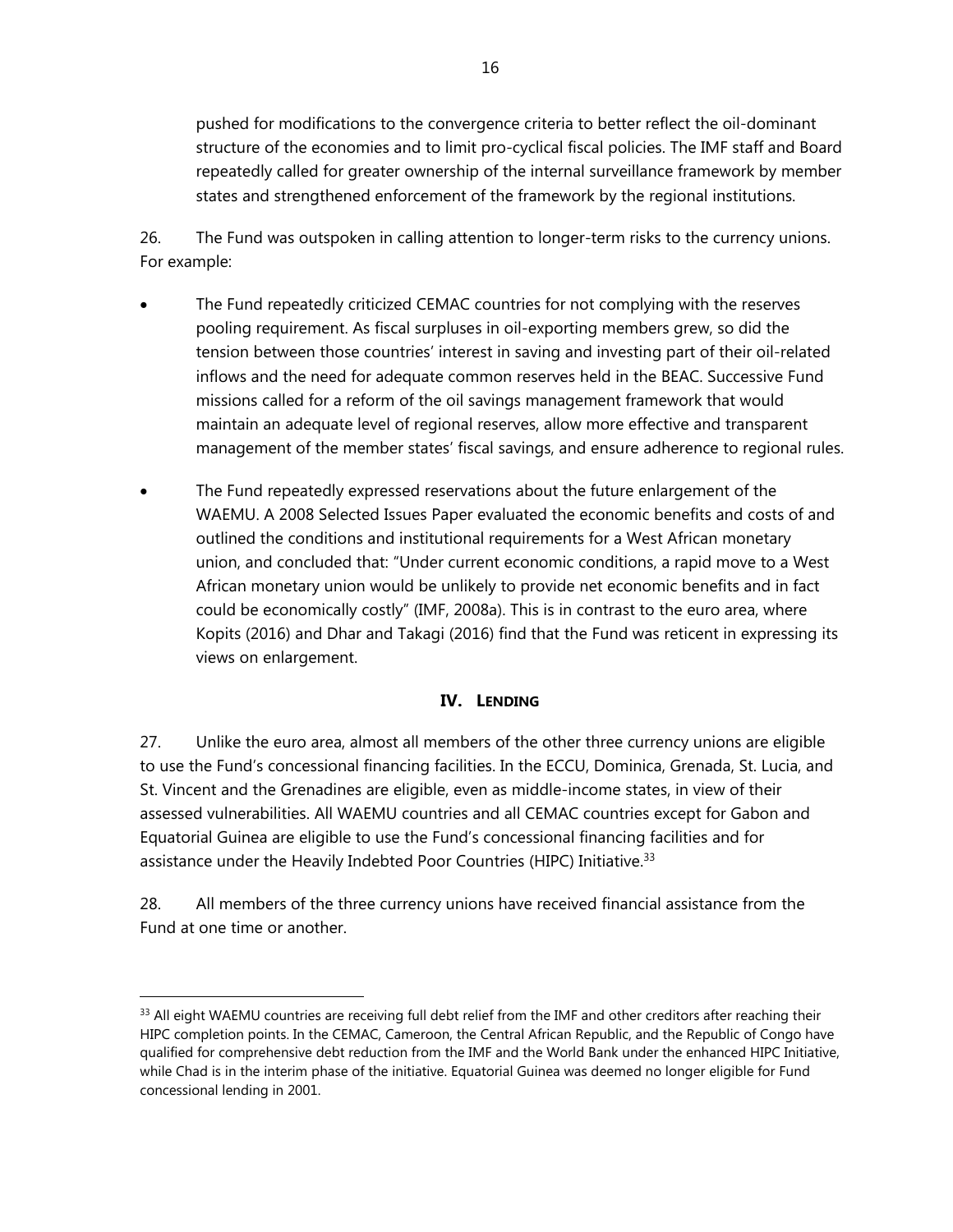ECCU countries are highly vulnerable to external shocks and natural disasters such as hurricanes and almost all of them have received some form of emergency assistance from the Fund (which is disbursed rapidly and without the need for program-based conditionality).34 Fund-supported programs have been less common except in Dominica and Grenada (Table 2). IMF staff noted that "[w]hile some of the countries have repeatedly accessed the Fund emergency facilities in recent years… there is generally hesitation among the authorities to engage in Fund-supported programs," reflecting lingering stigma from experiences with the Fund in the region (IMF, 2011b).

| Table 2. ECCU Countries: Lending Arrangements, 1983–2015                                                                                                                                                                                                                                                                                                                                  |                           |             |                     |                  |
|-------------------------------------------------------------------------------------------------------------------------------------------------------------------------------------------------------------------------------------------------------------------------------------------------------------------------------------------------------------------------------------------|---------------------------|-------------|---------------------|------------------|
|                                                                                                                                                                                                                                                                                                                                                                                           |                           |             | Amount approved     |                  |
| Country                                                                                                                                                                                                                                                                                                                                                                                   | IMF Facility <sup>1</sup> | Year(s)     | <b>SDR</b> millions | Percent of quota |
| Antigua and Barbuda                                                                                                                                                                                                                                                                                                                                                                       | Stand-By                  | 2010-13     | 67.5                | 500              |
| Dominica                                                                                                                                                                                                                                                                                                                                                                                  | Stand-By                  | 1984-85     | 1.4                 | 35               |
|                                                                                                                                                                                                                                                                                                                                                                                           | $SAF^*$                   | 1986-89     | 2.8                 | 70               |
|                                                                                                                                                                                                                                                                                                                                                                                           | Stand-By                  | $2002 - 04$ | 3.3                 | 40               |
|                                                                                                                                                                                                                                                                                                                                                                                           | PRGF*                     | 2003-06     | 7.7                 | 94               |
| Grenada                                                                                                                                                                                                                                                                                                                                                                                   | EFF                       | 1983-84     | 13.5                | 300              |
|                                                                                                                                                                                                                                                                                                                                                                                           | PRGF*                     | 2006-10     | 16.4                | 140              |
|                                                                                                                                                                                                                                                                                                                                                                                           | $ECF*$                    | $2010 - 13$ | 8.8                 | 75               |
|                                                                                                                                                                                                                                                                                                                                                                                           | $ECF*$                    | 2014-17     | 14.0                | 120              |
| St. Kitts and Nevis                                                                                                                                                                                                                                                                                                                                                                       | Stand-By                  | $2011 - 14$ | 52.5                | 590              |
| <sup>1</sup> Does not include: Emergency Natural Disaster Assistance (Dominica-2008, Grenada-2003 and 2004, Saint Lucia-2011;<br>Saint Kitts and Nevis—1998 and 2009); Exogenous Shocks Facility (Dominica—2009, Saint Lucia—2009, Saint Vincent and<br>the Grenadines-2009); Rapid Credit Facility (Dominica-2012, Saint Lucia-2011, Saint Vincent and the Grenadines-2011<br>and 2014). |                           |             |                     |                  |

\* indicates concessional facility.

 $\overline{a}$ 

| ECF:  | <b>Extended Credit Facility</b>                         |
|-------|---------------------------------------------------------|
| EFF:  | <b>Extended Fund Facility</b>                           |
| PRGF: | Poverty Reduction and Growth Facility (replaced by ECF) |
| SAF:  | Structural Adjustment Facility (replaced by PRGF)       |

 Every WAEMU and CEMAC country has had several, often consecutive, arrangements under the IMF's facilities for low-income countries (Tables 3 and 4). Some countries have also had Stand-By Arrangements (SBAs), typically of a year's duration; some—like Côte d'Ivoire, Niger, Senegal, and Togo in the WAEMU and Cameroon, the Central African Republic, the Republic of Congo, and Gabon in the CEMAC—had a series of SBAs over a number of years. For much of the period from the late 1980s to the late 1990s, there were Fund-supported programs in all eight (six) WAEMU (CEMAC) countries at the same time.

<sup>&</sup>lt;sup>34</sup> IMF emergency assistance—to help countries with urgent balance of payments financing needs in the wake of natural disasters or armed conflicts—is provided to all members through the Rapid Financing Instrument (RFI) and to low-income members through the Rapid Credit Facility (RCF). Such assistance takes the form of outright disbursements without the need for a full-fledged program. The RCF and RFI replaced the Emergency Natural Disaster Assistance, Emergency Post-Conflict Assistance, and the rapid access component of the Exogenous Shocks Facility.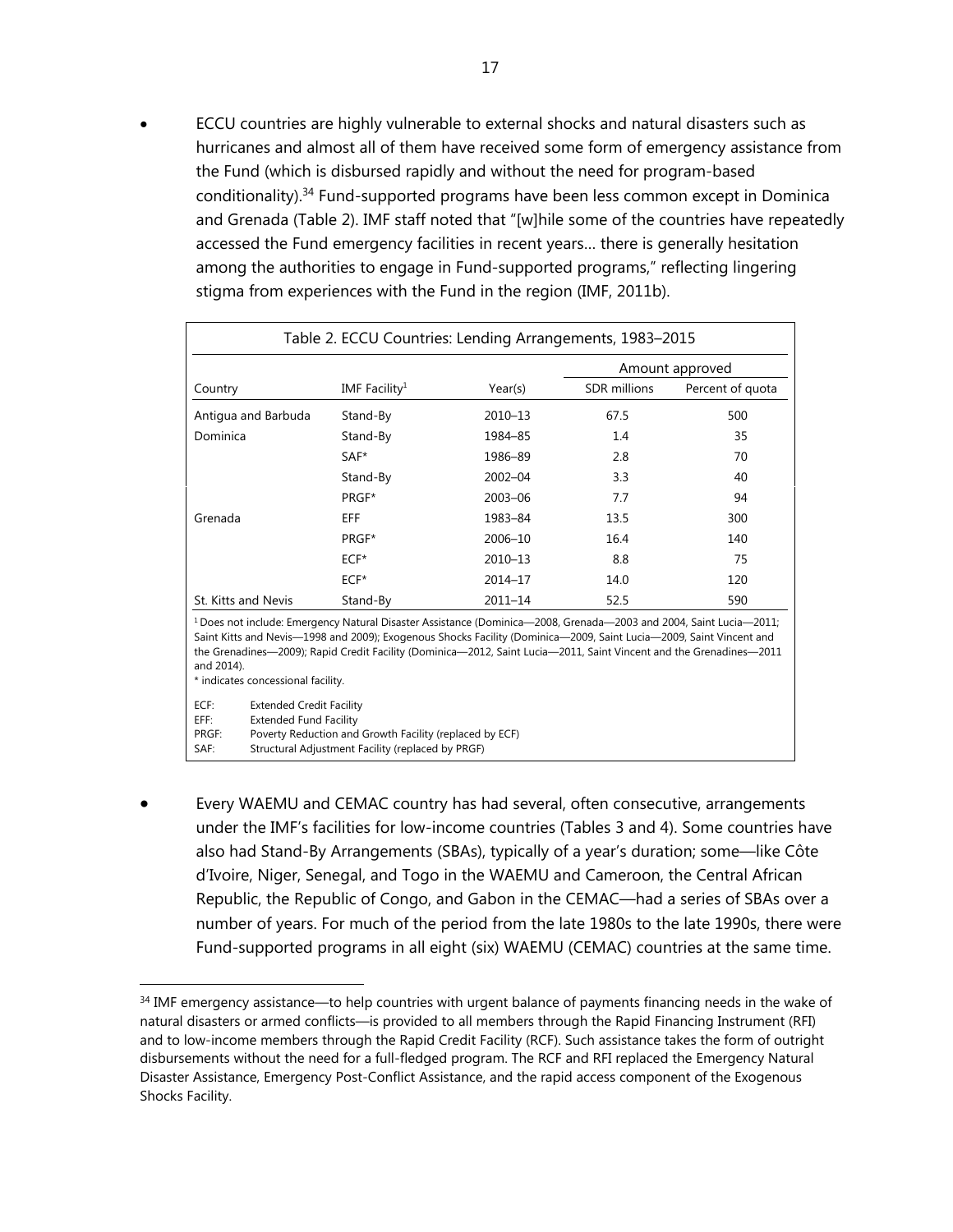Table 3. WAEMU Countries: Lending Arrangements, 1962–2015 Amount approved Country **IMF Facility**<sup>1</sup> Year(s) SDR millions Percent of quota Benin SAF\* 1989–92 21.9 70 ESAF\* 1993–96 51.9 115 ESAF\* 1996–2000 27.2 60 PRGF\* 2000–04 27.0 27.0 44  $PRGF^*$  2005–09 24.8 40 ECF\* 2010–14 74.3 120 Burkina Faso SAF\* 1991–93 22.1 70  $ESAF*$  1993–96 53.0 120  $ESAF*$  1996–99 39.8 90 ESAF\*/PRGF\* 1999–2002 39.1 65  $PRGF*$  2003–06 30.1 50 PRGF\* 2007–10 48.2 80 ECF\* 2010–13 82.3 137 ECF\* 2013–16 51.2 85 Côte d'Ivoire EFF 1981–84 484.5 485 Stand-By 1984–85 82.8 50 Stand-By 1985–86 66.2 40 Stand-By 1986–88 100.0 60 Stand-By 1988–89 94.0 57 Stand-By 1989–91 146.5 89 Stand-By 1991–92 82.8 50 ESAF\* 1994–97 333.5 140 ESAF\*/PRGF\* 1998–2001 285.8 120 **PRGF\*** 2002–05 2002–292.7 90 PRGF\* 2009–11 374.0 115 ECF\* 2011–15 520.3 160 Guinea-Bissau2 ESAF\* 1995–98 10.5 100 PRGF\* 2000–03 14.2 100 ECF\* 2010–13 22.4 158 ECF\* 2015–18 17.0 60 Mali<sup>3</sup> Stand-By 1985–87 22.9 45 Stand-By 1988–89 12.7 25  $SAF^*$  1988–91 35.6 70 ESAF\* 1992–96 79.2 115 ESAF\* 1996–99 62.0 90 ESAF\*/PRGF\* 1999–2003 51.3 55 PRGF\* 2004–07 9.3 10 **PRGF\*** 2008–11 53.0 57 ECF\* 2011–13 30.0 32 ECF\* 2013–16 30.0 32

Fund lending to CEMAC and WAEMU countries has been primarily for alleviating temporary terms of trade shocks, assisting in post-conflict recovery, and reducing poverty and promoting growth in the longer term.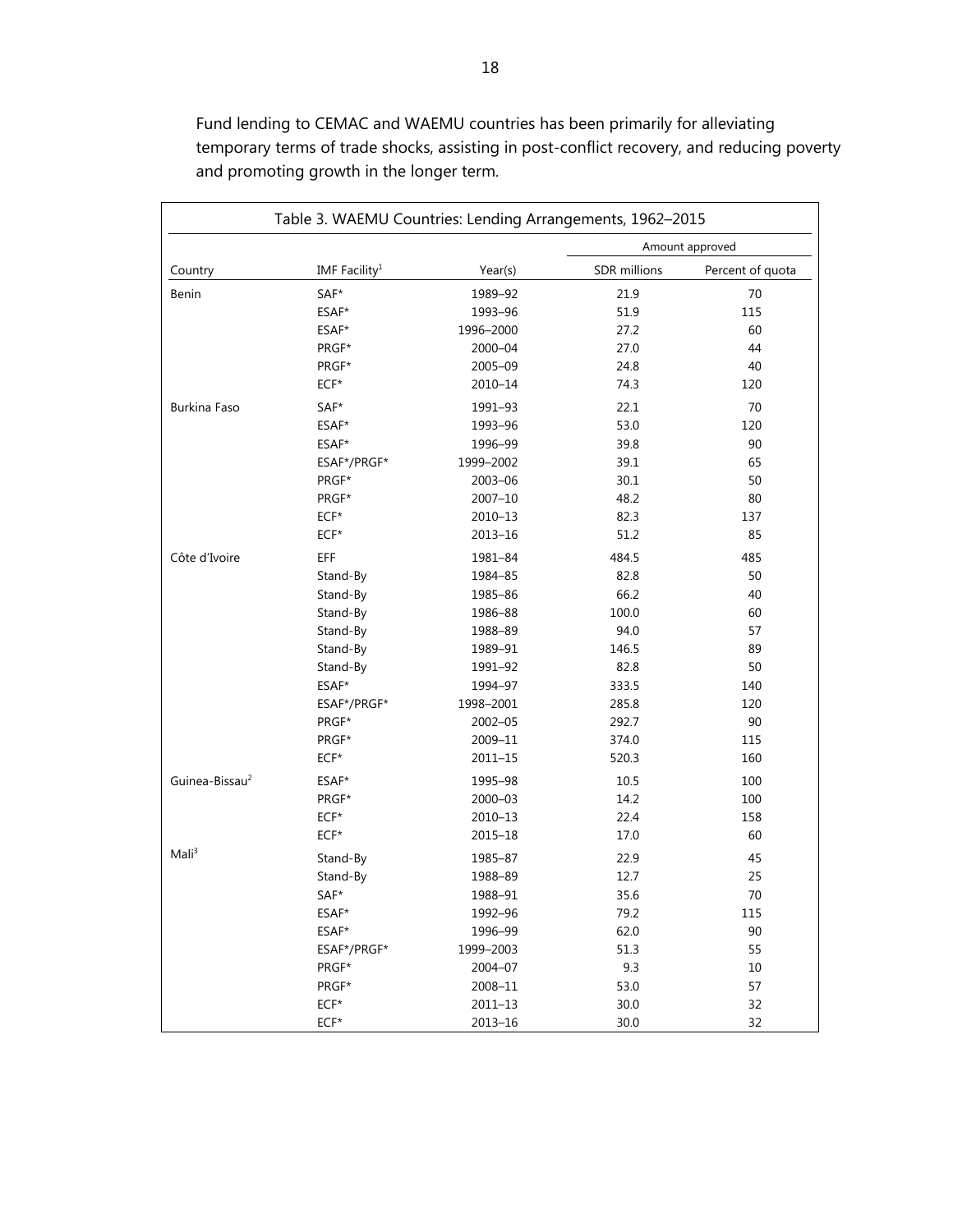|                                                                                                                                                                                                                                                                                                                                                                                                    |                           |           | Amount approved |                  |  |
|----------------------------------------------------------------------------------------------------------------------------------------------------------------------------------------------------------------------------------------------------------------------------------------------------------------------------------------------------------------------------------------------------|---------------------------|-----------|-----------------|------------------|--|
| Country                                                                                                                                                                                                                                                                                                                                                                                            | IMF Facility <sup>1</sup> | Year(s)   | SDR millions    | Percent of quota |  |
| Niger                                                                                                                                                                                                                                                                                                                                                                                              | Stand-By                  | 1983-84   | 18.0            | 75               |  |
|                                                                                                                                                                                                                                                                                                                                                                                                    | Stand-By                  | 1984-85   | 16.0            | 47               |  |
|                                                                                                                                                                                                                                                                                                                                                                                                    | Stand-By                  | 1985-86   | 13.5            | 40               |  |
|                                                                                                                                                                                                                                                                                                                                                                                                    | Stand-By                  | 1986-87   | $10.1\,$        | 30               |  |
|                                                                                                                                                                                                                                                                                                                                                                                                    | SAF*                      | 1986-88   | 21.4            | 64               |  |
|                                                                                                                                                                                                                                                                                                                                                                                                    | ESAF*                     | 1988-91   | 47.2            | 140              |  |
|                                                                                                                                                                                                                                                                                                                                                                                                    | Stand-By                  | 1994-95   | 18.6            | 39               |  |
|                                                                                                                                                                                                                                                                                                                                                                                                    | ESAF*                     | 1996-99   | 58.0            | 120              |  |
|                                                                                                                                                                                                                                                                                                                                                                                                    | PRGF*                     | 2000-04   | 59.2            | 90               |  |
|                                                                                                                                                                                                                                                                                                                                                                                                    | PRGF*                     | 2005-08   | 26.3            | 40               |  |
|                                                                                                                                                                                                                                                                                                                                                                                                    | PRGF*                     | 2008-11   | 23.0            | 35               |  |
|                                                                                                                                                                                                                                                                                                                                                                                                    | $ECF*$                    | 2012-16   | 79.0            | 120              |  |
| Senegal                                                                                                                                                                                                                                                                                                                                                                                            | Stand-By                  | 1979-80   | 10.5            | 25               |  |
|                                                                                                                                                                                                                                                                                                                                                                                                    | EFF                       | 1980-81   | 184.8           | 440              |  |
|                                                                                                                                                                                                                                                                                                                                                                                                    | Stand-By                  | 1981-82   | 63.0            | 100              |  |
|                                                                                                                                                                                                                                                                                                                                                                                                    | Stand-By                  | 1982-83   | 47.3            | 75               |  |
|                                                                                                                                                                                                                                                                                                                                                                                                    | Stand-By                  | 1983-84   | 63.0            | 100              |  |
|                                                                                                                                                                                                                                                                                                                                                                                                    | Stand-By                  | 1985-86   | 76.6            | 90               |  |
|                                                                                                                                                                                                                                                                                                                                                                                                    | SAF*                      | 1986-88   | 54.0            | 64               |  |
|                                                                                                                                                                                                                                                                                                                                                                                                    | Stand-By                  | 1986-87   | 34.0            | 40               |  |
|                                                                                                                                                                                                                                                                                                                                                                                                    | Stand-By                  | 1987-88   | 21.3            | 25               |  |
|                                                                                                                                                                                                                                                                                                                                                                                                    | ESAF*                     | 1988-92   | 144.7           | 170              |  |
|                                                                                                                                                                                                                                                                                                                                                                                                    | Stand-By                  | 1994      | 47.6            | 40               |  |
|                                                                                                                                                                                                                                                                                                                                                                                                    | ESAF*                     | 1994-98   | 130.8           | 110              |  |
|                                                                                                                                                                                                                                                                                                                                                                                                    | ESAF*/PRGF*               | 1998-2002 | 107.0           | 90               |  |
|                                                                                                                                                                                                                                                                                                                                                                                                    | PRGF*                     | 2003-06   | 24.3            | 15               |  |
| Togo                                                                                                                                                                                                                                                                                                                                                                                               | Stand-By                  | 1979-80   | 15.0            | 79               |  |
|                                                                                                                                                                                                                                                                                                                                                                                                    | Stand-By                  | 1981-83   | 47.5            | 167              |  |
|                                                                                                                                                                                                                                                                                                                                                                                                    | Stand-By                  | 1983-84   | 21.4            | 75               |  |
|                                                                                                                                                                                                                                                                                                                                                                                                    | Stand-By                  | 1984-85   | 19.0            | 49               |  |
|                                                                                                                                                                                                                                                                                                                                                                                                    | Stand-By                  | 1985-86   | 15.4            | 40               |  |
|                                                                                                                                                                                                                                                                                                                                                                                                    | Stand-By                  | 1986-88   | 23.0            | 60               |  |
|                                                                                                                                                                                                                                                                                                                                                                                                    | Stand-By                  | 1988-89   | 13.0            | 34               |  |
|                                                                                                                                                                                                                                                                                                                                                                                                    | SAF*                      | 1988-89   | 26.9            | 70               |  |
|                                                                                                                                                                                                                                                                                                                                                                                                    | ESAF*                     | 1989-93   | 46.1            | 120              |  |
|                                                                                                                                                                                                                                                                                                                                                                                                    | ESAF*                     | 1994-98   | 65.2            | 120              |  |
|                                                                                                                                                                                                                                                                                                                                                                                                    | PRGF*/ECF*                | 2008-11   | 95.4            | 130              |  |
| <sup>1</sup> Does not include Compensatory Financing Facility (Côte d'Ivoire-1976, 1981, 1983, 1988, and 1990, Niger-1983, Senegal-1978<br>and 1981; Republic of Congo-1977; Gabon--1994); Emergency Post Conflict Assistance (Côte d'Ivoire-2007 and 2008, Guinea-<br>Bissau—1999, 2000, 2008, and 2009); Exogenous Shocks Facility (Senegal—2008-10); Rapid Credit Facility (Guinea-Bissau—2014; |                           |           |                 |                  |  |

Mali—2013).

2 Guinea-Bissau adopted the CFA franc in 1997.

<sup>3</sup> Mali (re)adopted the CFA franc in 1984.

\* indicates concessional facility. ECF: Extended Credit Facility<br>EFF: Extended Fund Facility

EFF: Extended Fund Facility

ESAF: Enhanced Structural Adjustment Facility (replaced by PRGF)

PRGF: Poverty Reduction and Growth Facility (replaced by ECF)

SAF: Structural Adjustment Facility (replaced by PRGF)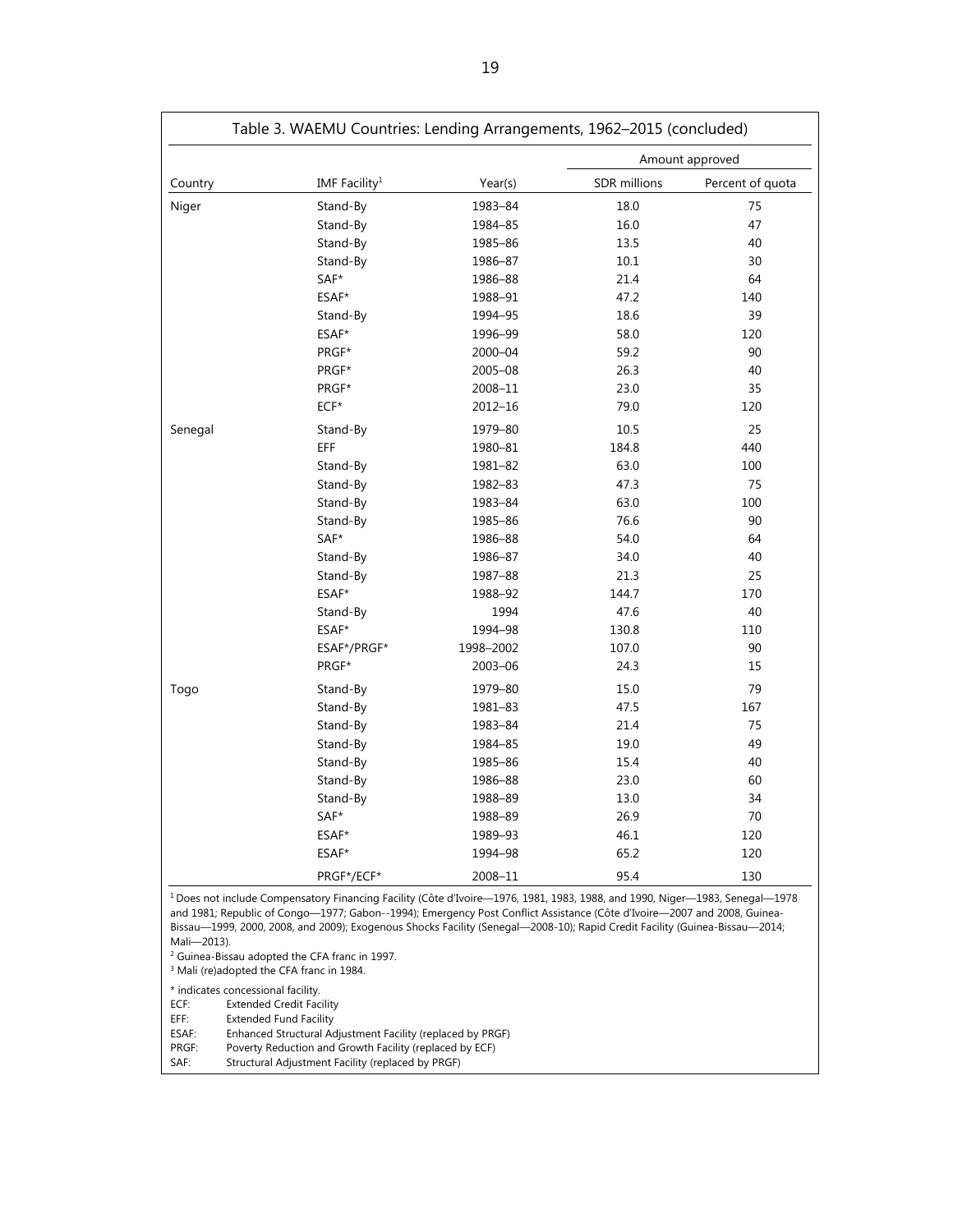| Table 4. CEMAC Countries: Lending Arrangements, 1972-2015 |                           |           |                 |                  |
|-----------------------------------------------------------|---------------------------|-----------|-----------------|------------------|
|                                                           |                           |           | Amount approved |                  |
| Country                                                   | IMF Facility <sup>1</sup> | Year(s)   | SDR millions    | Percent of quota |
| Cameroon                                                  | Stand-By                  | 1988-90   | 61.8            | 67               |
|                                                           | Stand-By                  | 1991-92   | 28.0            | 30               |
|                                                           | Stand-By                  | 1994-95   | 81.1            | 60               |
|                                                           | Stand-By                  | 1995-96   | 67.6            | 50               |
|                                                           | ESAF*                     | 1997-2000 | 162.1           | 120              |
|                                                           | PRGF*                     | 2000-04   | 111.4           | 60               |
|                                                           | PRGF*                     | 2005-09   | 18.6            | 10               |
| Central African Republic                                  | Stand-By                  | 1980-81   | 4.0             | 25               |
|                                                           | Stand-By                  | 1981      | 10.4            | 43               |
|                                                           | Stand-By                  | 1983-84   | 18.0            | 75               |
|                                                           | Stand-By                  | 1984-85   | 15.0            | 49               |
|                                                           | Stand-By                  | 1985-87   | 15.0            | 49               |
|                                                           | Stand-By and SAF*         | 1987-88   | 8.0             | 26               |
|                                                           | SAF*                      | 1987-90   | 21.3            | 70               |
|                                                           | Stand-By                  | 1994-95   | 16.5            | 40               |
|                                                           | ESAF*                     | 1998-2002 | 49.4            | 120              |
|                                                           | PRGF*                     | 2006-10   | 69.6            | 125              |
|                                                           | $ECF*$                    | 2012-14   | 41.8            | 75               |
| Chad                                                      | SAF*                      | 1987-90   | 21.4            | 70               |
|                                                           | Stand-By                  | 1994-95   | 16.5            | 40               |
|                                                           | ESAF*                     | 1995-99   | 49.6            | 120              |
|                                                           | PRGF*                     | 2000-04   | 47.6            | 85               |
|                                                           | PRGF*                     | 2005-08   | 25.2            | 45               |
|                                                           | $ECF*$                    | 2014-17   | 106.6           | 160              |
| Republic of Congo                                         | Stand-By                  | 1977-78   | 4.7             | 36               |
|                                                           | Stand-By                  | 1979-80   | 4.0             | 24               |
|                                                           | Stand-By                  | 1986-88   | 22.4            | 60               |
|                                                           | Stand-By                  | 1990-92   | 28.0            | 75               |
|                                                           | Stand-By                  | 1994-95   | 23.2            | 40               |
|                                                           | ESAF*                     | 1996-99   | 69.5            | 120              |
|                                                           | PRGF*                     | 2004-08   | 55.0            | 65               |
|                                                           | PRGF*                     | 2008-11   | 8.5             | 10               |
| Equatorial Guinea <sup>2</sup>                            | Stand-By                  | 1985-86   | 9.2             | 50               |
|                                                           | $SAF*$                    | 1988-91   | 12.9            | 70               |
|                                                           | ESAF*                     | 1993-96   | 12.9            | 53               |
| Gabon                                                     | Stand-By                  | 1978-79   | 15.0            | 50               |
|                                                           | EFF (precautionary)       | 1980-82   | 34.0            | 113              |
|                                                           | Stand-By                  | 1986-88   | 98.7            | 135              |
|                                                           | Stand-By                  | 1989-91   | 43.0            | 59               |
|                                                           | Stand-By                  | 1991-93   | 28.0            | 38               |
|                                                           | Stand-By                  | 1994-95   | 38.6            | 35               |
|                                                           | EFF                       | 1995-99   | 110.3           | 100              |
|                                                           | Stand-By                  | 2000-02   | 92.6            | 60               |
|                                                           | Stand-By                  | 2004-05   | 69.4            | 45               |
|                                                           | Stand-By (precautionary)  | 2007-10   | 77.2            | 50               |

1 Does not include Compensatory Financing Facility (Cameroon—1976 and 1978, Central African Republic—1996 and 1981, Chad—1976, 1981, and 1985; Republic of Congo—1977; Gabon—1994); Emergency Post Conflict Assistance (Central African Republic—2004 and 2006, Republic

of Congo—1998 and 2000); Rapid Credit Facility (Central African Republic—2014).<br><sup>2</sup> Equatorial Guinea adopted the CFA franc in 1985.

\* indicates concessional facility.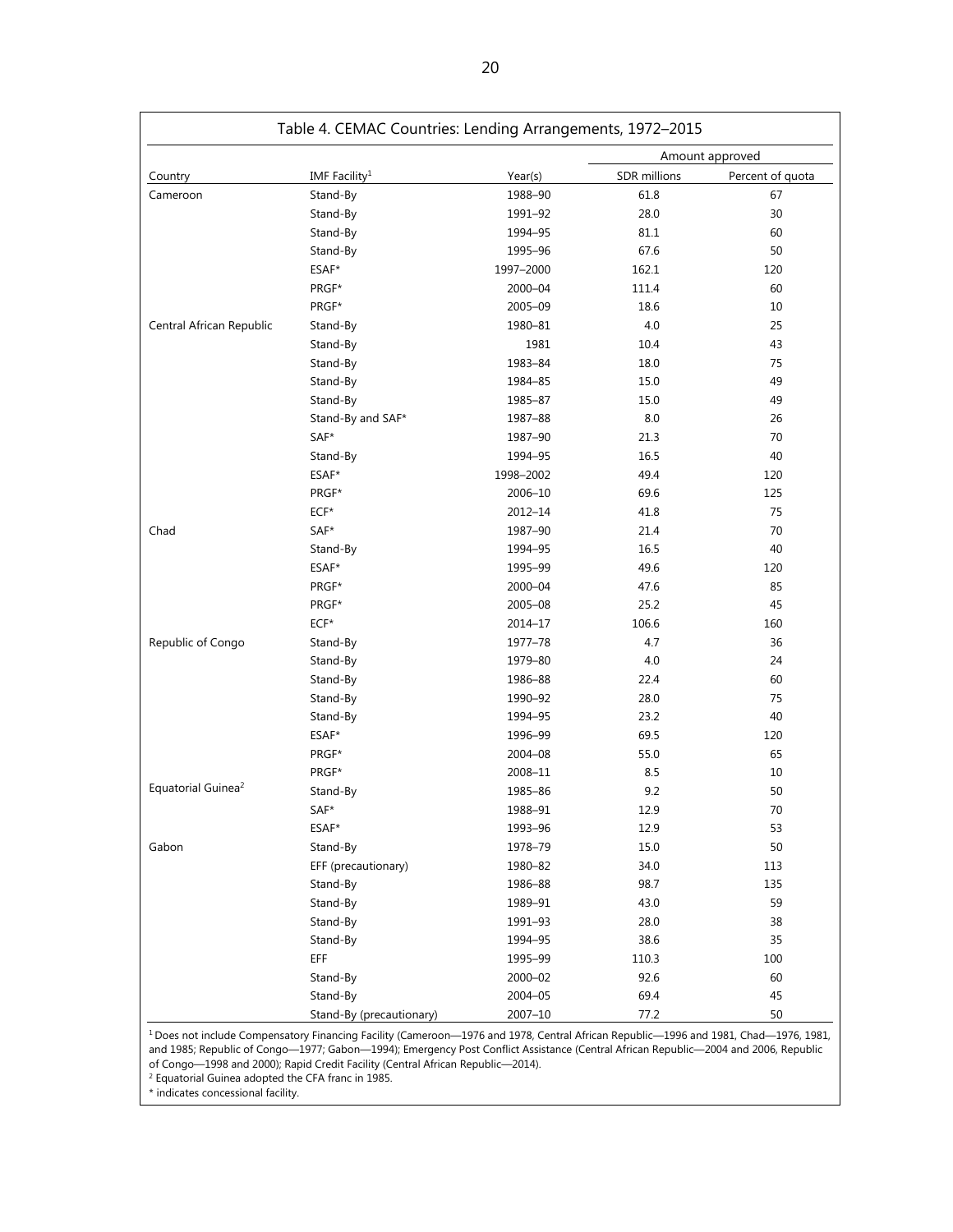29. Compared to the Fund's financial assistance to Greece, Ireland, and Portugal, the size of IMF loans to ECCU, WAEMU, and CEMAC members has usually been small, reflecting the IMF's intended catalytic role for debt restructuring and/or for budgetary support from other lenders and bilateral donors.

- There were no capital account crises and no exceptional access programs in the WAEMU and the CEMAC, due to limited financial integration both within the currency union and between the currency union and outside countries. The largest IMF financing packages approved in the WAEMU were the Extended Fund Facility (EFF) arrangements in Côte d'Ivoire (425 percent of quota) and Senegal (440 percent of quota) in the early 1980s. No CEMAC country has borrowed more than 160 percent of its quota from the Fund.
- Two exceptions in the ECCU were the 2010 SBA in Antigua and Barbuda (with initial access of 600 percent of quota, just shy of the exceptional limit)<sup>35</sup> and the 2011 SBA in St. Kitts and Nevis (with access of 590 percent of quota but considered exceptional because of the need for heavily frontloaded disbursements). Both of those programs took place contemporaneously with, and had similar underlying issues as, the euro area programs—IMF staff called the ECCU "a microcosm of the euro area and its difficulties" (Schipke, Cebotari, and Thacker, 2013).

30. In contrast to surveillance, relatively less attention was given by the Fund to a systematic consideration of issues related to lending to currency union members. An exploratory effort in 1998 focused mainly on how to assess need for use of Fund resources in a euro area country, noting that the experience to date in the other currency unions was not very relevant (Box 2). Directors agreed that circumstances could arise where a balance of payments need could be discerned in an individual euro area country based on indicators such as exceptional financing and movements in interest rate premia (IMF, 1998c); they agreed to return to the issue at a later date but there is no evidence that any further discussion took place. In contrast to the approach to surveillance, the 1998 Board discussion did not consider special modalities for lending to euro area members or a framework for incorporating currency-union considerations in program design and modalities.

31. Importantly, there was no discussion of how to design conditionality in Fund-supported programs in currency union members. The 2002 Guidelines on Conditionality stipulated that conditions be established only on the basis of those variables or measures that were reasonably within the member's direct or indirect control. This was stated as a general principle and could be taken to imply that IMF-supported programs in individual currency union member countries were expected to eschew conditionality on union-level policies which were beyond the national authorities' control. In 2012, Fund staff suggested to Management that the conditionality

<sup>&</sup>lt;sup>35</sup> A rephrasing of purchases at the combined fourth, fifth, and sixth reviews in 2012 reduced total access for Antigua and Barbuda's SBA to 500 percent of quota.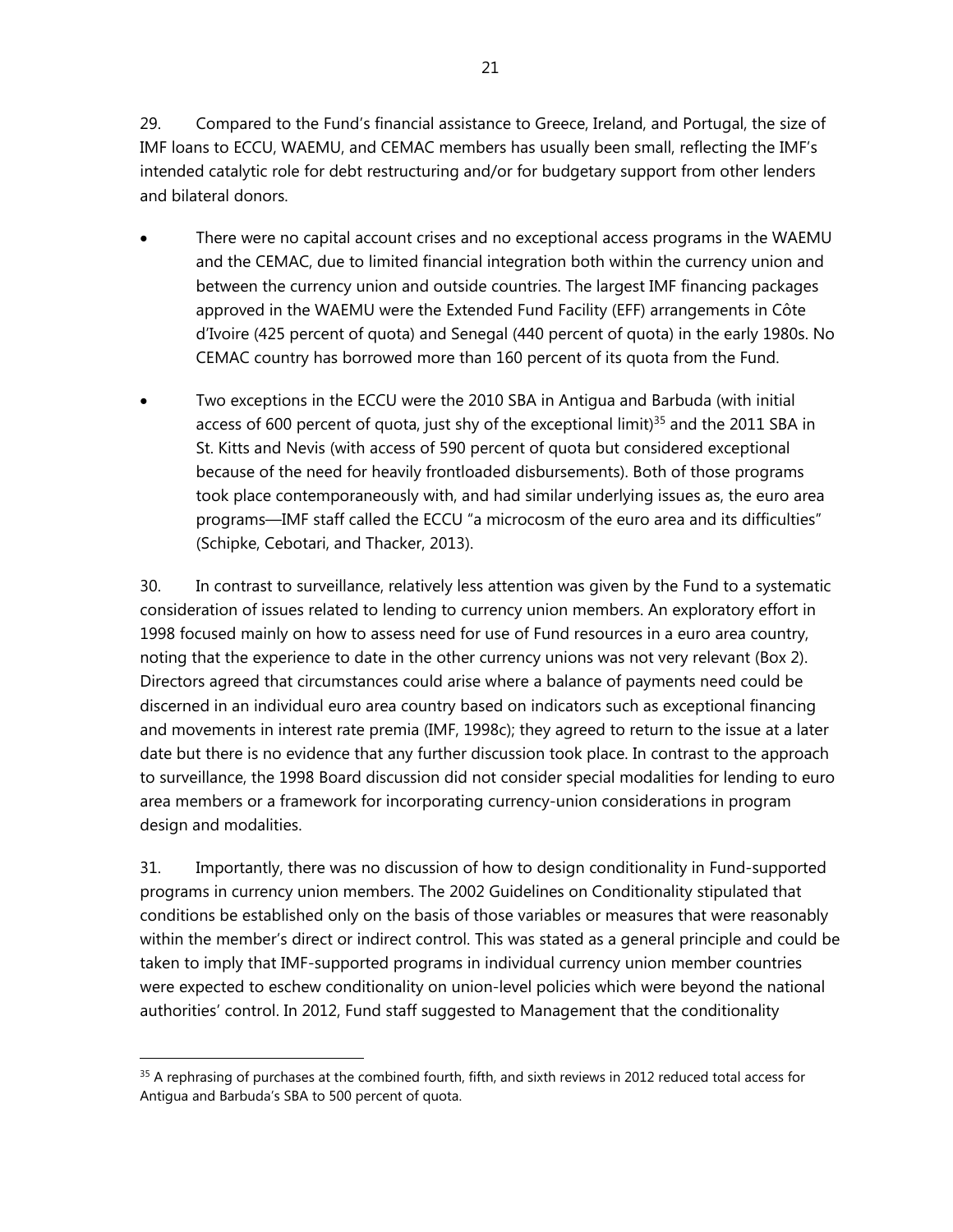guidelines could possibly be revised to explicitly address the option of imposing program conditionality at the union level, but no revision took place. Subsequently, the 2015 Board paper, Crisis Programs Review, stated that the Fund's Articles of Agreement allowed for the establishment of conditions for the financing of member countries, including those to be implemented at the union level, and outlined some possible approaches to designing programs with currency union members (IMF, 2015b). During the Board discussion of that paper, some Directors agreed that the Fund should seek commitments on union-level policies if necessary for program success or financing assurances but others considered that Fund should only provide advice on union-level policies through surveillance (IMF, 2015c).

## **Box 2. Considerations on the Use of Fund Resources by Euro Area Countries**

The 1998 Board paper on *EMU and the Fund* (IMF, 1998b) set out some considerations relating to possible use of Fund resources by an EMU member (i.e., euro area country). In the past, the IMF had been able to deduce a balance of payments need in a currency union member from the existence of arrears and/or debt rescheduling. However, the paper noted that the tendency to look to fiscal needs as evidence of balance of payments needs in a currency union reflected the fact that the existing currency unions comprised mostly lower-income countries that had limited market access and were not vulnerable to sudden stops. It presumed that in the euro area, "an incipient balance of payments need in an individual member [would] almost invariably be met by the union-wide financial system, since both public and private sectors [would] be able to attract capital inflows from other union members, reflecting the absence of exchange risk in addition to free capital movements." However, if the financial system were to become segmented—e.g., if financial markets perceived that a member might exit the union or that there was significant country-specific risk—an individual euro area country could lose, or come close to losing, access to international capital markets. Absent union-wide external weakness, therefore, need for an individual euro area country would have to be evidenced by developments in its own balance of payments, through indicators such as exceptional financing or official inducements for residents to borrow (for example, ECB liquidity support). In such circumstances, a request for use of the Fund's general resources would be warranted. It was not known at that time if the EU would regard use of Fund resources by euro area members as consistent with the "no bailout" clause of the Maastricht Treaty.

32. There were no formal conditions on union-wide policies in IMF-supported programs in the ECCU, WAEMU, and CEMAC.

 ECCB officials interviewed for this evaluation were clear that the ECCB, as a regional institution, could not be subject to IMF conditionality on monetary and exchange rate policies, which would effectively also apply to and impact members that did not have a Fund program. They cited the example of Dominica in the 1980s, where IMF-supported programs had to accept that exchange rate policy was off the table.<sup>36</sup> Similarly, while the

<sup>&</sup>lt;sup>36</sup> During program discussions in Dominica in 1983, 1984, and 1986, IMF staff, noting that the appreciation of the East Caribbean dollar had compounded the difficulties of export sector, urged the government to "press its regional partners for an early reexamination of the exchange rate policy in the East Caribbean area" (IMF, 1983). Staff recognized that Dominica had no freedom to adjust its exchange rate on its own and that any program would have to take that fact into account. In 1987, the Dominican authorities "pointed out that exchange rate action was not realistic … since the unanimous agreement of ECCB members required for such action would be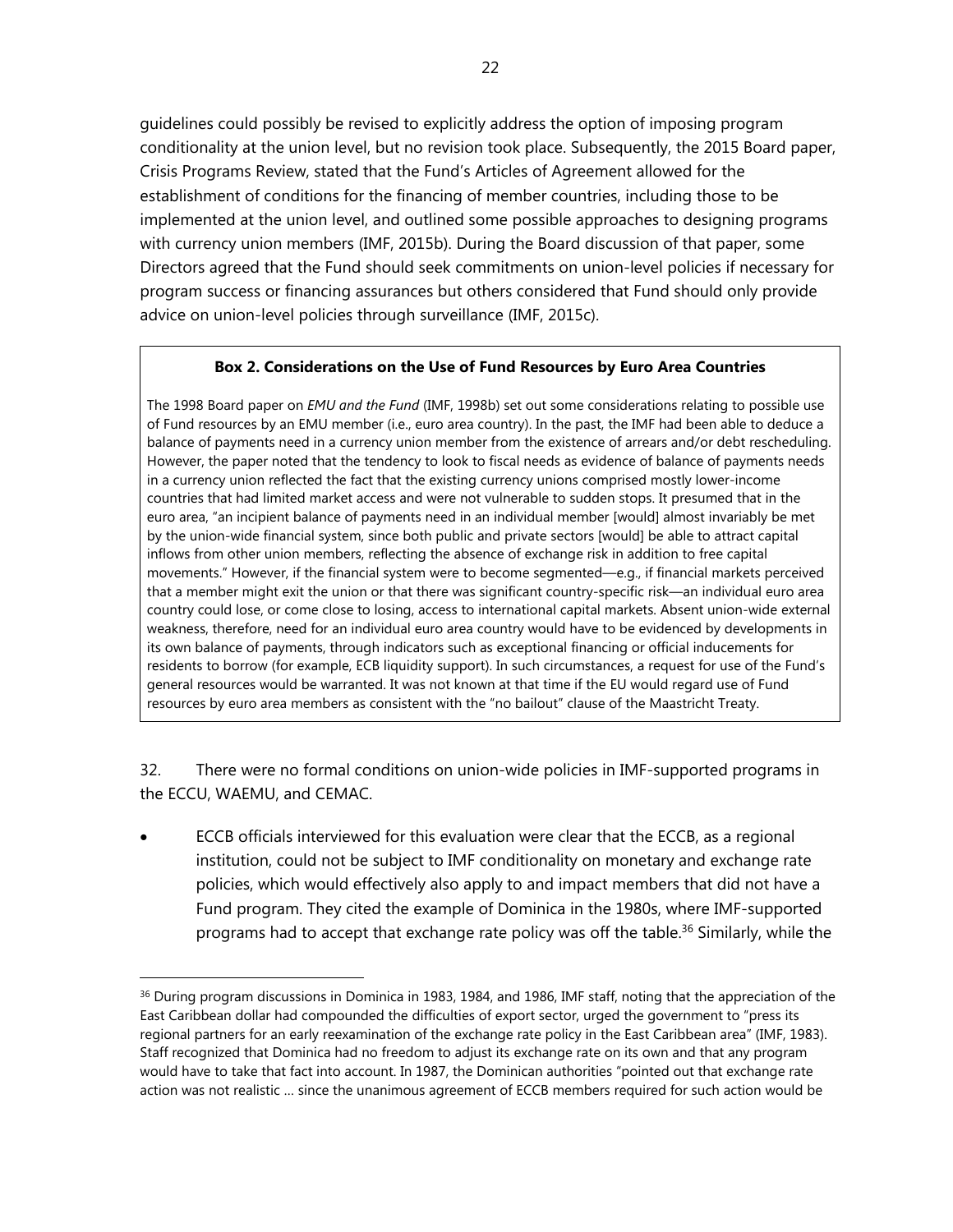IMF could discuss with the ECCB its credit allocations in a program context, the Fund could not specify that the ECCB change its credit allocation formula as part of program conditionality.

- A form of implicit union-level conditionality (and lending) occurred in the context of the January 1994 CFA franc devaluation. Beginning in the mid-1980s, the countries of the CFA franc zone experienced a substantial and protracted loss of competitiveness. Internal adjustment policies were unsuccessful and led to a significant erosion of confidence in the CFA franc, triggering large capital outflows from the zone. By the early 1990s, IMF staff and management concluded that a substantial devaluation of the CFA franc vis-à-vis the French franc was needed. After a long process of consultation among the countries involved, a 50 percent devaluation was announced in January 1994. Immediately following the devaluation, concurrent IMF-supported programs were put in place for all the monetary union members (Tables 3 and 4).<sup>37</sup> Staff have characterized the devaluation as a prior action for the ensuing programs, although it was not noted as such in any of the program documents.
- The 2009 action plan to address safeguard concerns in the BEAC could also be considered a form of union-level "conditionality" in two CEMAC programs. In 2009, a serious case of fraud was uncovered in the Paris office operations of the BEAC, raising questions about the central bank's ability to safeguard Fund resources.38 IMF staff informed the Board that the BEAC would need to take specific actions to address those safeguard concerns in order for reviews of two ongoing programs and approval of new programs to proceed; however, these actions were not included as program conditionality. In the event, Board consideration of program reviews for the Central

difficult to reach, in part because of the differences in the movement of real effective exchange rates among the ECCB members" (IMF, 1987).

<sup>37</sup> In Benin, Burkina Faso, Côte d'Ivoire, Mali, and Togo in the WAEMU (then the West African Monetary Union), where reform design and program discussions were already at an advanced stage, programs were supported by medium-term concessional ESAF arrangements; in Niger, and Senegal, Fund support was extended initially through SBAs and subsequently replaced by ESAF arrangements. In the CEMAC (then the Central African Monetary Area), except for Equatorial Guinea, which already had three-year ESAF-supported program in place, Fund support was extended initially through SBAs which were later replaced by arrangements under the ESAF or the EFF. The World Bank, France, and other multilateral and bilateral creditors (such as the African Development Bank and the EU) also provided substantial exceptional financial assistance to the CFA franc zone countries, but not jointly with the Fund unlike in the Troika programs in the euro area

<sup>&</sup>lt;sup>38</sup> The IMF's safeguards policy was introduced in 2000 to obtain reasonable assurance that central banks of member countries using Fund resources have appropriate control systems in place to manage the resources adequately and provide reliable information. Countries requesting a loan from the Fund under most lending facilities undergo such a safeguards assessment. In some instances, safeguard measures have been included as program conditionality or commitments by country authorities.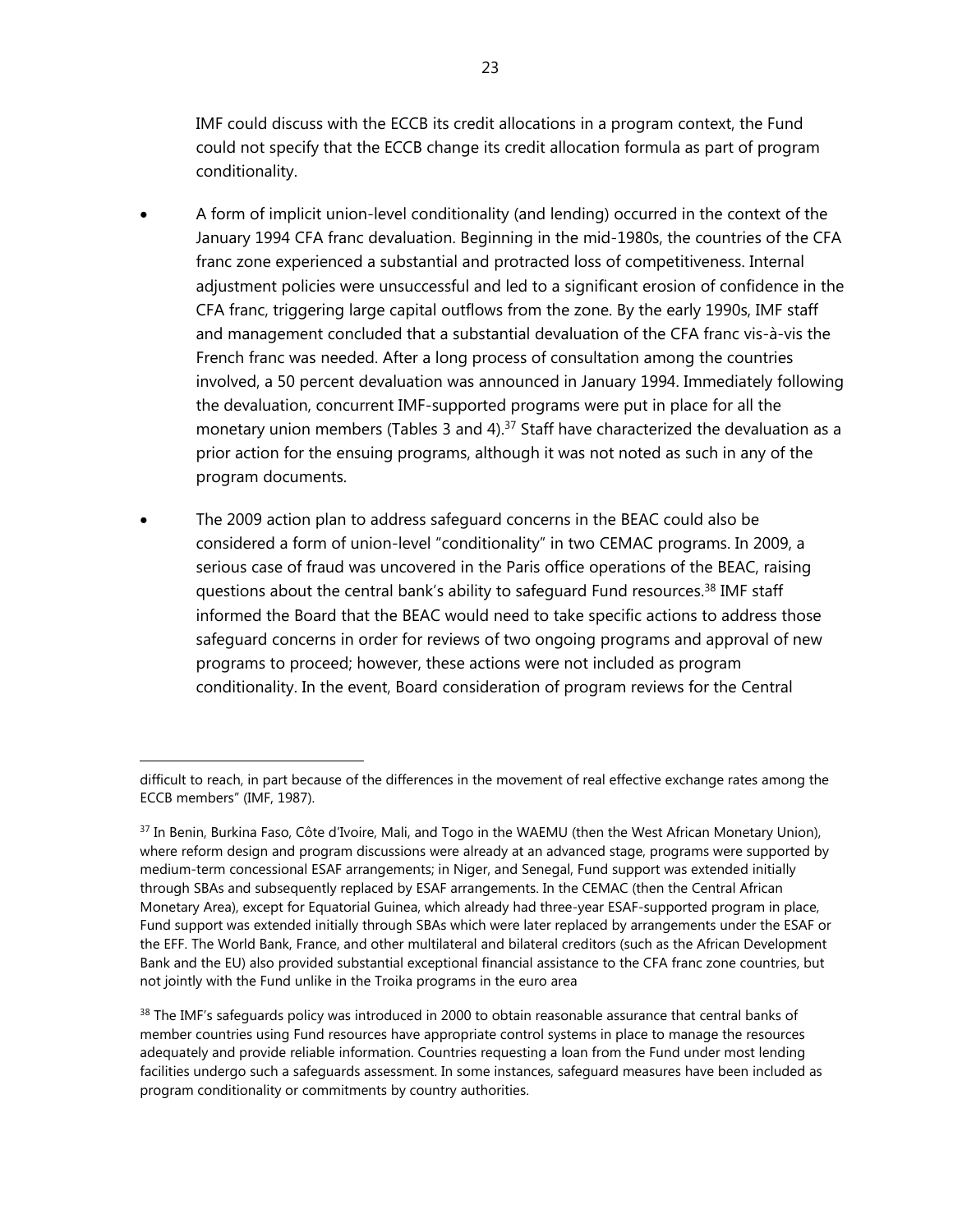African Republic and the Republic of Congo scheduled for May 2010 was delayed because the BEAC did not make sufficient progress on some actions.

33. But there have been formal conditions on country-specific measures/variables under the control of the ECCB, BCEAO, and BEAC.

 Until the mid-1990s, IMF-supported programs in WAEMU and CEMAC members routinely specified as a quantitative performance criterion a ceiling on the net domestic assets of the banking system.<sup>39</sup> The programs also included a ceiling on net credit to the government which, given the ceiling on net domestic assets of the banking system, would leave adequate room for some increase in credit to the private sector. The national authorities could control only net bank credit to the government and public enterprises; it was up to the BCEAO/BEAC to ensure that the monetary targets were observed, using the monetary policy instruments at its disposal to intervene when necessary. After the elimination of direct credit controls, the quantitative ceilings on net domestic assets of the banking system were replaced by quantitative ceilings on net domestic assets of the central bank (at the national level) and the central bank used indirect instruments such as its union-wide discount and repurchase rates and reserve requirements to keep domestic credit growth within the programmed limits—see, for example, the 1994 ESAF-supported programs for Côte d'Ivoire, Senegal, and Togo, and the 1996 ESAF-supported programs for Benin, Burkina Faso, Mali, and Niger in the WAEMU; and the 1995 SBA for Cameroon, the 1995 ESAF-supported program for Chad, the 1995 EFF-supported program for Gabon, and the 1996 ESAF-supported program for the Republic of Congo in the CEMAC. Subsequently, with the development of regional money and interbank markets and greater reliance on indirect monetary policy instruments in the WAEMU, the scope for national monetary policies became more limited and Fund-supported programs from then on eschewed targets for either base money or for the BCEAO's net domestic assets. Consistent with Fund practice in the WAEMU, such targets also disappeared in the CEMAC.40

 $39$  Monetary policy is designed and implemented by the central bank at the regional level. The national directorate would project an increase in broad money for the country concerned, consistent with the union-wide monetary assumptions and balance-of-payments objectives of the central bank. The ceiling on net domestic assets of the banking system would ensure a minimum level of net foreign assets (reserves) in the country.

 $40$  Although the BEAC for the past two decades has been moving towards a system of monetary management based on indirect instruments of monetary policy operating in the context of regional interbank and money markets, in practice monetary policy has been largely passive and liquidity management remains largely countrybased due to the absence of an integrated money market.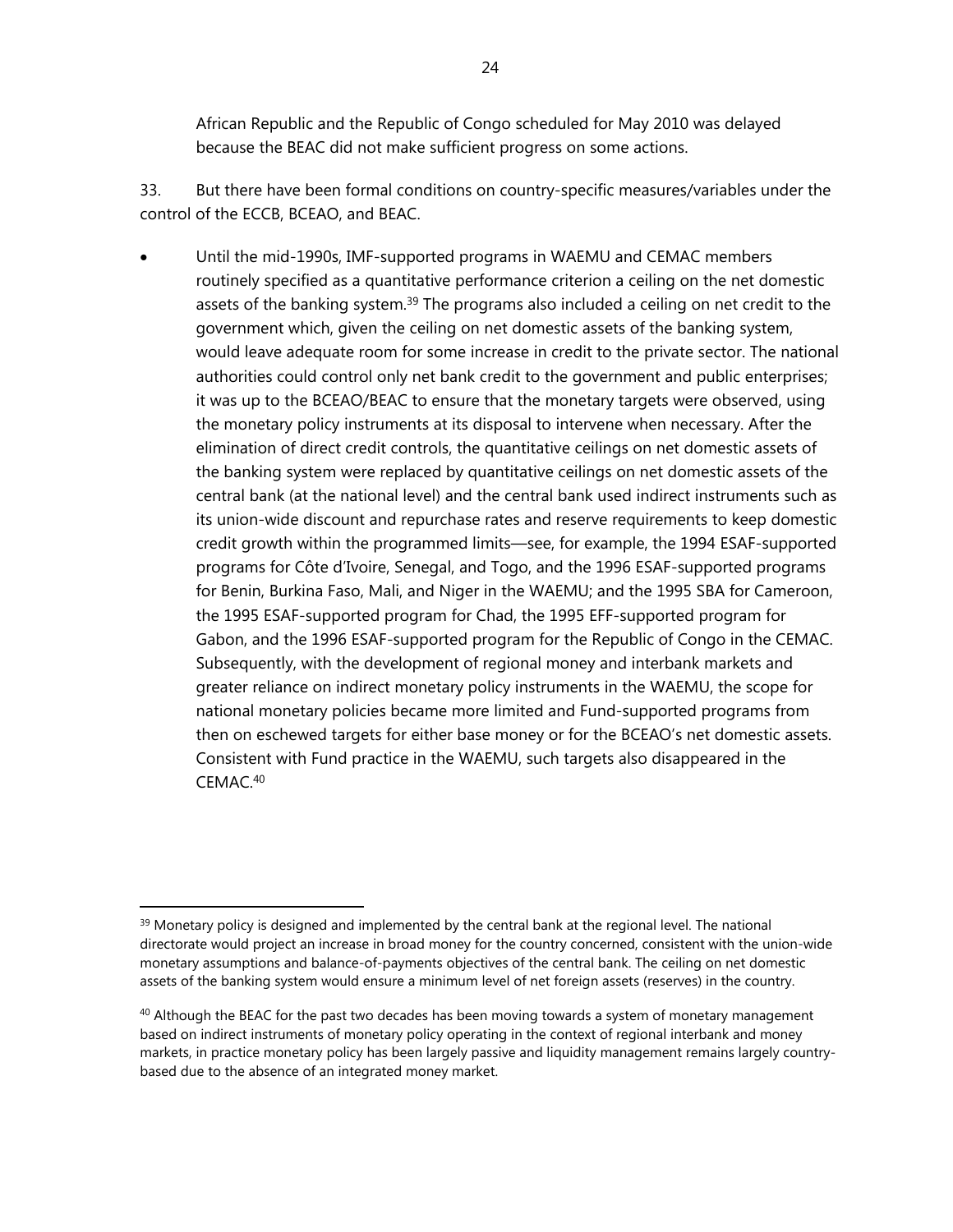The SBAs for Antigua and Barbuda and for Saint Kitts and Nevis included program conditions requiring direct action on the part of the ECCB in the financial sector (Box 3).<sup>41</sup> During the 2011 Board discussion on "ECCU—Common Policies of Member Countries," at least one Board member questioned why the ECCB appeared to be a subject of policy conditionality in program countries in the ECCU whereas the ECB was part of the so-called Troika that set conditionality for program countries in the euro area. Staff's response was that conditionality in a Fund-supported program for a currency union member could involve commitments that were within the mandate of regional bodies such as the ECCB, as long as the appropriate assurances were provided. In a statement for the 2015 Board discussion of the "Crisis Programs Review," one Director wondered whether the euro's reserve currency status as well as the need to involve financing partners in the euro area contributed to a different approach to program conditionality in the euro area vis-à-vis the ECCU, but the question was not addressed in the discussion.

34. IMF staff explored possible regional lending modalities with the ECCU but their idea of simultaneous programs did not receive Board support. During the 2010 discussion on common policies of ECCU members the authorities inquired about the possibility of IMF lending into a regional pool. Staff responded that while that was not possible under the Articles of Agreement, it might be possible to coordinate country-specific measures that were part of Fund programs (e.g., country-specific budget support) and the resolution of matters with a regional dimension (e.g., strengthening the lender-of-last resort capacity of the ECCB) (IMF, 2011). In addition, staff suggested that Fund lending to all ECCU countries concurrently would help foster policy coordination and strengthen the currency union (Box 4). However, some Executive Directors (particularly from European constituencies) objected to the idea, arguing that such an approach could not be a substitute for the political will to strengthen economic integration and regional coordination within the ECCU. One (non-European) Director noted that it was premature to consider the possibility of regional engagement before reflecting on the challenges the Fund had recently encountered in tackling systemic vulnerabilities in the currency union context, including its inability to secure binding commitments from key common institutions as well as implications for managing contagion.

 $41$  There has been no instance of the WAEMU Banking Commission or the COBAC being asked to carry out direct actions in the financial sector in the context of a Fund program. In the WAEMU, actions such as restructuring or closing a bank (e.g., in Benin's 2010 ECF program, Cote d'Ivoire's 2011 ECF program, Mali's 2004 and 2008 PRGF programs, and Togo's 2008 PRGF program) and preparing and implementing a strategy for financial sector development or reform (e.g., in Burkina Faso's 2007 PRGF program and Niger's 2012 ECF program) were undertaken by the national authorities, albeit in collaboration/consultation with the Banking Commission. Similarly, in the CEMAC, actions such as licensing microfinance institutions, supervision of nonbank financial institutions (both in Cameroon's 2005 PRGF program), and bank restructuring (in the Republic of Congo's 2004 PRGF program) were undertaken by the national authorities, in consultation with the COBAC.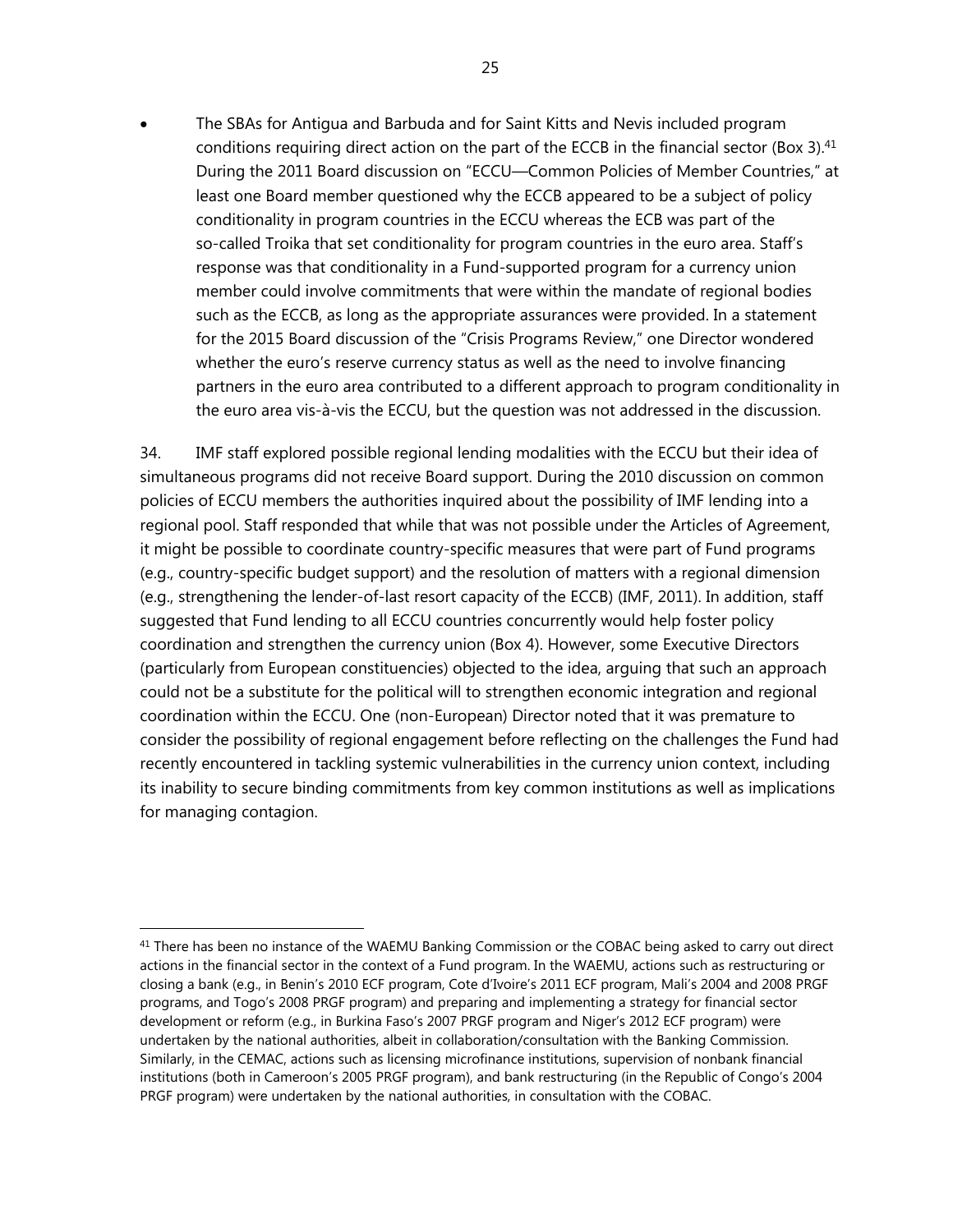# **Box 3. Role of the ECCB in Antigua and Barbuda's 2010 SBA Program and St. Kitts and Nevis' 2011 SBA Program**

#### **Antigua and Barbuda**

In 2009, Antigua and Barbuda experienced the largest financial crisis in its history. The global economic slowdown had triggered a severe contraction of the economy, aggravating an already unsustainable fiscal position. The recession and associated fiscal crisis coincided with mounting problems in the financial sector, including the failure of the Bank of Antigua in February 2009.

In June 2010, the IMF Executive Board approved a three-year SBA for SDR 81 million, representing 600 percent of Antigua and Barbuda's IMF quota.

Two of the structural benchmarks required direct actions on the part of the ECCB: (i) to recapitalize the Bank of Antigua; and (ii) for on-site inspection of domestic commercial banks (IMF, 2010). The Fund team consulted with the ECCB Governor by video-conference and agreed on these measures before including them in the program. The ECCB Governor wrote a letter to the Minister of Finance—which was published along with the authorities' letter of intent and memorandum of economic and financial policies (MEFP)—confirming that the central bank would take the necessary steps for the benchmarks to be observed within the time frame specified in the MEFP. Both benchmarks were considered to be met in the first program review.

In July 2011, Antigua and Barbuda Investment Bank (ABIB)—the largest indigenous bank in Antigua and Barbuda and a systemically important bank to which various other indigenous banks within Antigua and elsewhere in the region were exposed—failed and had to be intervened by the ECCB. The failure of ABIB brought to light significant weaknesses in financial sector regulation and supervision, and additional financial sector measures (structural benchmarks) were inserted in the program. Three of these additional benchmarks entailed direct actions on the part of the ECCB, which provided the IMF with a written assurance that it would comply: (i) presentation of a strategic plan for ABIB 2012; (ii) full-scope on-site examinations of the remaining indigenous banks; and (iii) developing a strategy for restructuring the indigenous banking system in Antigua and Barbuda (IMF, 2012b). IMF review missions held discussions with the ECCB in addition to the Antigua and Barbuda authorities starting with the combined fourth, fifth, and sixth SBA program review in April 2012.

#### **St. Kitts and Nevis**

Following the global economic and financial crisis and the impact of Hurricane Omar in October 2008, St. Kitts and Nevis entered a two-year recession during 2009-10. The overall fiscal deficit deteriorated, the already-high level of public debt increased further, and there was an accumulation of arrears to private creditors. A sizeable share of the public debt was held by the banking sector, raising concerns that a fiscal crisis in St. Kitts and Nevis could result in a general loss of confidence in the ECCU banking system and disruption in the interbank market.

In July 2011, the IMF Executive Board approved a three-year SBA for SDR 52.5 million (590 percent of St. Kitts and Nevis' IMF quota) to support the authorities' program, the key elements of which were: (i) front-loaded fiscal consolidation; (ii) a comprehensive restructuring of public debt; and (iii) steps to strengthen the financial sector including the establishment of a Banking Sector Reserve Fund (BSRF), financed by the SBA and administered by the ECCB, to provide a liquidity backstop during the program. The ECCB signed a memorandum of understanding with the government of St. Kitts and Nevis for the operating modalities of the BSRF, a prior action for the program (IMF, 2011c).

The ECCB participated in the discussions for the program request and most reviews. During the first program review in January 2012, a structural benchmark was added for the ECCB to conduct quarterly stress tests for domestic commercial banks and share them with IMF staff. The ECCB provided a written assurance that it would do so (IMF, 2012a). It also requested Fund technical assistance to enhance its stress testing capabilities and allow it to assess the effects of the debt restructuring.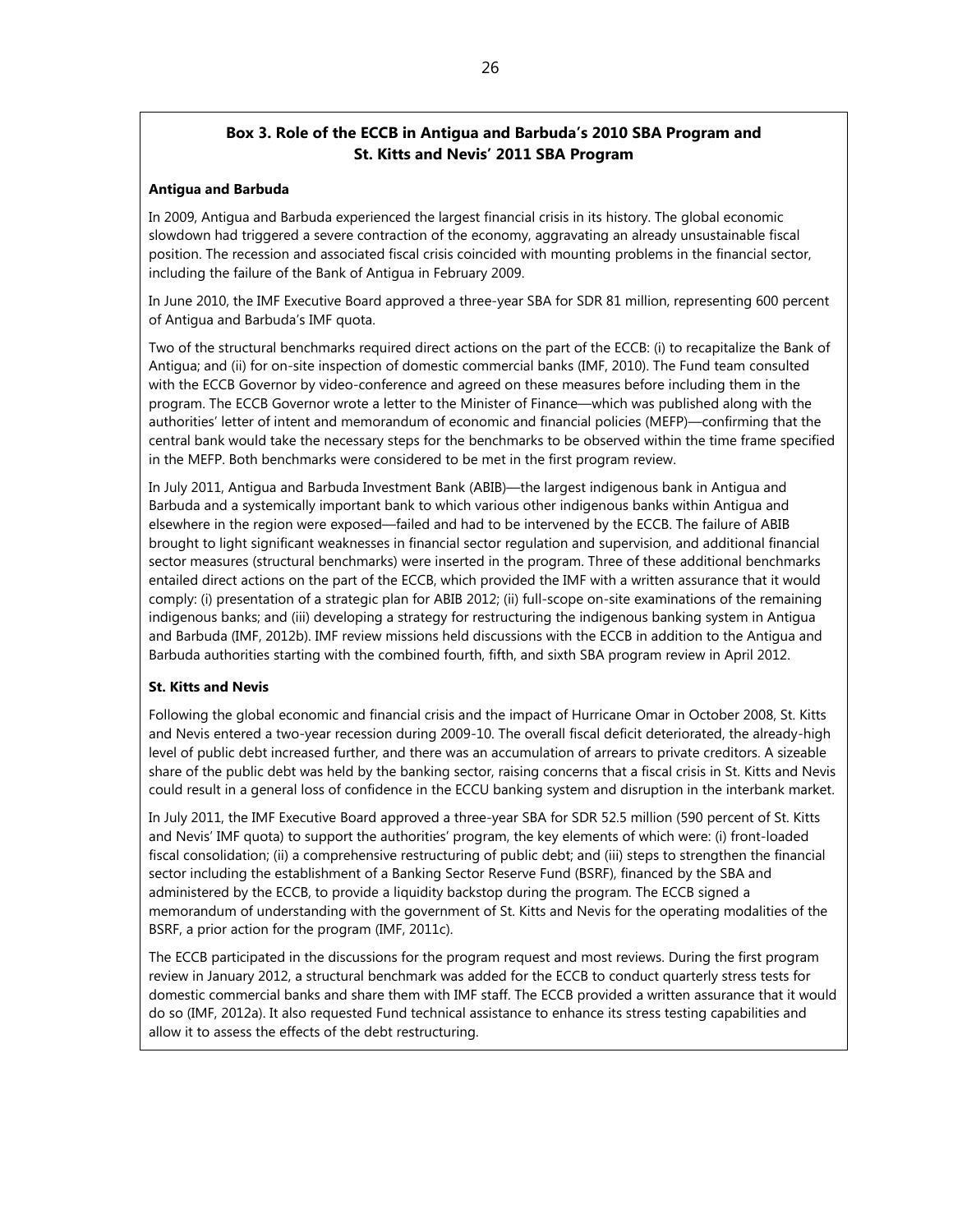## **Box 4. IMF Staff's Proposed Regional Financing Approach in the ECCU**

In 2010, staff proposed a regional financing approach that could substitute for lending to a regional pool. Under the staff proposal, financing arrangements with the Fund would continue to take place on a country basis. Fund financing could either help boost the country's level of reserves or help finance the country's balance of payments deficit. To the extent that Fund financing increased the country's reserves, it would increase the union's reserves because reserves are pooled at the ECCB—this in turn would provide a greater liquidity buffer at the ECCB to support its lender-of-last-resort (LOLR) function. At the same time, Fund resources could also be used to finance the country's domestic budget (if balance of payments-related conditions were met), and the budget could include spending on regional initiatives such as the creation of a bank stabilization fund.

Staff reasoned that simultaneous programs with all ECCU members would enhance the regional dimension of this plan, thus providing the Fund a method to lend indirectly into a regional pool.



35. The role of the ECB was one of the most controversial elements of the IMF's program engagements in the euro area. As a member of the so-called Troika, the ECB participated in program discussions in Greece, Ireland, and Portugal on the same side of the table as the IMF, i.e., on the conditionality-setting creditor side, even if it did not itself impose conditionality under the EC or IMF program. (The letters of intent from the euro area country authorities carried the signatures of the finance minister and the governor of the national central bank).<sup>42</sup> According to IEO (2014), authorities from countries outside the G20 (and Europe) found this arrangement inappropriate because "this implicitly took certain policy actions 'off the table' and constituted bad governance." ECCB, BCEAO, and BEAC officials also indicated in interviews for this evaluation that they would consider this a conflict of interest.

36. In the other currency unions, the regional central bank never sat on the IMF's side of the table during program discussions, even when it contributed financial support.<sup>43</sup> The letters of

 $42$  The functions and responsibilities of the ECB and other EU/euro area institutions and their roles in the Troika are discussed in detail in Kincaid (2016).

 $43$  For example, in 2002, ECCU member governments agreed to provide financial support to Dominica through a drawdown of US\$1.8 million from the ECCB's reserves, which helped to close the residual financing gap in the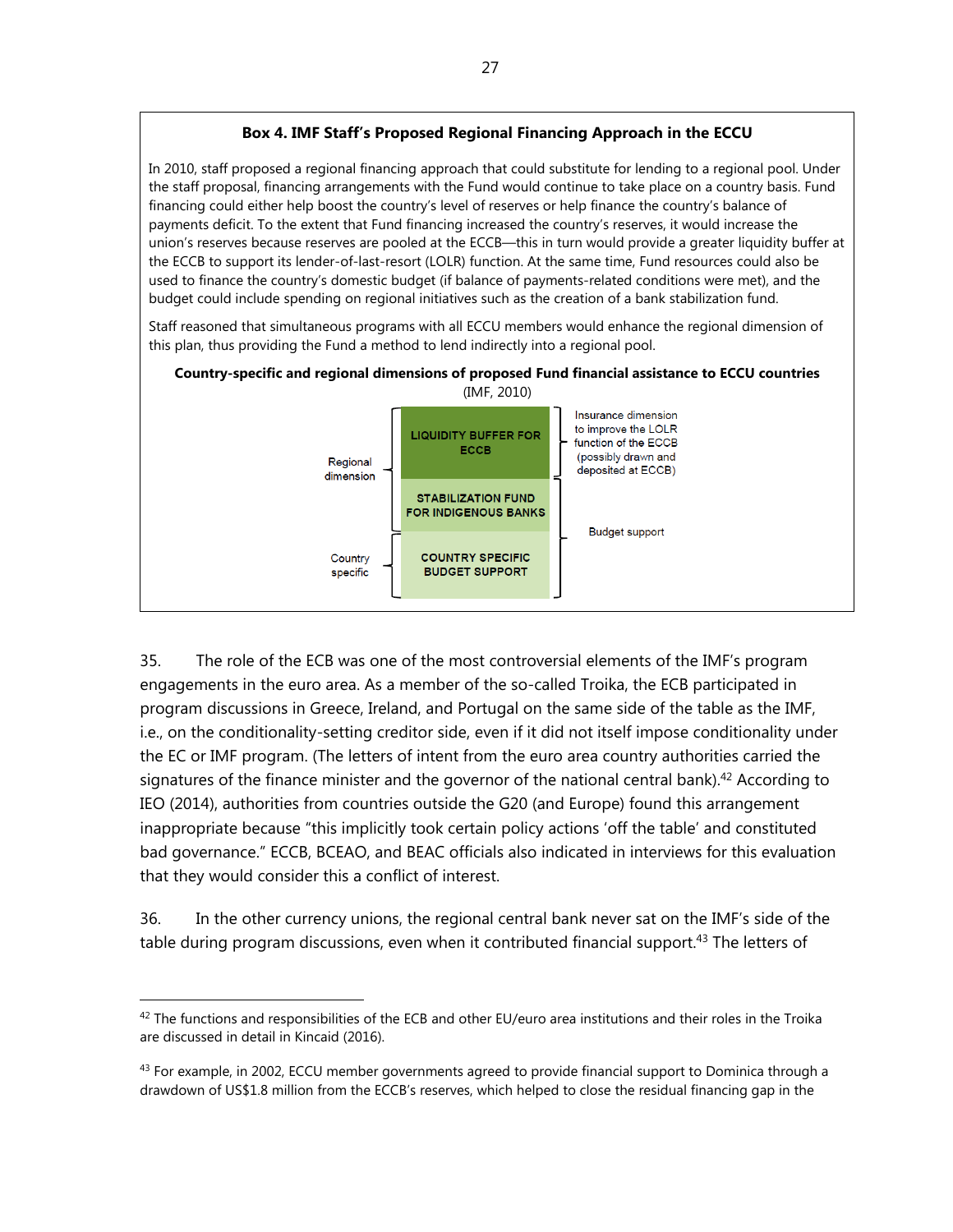intent by country authorities were signed by the country's finance minister (and/or prime minister in some cases). The BCEAO and BEAC national directorates would always participate with the country authorities in program discussions with the IMF.<sup>44</sup> In the ECCU, a representative from the ECCB would often (but not always) participate; according to Fund staff, the ECCB representative, if present, would sit with or closer to the authorities and never with the Fund team.

# **V. SUMMARY OF FINDINGS**

37. The IMF approached the euro area differently than the other currency unions. The Fund created and formalized special modalities for regional surveillance of the euro area when no modalities for surveillance of currency unions existed before. The ECB was granted observer status in the Fund—the only regional central bank to have this privilege. And the ECB participated in program discussions with euro area countries as part of the Troika, sitting on the same side of the table as the Fund in an unprecedented arrangement.

38. To a large extent, the differences reflect the fact that the euro area is different from the other three currency unions. The ECCU, WAEMU, and CEMAC are small—in terms of membership size as well as share of the world economy—relative to the euro area which is systemically important in the international monetary system. The common currencies of the three currency unions operate under a fixed exchange rate regime, unlike the euro which is freely floating and a major international reserve currency. And the three currency unions moved relatively late towards economic union compared to the euro area which was part of the EU from the start. Thus, the Fund tended to consider the euro area in a class of its own and to use it as the archetype for regional integration—lessons were drawn from the euro area's experience for the other currency unions and not vice versa.

39. Notwithstanding the above justification, the Fund did eventually establish a general framework for regional surveillance of currency unions. To be sure, the Fund established modalities for regional surveillance over the euro area primarily because of the systemic importance of the region. And the Fund had been engaged with the other currency unions before 1999 through other means, such as regular staff visits to the regional central banks, concurrent (and often long-term) program engagements in member countries, and technical assistance missions. But the Fund also began to regularize its policy discussions with the other

one-year US\$4.3 million IMF-supported SBA. The CEMAC/BEAC has also extended exceptional financial support to member countries, but not in conjunction with a Fund-supported program.

<sup>44</sup> French Treasury officials did not participate in IMF program discussions with WAEMU and CEMAC countries (France is represented on Monetary Policy Councils of the BCEAO and the BEAC). However, IMF staff teams did routinely exchange information with the French Treasury before and/or after their program missions. According to Stone (2011), "[t]his superior information and preferential access to negotiators in real time clearly represent an opportunity for France to inject its preferences into the Fund policy-making process" and he finds that "French political interests play a much more potent role in the development of IMF conditionality in sub-Saharan Africa and in its other former colonies than in the rest of the world."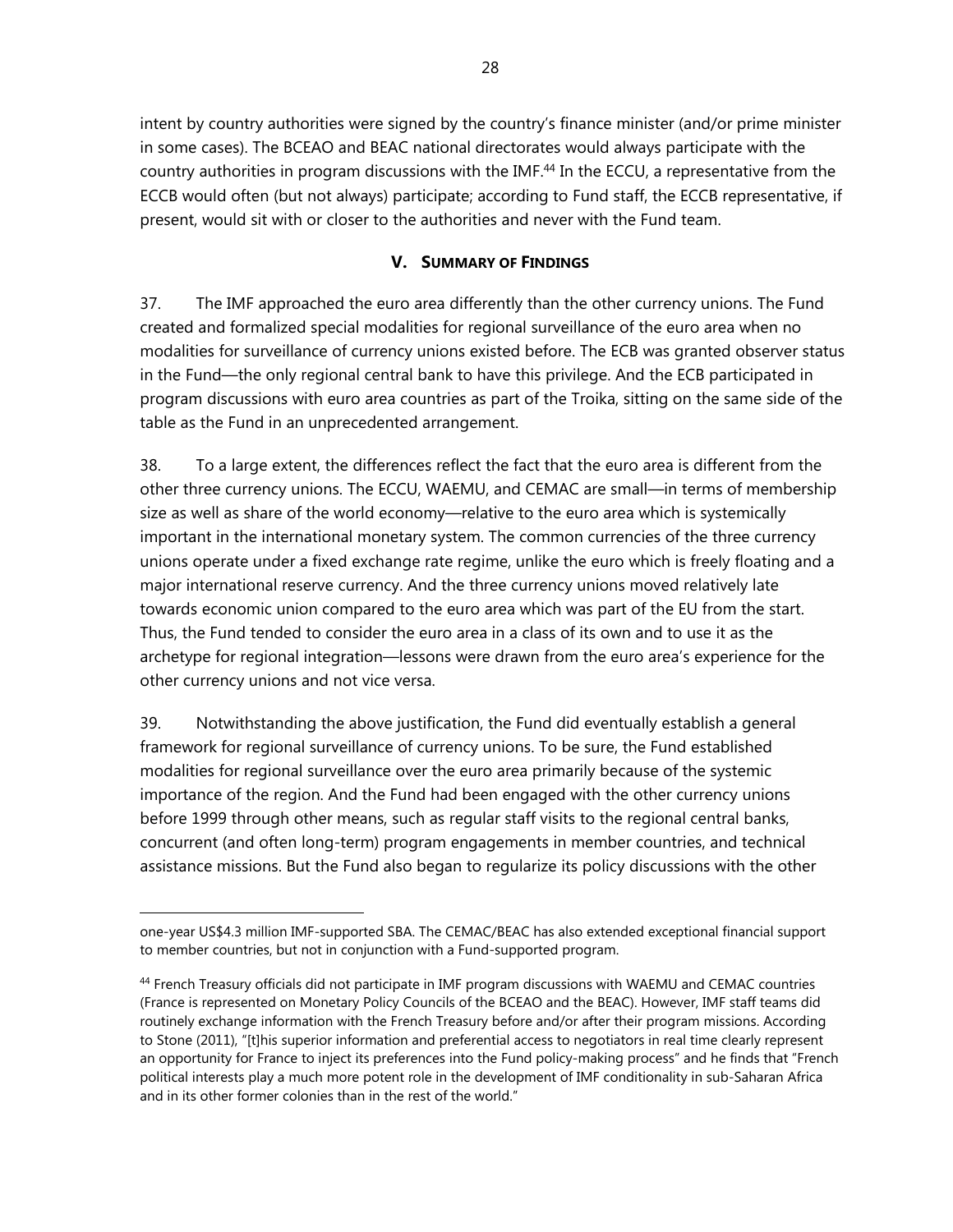currency unions in 1998–99, and during the biennial surveillance review in 2004, staff argued, and the Board agreed, that formalization of regional surveillance with modalities similar to those followed for the euro area, was appropriate. This led to the 2006 Board decisions establishing modalities for surveillance over ECCU, WAEMU, and CEMAC policies in the context of Article IV consultations with their member countries.

40. However, the Fund did not establish a general framework for designing IMF-supported programs and conditionality in currency union members. Since the use of Fund resources by euro area members was not seriously considered a possibility in 1998, the Fund did not elucidate program design issues for members of currency unions. No in-depth discussion took place on issues such as what the Fund could/should do when there were identified macro-critical policies that were under the control of the regional institution and not the country authorities; under what conditions the Fund could/should seek to impose conditionality on supranational institutions like the regional central bank; and what type or scope of actions the Fund could legally and practically ask of a regional institution in a program context. In practice, Fund staff approached conditionality on measures within the control of the regional central bank differently in different currency unions. In the CFA franc zone in the mid-1990s, the Fund implicitly assigned the central bank responsibility for meeting the monetary targets (performance criteria) in their member countries' programs; in the ECCU more recently, the Fund obtained written assurances from the central bank that it would carry out certain program actions (structural benchmarks) within its area of competence; and in the euro area programs, Fund staff did not identify any ECB policies as part of program conditionality.

41. Neither did the Fund clearly establish, from a governance standpoint, the role of regional institutions, particularly the regional central bank, in Fund-supported programs and in the Fund more generally. Prior to the euro area programs, there was no precedent for the regional central bank sitting on the Fund's side of the table in program discussions with a currency union member. There has been no discussion since the ECB observership debate in 1998 on the representation of currency unions in the IMF. In the meantime, the European Commission has made proposals for a unified representation of the euro area in the IMF in the long term including direct representation of the euro area by the Executive Director of a euro area constituency, following the establishment of one or several constituencies composed only of euro area members—and for securing observership for the ECB and the Commission at the Executive Board during the transition (European Commission, 2015).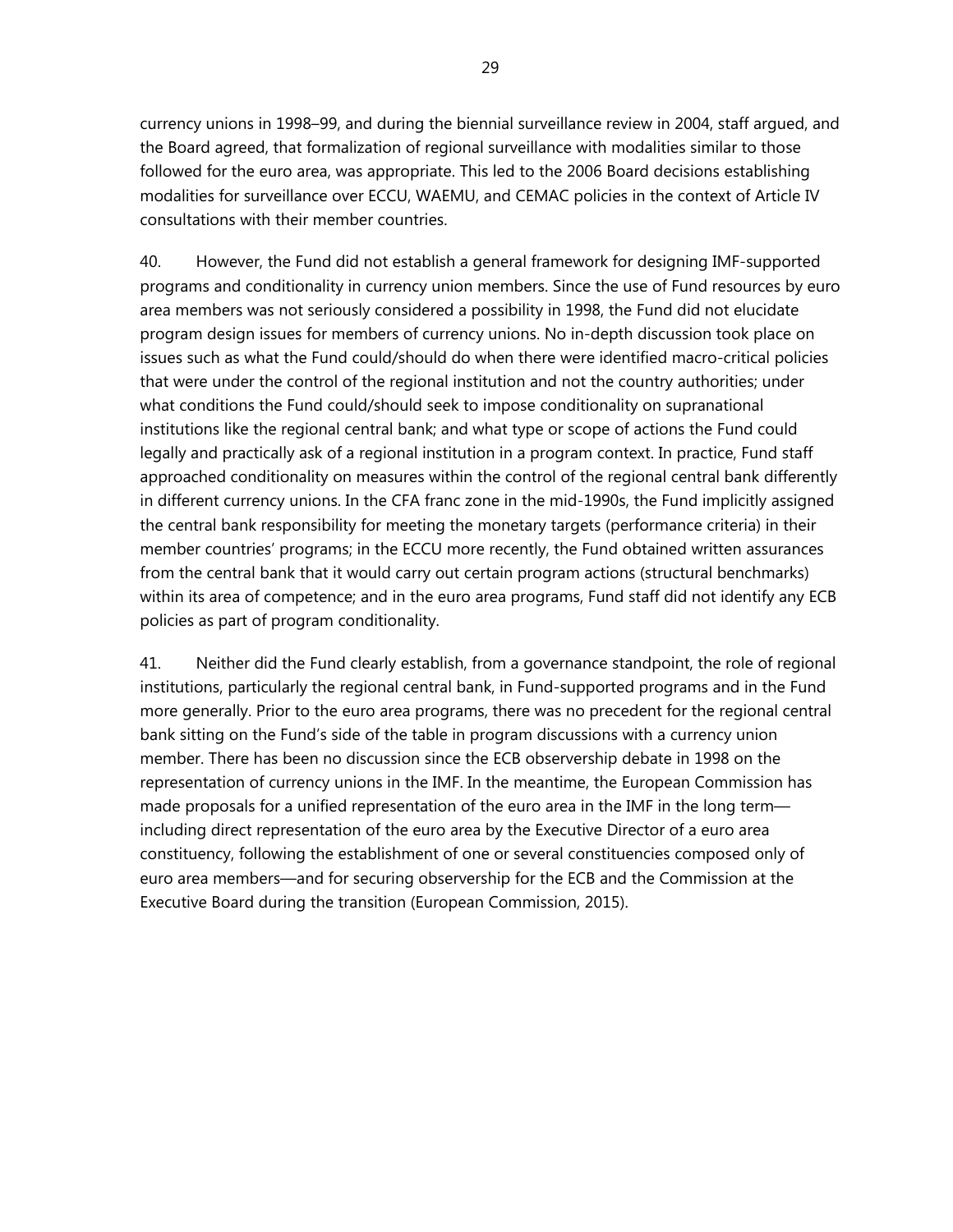## **REFERENCES**

Banque de France, 2010, "The Franc Zone," Factsheet No. 127 (www.banque-france.fr).

- Dhar, Sanjay, and Shinji Takagi, 2016, "IMF Surveillance of the Euro Area: From Conception Through Crisis," IEO Background Paper No. BP/16-02/03 (Washington).
- El-Erian, Mohamad, 2011, "It's time for the IMF to stand up to the European bullies," Financial Times, December 29.
- European Commission (EC), 2015, "A Roadmap for Moving Towards a More Consistent External Representation of the Euro Area in International Fora," Communication from the Commission to the European Parliament, the Council, and the European Central Bank (Brussels).
- Hitaj, Ermal, and Yasin Kursat Onder, 2013, "Fiscal Discipline in WAEMU: Rules, Institutions, and Markets," IMF Working Paper 13/216 (Washington).
- Independent Evaluation Office of the International Monetary Fund (IEO), 2014, *IMF Response to the Financial and Economic Crisis* (Washington: International Monetary Fund).

International Monetary Fund (IMF), 1982, "Currency Unions" (Washington).

- \_\_\_\_\_, 1983, "Dominica—Staff Report for the 1983 Article IV Consultation, Review under Extended Arrangement, and Program for 1983/84" (Washington).
- \_\_\_\_\_, 1987, "Dominica—Staff Report for the 1987 Article IV Consultation, Review of First Annual Arrangement and Request for Second Annual Arrangement under Structural Adjustment Facility" (Washington).
- \_\_\_\_\_, 1990, "A Review of the CFA Franc Arrangements" (Washington).
- \_\_\_\_\_, 1994, "Common Policy Issues of the CFA Franc Countries" (Washington).
- \_\_\_\_\_, 1997a, "Summing Up by the Chairman—Biennial Review of the Implementation of the Fund's Surveillance over Members' Exchange Rate Policies and of the 1977 Surveillance Decision" (Washington).
- \_\_\_\_\_, 1997b, "The European Economic and Monetary Union and the Fund—Institutional Aspects" (Washington).
- \_\_\_\_\_, 1998a, "West African Economic and Monetary Union—Recent Developments and Regional Policy Issues" (Washington).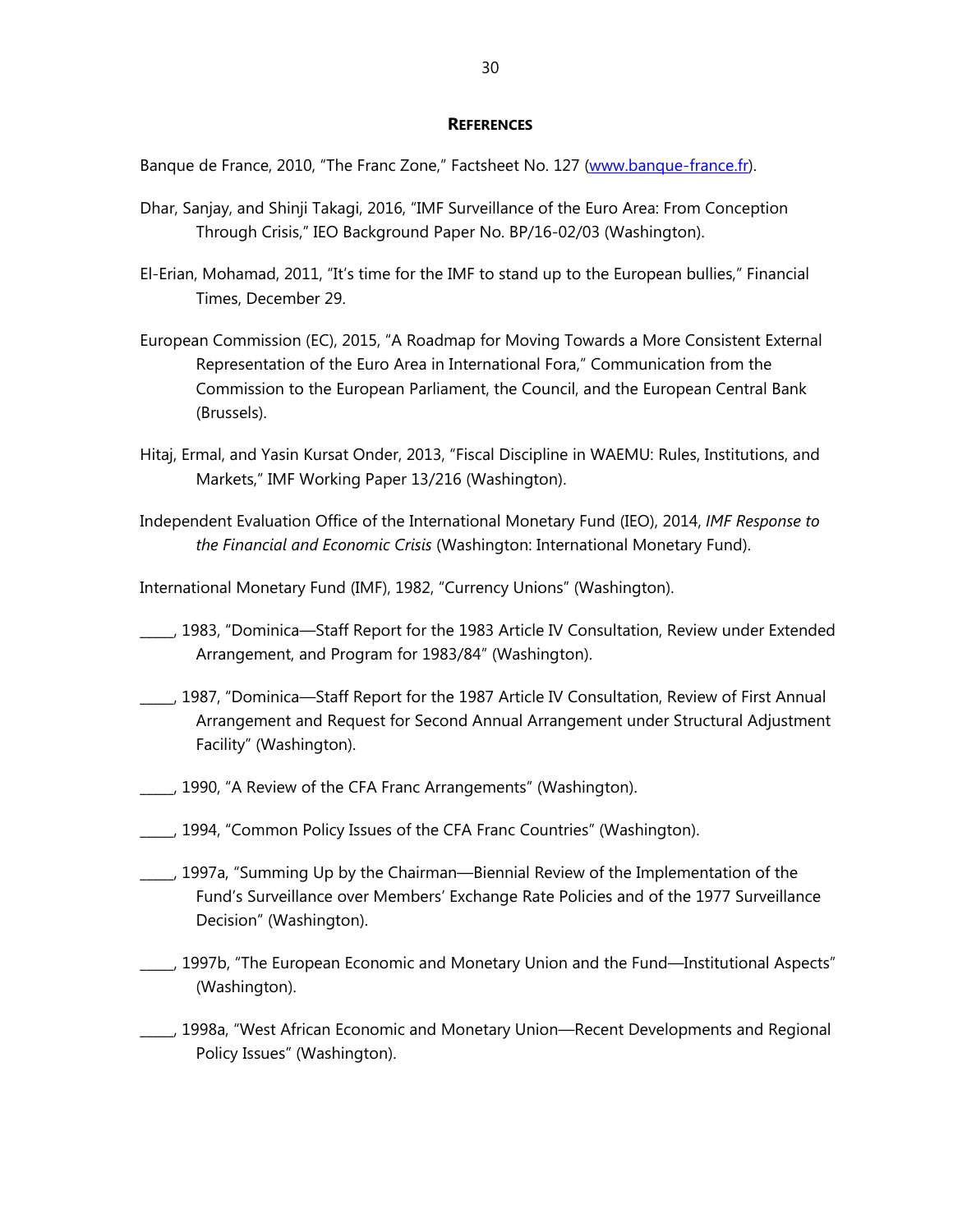- \_\_\_\_\_, 1998b, "EMU and the Fund—Use of Fund Resources and Use of Euros in the Fund's Operational Budget—Preliminary Considerations" (Washington).
- \_\_\_\_\_, 1998c, "Concluding Remarks by the Acting Chairman—Operational and Legal Aspects of EMU for the Fund" (Washington).
- \_\_\_\_\_, 2000, "Summing Up by the Acting Chairman—Biennial Review of the Implementation of the Fund's Surveillance Over Members' Exchange Rate Policies and of the 1977 Surveillance Decision" (Washington).
- \_\_\_\_\_, 2004a, "West African Economic and Monetary Union––Recent Economic Developments and Regional Policy Issues," SM/04/202 (Washington).
- \_\_\_\_\_, 2004b, "IMF Executive Board Reviews the Fund's Surveillance," Public Information Notice (PIN) No. 04/95 (Washington).
- \_\_\_\_\_, 2005, "Fund Surveillance over Members of Currency Unions" (Washington).
- \_\_\_\_\_, 2007, "Eastern Caribbean Currency Union: 2006 Regional Discussions—Staff Report; and Public Information Notice on the Executive Board Discussion on the Eastern Caribbean Currency Union," IMF Country Report 07/96 (Washington).
- \_\_\_\_\_, 2008, "West African Economic and Monetary Union—Selected Issues," SM/08/137 (Washington).
- \_\_\_\_\_, 2009, *Balance of Payments and International Investment Position Manual, Sixth Edition* (Washington).
- \_\_\_\_\_, 2010, "Antigua and Barbuda: 2010 Article IV Consultation and Request for Stand-By Arrangement—Staff Report; Supplements; Public Information Notice; Press Release; and ED's Statement," IMF Country Report 10/279 (Washington).
- \_\_\_\_\_, 2011a, "West African Economic and Monetary Union: Discussions with Regional Institutions—Staff Report and the Executive Director's Statement," IMF Country Report 11/8 (Washington).
- \_\_\_\_\_, 2011b, "Eastern Caribbean Currency Union: 2010 Discussion on Common Policies of Members Countries—Staff Report; Informational Annex, and the Public Information Notice on the Executive Board Discussion," IMF Country Report 11/30 (Washington).
- \_\_\_\_\_, 2011c, "St. Kitts and Nevis: 2011 Article IV Consultation and Request for Stand-By Arrangement—Staff Report; Staff Supplements; Public Information Notice and Press Release on the Executive Board Discussion; and Statement by the Executive Director for St. Kitts and Nevis," IMF Country Report 11/270 (Washington).